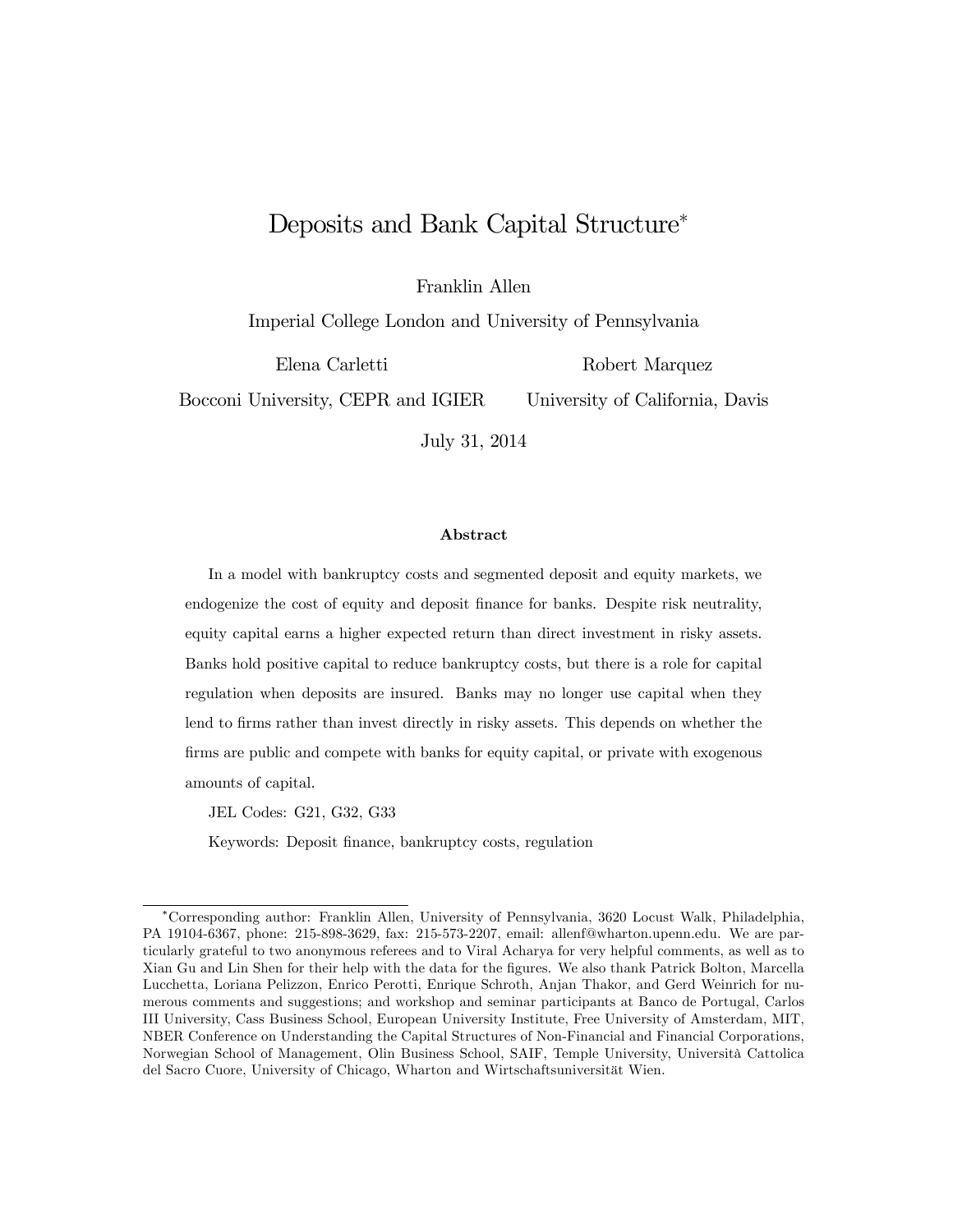# Deposits and Bank Capital Structure

### Abstract

In a model with bankruptcy costs and segmented deposit and equity markets, we endogenize the cost of equity and deposit finance for banks. Despite risk neutrality, equity capital earns a higher expected return than direct investment in risky assets. Banks hold positive capital to reduce bankruptcy costs, but there is a role for capital regulation when deposits are insured. Banks may no longer use capital when they lend to firms rather than invest directly in risky assets. This depends on whether the firms are public and compete with banks for equity capital, or private with exogenous amounts of capital.

Keywords: Deposit finance, bankruptcy costs, regulation JEL codes: G21, G32, G33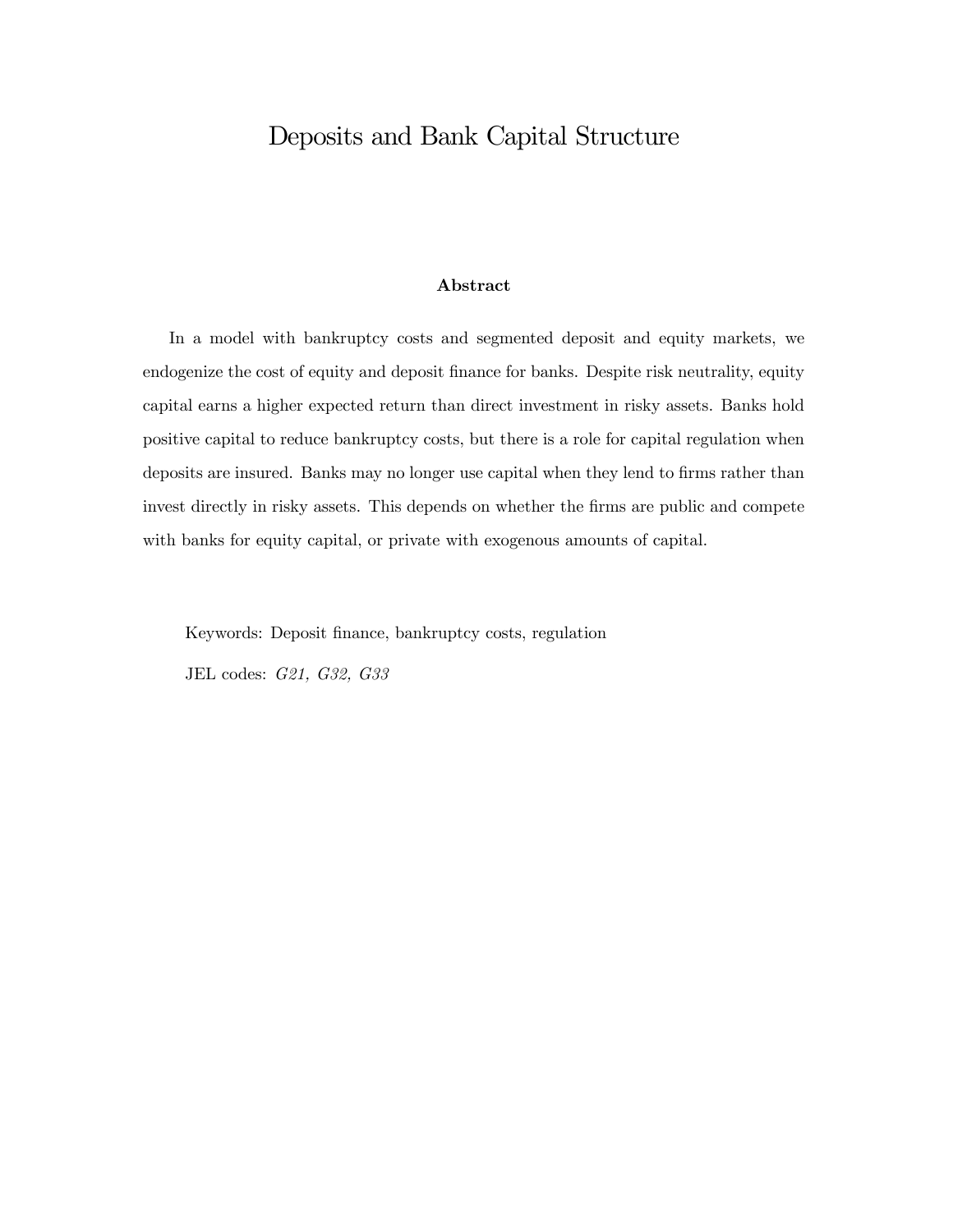# 1 Introduction

There is a growing literature on the role of equity in bank capital structure focusing on equity as a buffer, liquidity, agency costs and various other frictions.<sup>1</sup> One important feature of these analyses is that they involve partial equilibrium models where equity capital for banks is usually assumed to be a more expensive form of financing than deposits.2 Although there are theoretical foundations for this assumption in the literature (e.g., Myers and Majluf, 1984; Bolton and Freixas, 2006), many papers have questioned whether this is justified in the banking system. Risky equity usually has a higher expected return than debt but, as in Modigliani and Miller (1958), this does not necessarily mean that it is more costly on a risk adjusted basis (e.g., Miller, 1995; Brealey, 2006; Admati, DeMarzo, Hellwig and Pfleiderer, 2010). Moreover, the cost of equity capital should vary with bank capital structure rather than being assumed to be fixed and invariant to it.

To address these issues in more depth, we develop a general equilibrium model of bank and firm financing based on two main elements. First, differently from non-financial firms, banks raise funds using deposits, which are special in that the market for deposits is segmented from that of equity. Second, banks and firms incur bankruptcy costs when they fail. Our aim is to determine the optimal bank and firm capital structures and the implications of these for the pricing of equity, deposits and loans.

Although the role of deposits has varied over time, they remain an important source of funds for banks in all countries. Figure 1 shows deposits as a proportion of bank liabilities for a number of countries from 1990 to 2009. In all these countries deposits are the major form of bank finance. Deposits also play an important role in the aggregate funding structure of the economy, as shown in Figure 2 where the ratio between deposits and GDP in the period 1990-2009 is illustrated.

<sup>&</sup>lt;sup>1</sup> See, e.g., Diamond and Rajan (2000), Hellmann, Murdock and Stiglitz (2000), Gale (2004), Repullo (2004), Morrison and White (2005), Allen, Carletti and Marquez (2011), Acharya, Mehran and Thakor (2012).

<sup>&</sup>lt;sup>2</sup>See also Berger, Herring and Szego (1995) and the survey by Gorton and Winton (2003) for a discussion of this issue.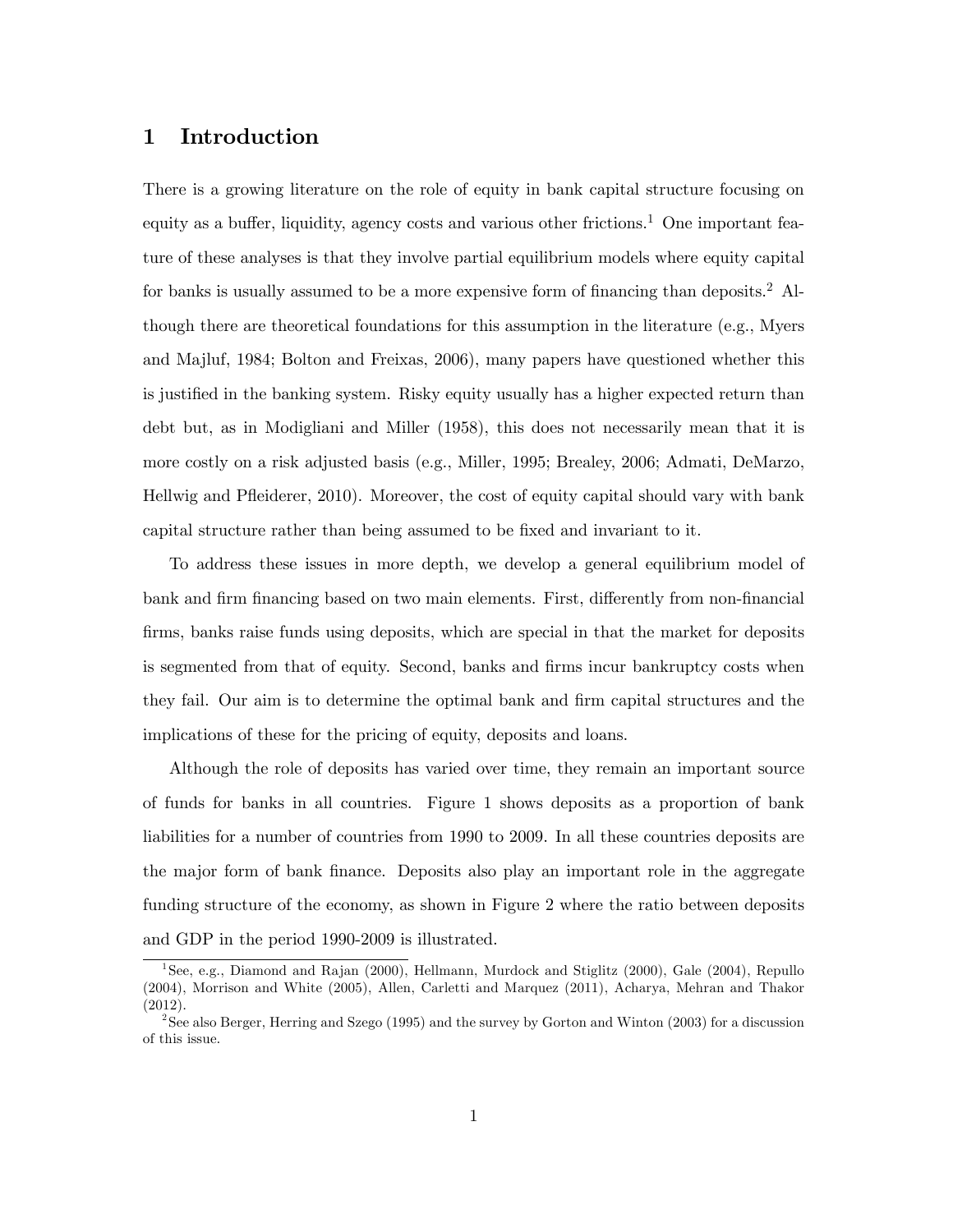Several papers in the theory of bank funding have shown that deposits are often the optimal form of funding for banks (e.g., Diamond and Dybvig, 1983; Diamond, 1984; and many thereafter). In doing so, this literature tends to treat deposits simply as another form of debt.<sup>3</sup> However, there is considerable evidence that the market for deposits is significantly segmented from other markets. While most people in developed countries have bank accounts, with the exception of the U.S. and a few other countries, the household finance literature documents that relatively few people own stocks, bonds or other types of financial assets either directly or indirectly (see, e.g., Guiso, Haliassos and Jappelli, 2002; Guiso and Sodini, 2013). The lack of participation in markets for risky financial assets, and in particular for equity, is known as the "participation puzzle." The usual explanation is that there are fixed costs of participation. In addition to deposits held by households, considerable amounts are held in this form by businesses. These amounts are held for transaction purposes and reserves. In most cases there are limited substitution possibilities with other assets, particularly equity.

The other important foundation of our analysis is the significance of bankruptcy costs. There is considerable empirical evidence that these are substantial for both banks and non-financial firms. For example, James (1991) finds that when banks are liquidated, bankruptcy costs are 30 cents on the dollar. In a sample of non-financial firms, Andrade and Kaplan (1998) and Korteweg (2010) find a range of 10-23 per cent for the ex post bankruptcy costs and 15-30 per cent for firms in or near bankruptcy, respectively. There are a number of issues that arise with the measurement of bankruptcy costs that suggest they are in fact higher than these estimates (see., e.g., Almeida and Philippon, 2007; Acharya, Bharath and Srinivasan, 2007; Glover, 2012).

We start our analysis with a simple model where banks finance themselves with equity capital and (uninsured) deposits and invest in risky assets.4 The providers of equity capital

 ${}^{3}$  For an exception, see Song and Thakor (2007). They show that core deposits are an attractive funding source for informationally opaque relationship loans.

<sup>&</sup>lt;sup>4</sup>The case when banks invest directly in risky assets captures the idea that banks invest in a line of business with a risky income like market making, underwriting, proprietary trading or fees from advisory services such as mergers and acquisitions.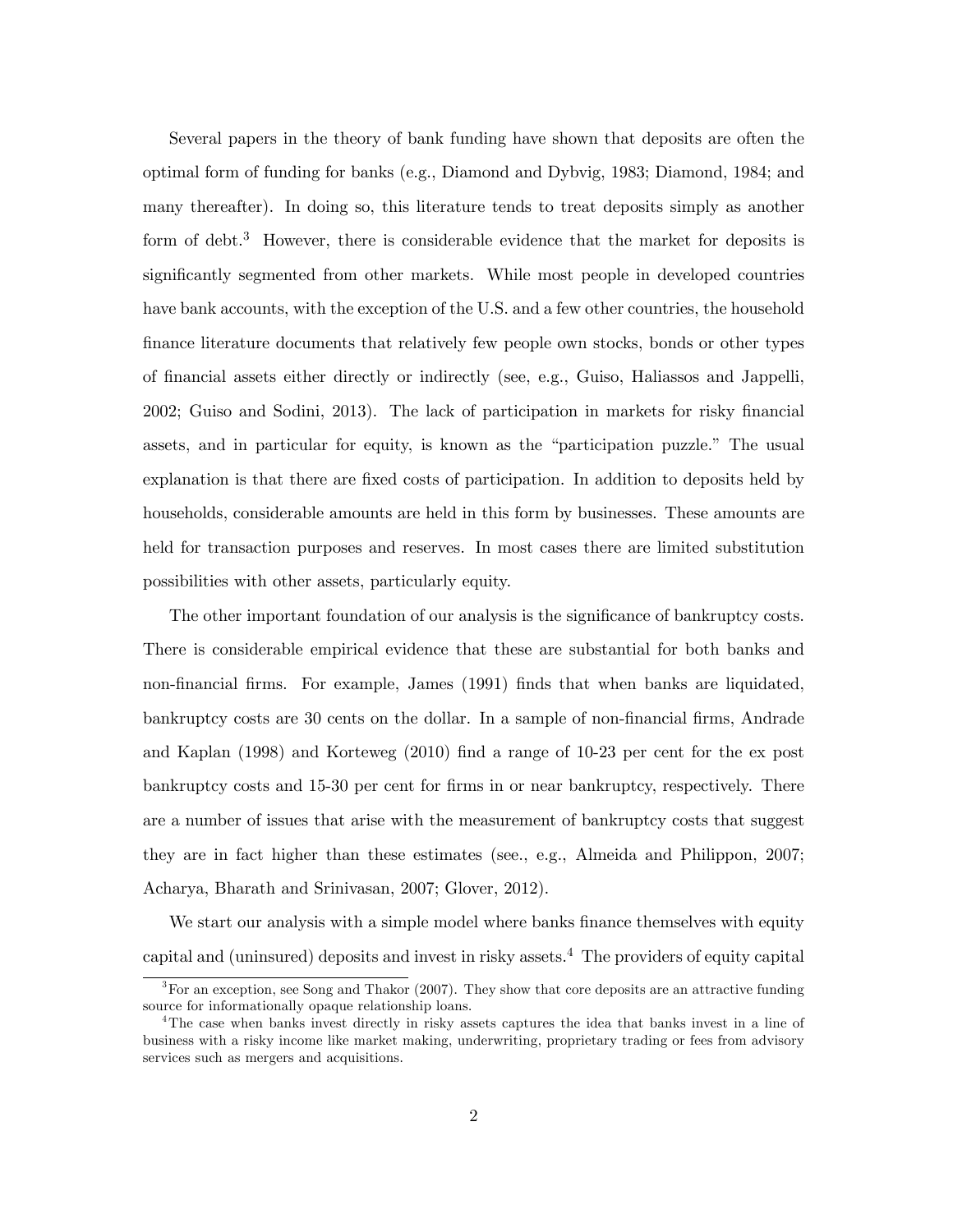can invest directly in the risky assets, while the providers of deposits only have a storage alternative opportunity with a return of one. For simplicity, both groups are risk neutral. There is a fixed supply of equity capital and deposits in the economy.

Several results hold provided that there are positive bankruptcy costs. First, as argued by Modigliani and Miller (1958) when markets are not frictionless, capital structure is relevant for bank value and there is a unique optimal capital structure, which involves banks holding a positive level of equity capital as a way to reduce bankruptcy costs. The optimal amount of bank equity capital is counter-cyclical as it decreases (weakly) with the return of the bank's assets. Second, equity capital has in equilibrium a higher expected return than investing directly in the risky asset, which in turn has a higher expected return than deposits. This implies that equity providers do not invest in the risky asset directly and that equity capital is "costly" relative to deposits. Third, for low expected returns of the risky asset, deposits yield the same as the storage opportunity so that deposit providers invest in both banks and storage and there is limited financial inclusion of deposits in the economy. For high expected returns of the risky asset, deposits yield an expected return greater than one and there is full financial inclusion as deposit providers only invest in banks.

We then introduce deposit insurance and analyze how regulatory distortions affect bank incentives, and what implications those have for equilibrium returns. We show that, in the absence of regulation, banks no longer have any incentive to hold capital, instead choosing to finance themselves entirely with deposits. The primary reason relates to capital's primary function, which in our setting is to reduce expected bankruptcy costs by lowering the payment that must be promised to depositors. When deposits are insured, capital has no role to play and banks will prefer not to raise any capital. This gives rise to a role for capital regulation. By requiring banks to hold capital, a regulator reduces bankruptcy costs that would otherwise be borne by the deposit insurance fund (and ultimately market participants through some form of lump sum taxation). In fact, we show that deposit insurance coupled with capital regulation can always achieve a higher level of social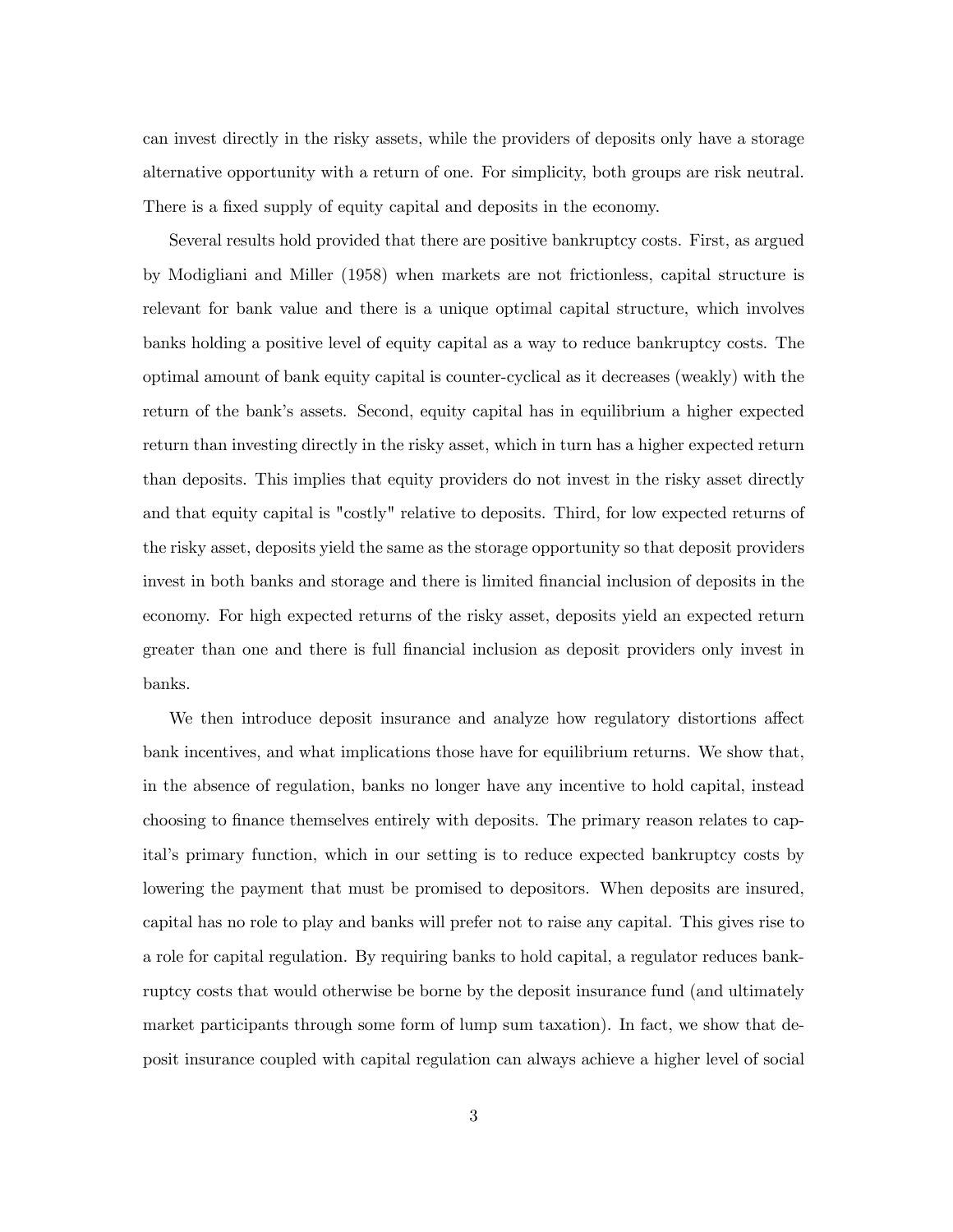welfare than what is achieved in the market solution when deposits are uninsured. The regulatory amount of capital is still counter-cyclical but (weakly) lower than the amount held by banks in the absence of deposit insurance.

We then extend the model along two important dimensions to consider the case in which firms rather than banks invest in the productive projects and need external financing. The analysis of this issue is important given banks' crucial role in channelling funds to firms through the allocation of credit. We first analyze the case of public firms, which we define as firms that have no inside equity but can attract funds both from banks and outside equity investors. Then we turn to private firms, which are firms with an initial endowment of inside equity capital but which can only raise external funds in the form of bank loans and, in particular, are unable to raise outside equity financing. While the main results of the baseline model carry over to both cases — capital earns rents in excess of its outside option, and its equilibrium return is higher than that of deposits — there are substantial and important differences in how the funds of capital suppliers are allocated and thus in the optimal capital structure of both banks and firms.

In particular, for the case where banks make loans to public firms, the equilibrium entails that banks hold zero capital while firms hold a positive amount. In essence, all equity capital is used by firms rather than being held at the banks. When banks hold zero capital, they are conduits that transfer firm payments on loans to depositors and their bankruptcy is aligned with that of the firms. This arrangement is privately and socially optimal because banks can go bankrupt only when firms do, so it is best to use equity to minimize firm, rather than bank, bankruptcy and thus avoid unnecessary costs. This is different from the case of private firms, which have some internal capital but can raise external finance only through a bank loan. The loan itself, however, may be funded through a combination of capital and deposits, or purely through deposits. We show that banks still act as pure conduits for depositors when project returns are sufficiently low and firm bankruptcy costs are sufficiently high. Otherwise, banks hold positive amounts of capital, with an expected return that is greater than that of the deposits invested at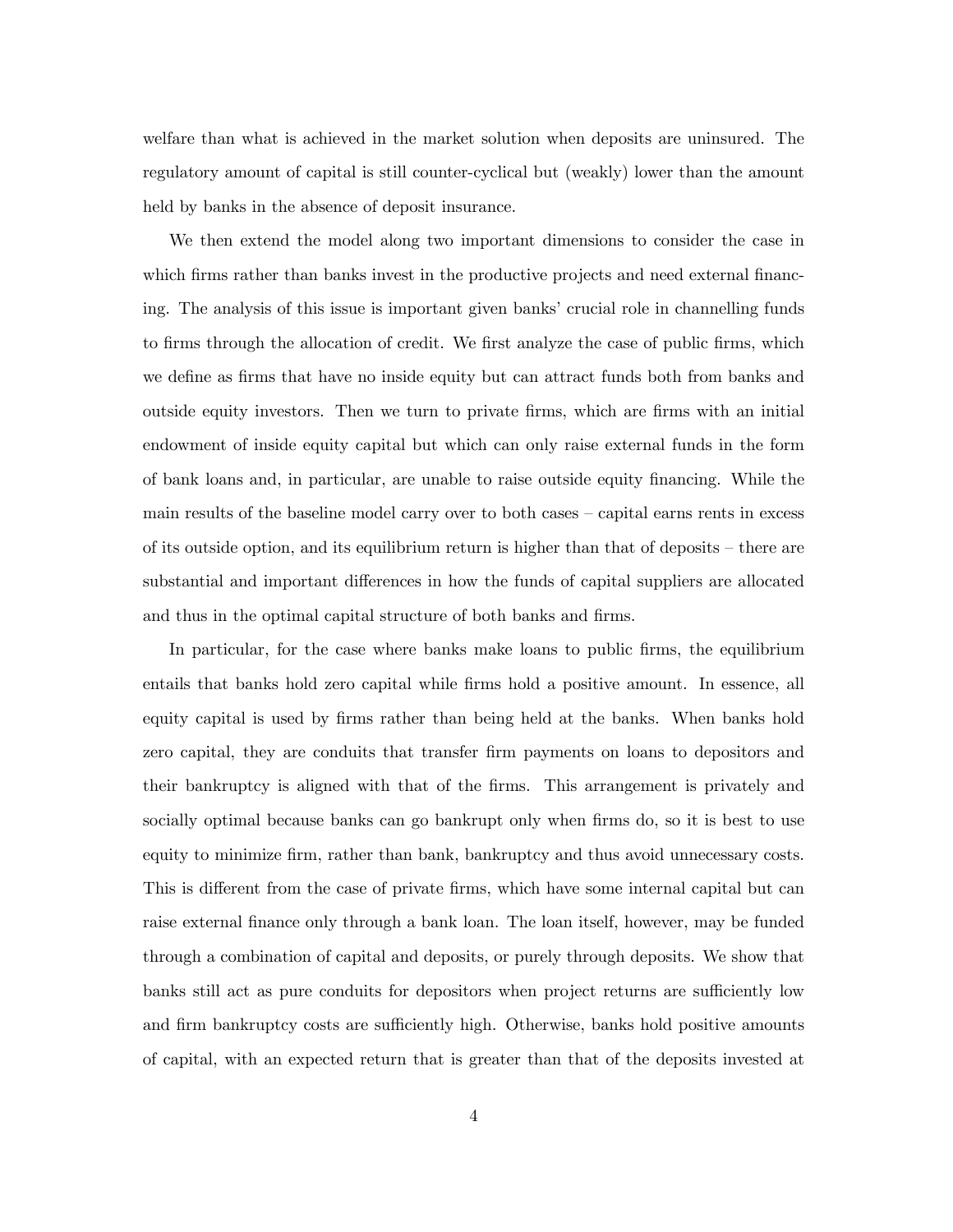the bank.

The paper contributes to the literature in a number of ways. First, it provides a theoretical foundation for why bank equity capital is costly relative to deposits and for how its cost varies with the optimal capital structure. DeAngelo and Stulz (2013) provide an alternative rationale for why the seminal results of Modigliani and Miller (1958) may not hold for banks, so that capital structure is a relevant consideration. They show that banks may choose to be highly levered because of market frictions that lead banks to play a central role in the production of liquidity, which is highly socially valuable and thus earns a market premium. Our results abstract from any liquidity considerations and instead focus on limited market participation and bankruptcy costs, which are largely absent in the extant literature.

Second, there are relatively few empirical studies of bank capital structure. Some recent examples are Flannery and Rangan (2008), Gropp and Heider (2010) and Mehran and Thakor (2011). Flannery and Rangan (2008) document how US banks' capital ratios varied in the last decade. Gropp and Heider (2010) find that the determinants of bank capital structure are similar to those for non-financial firms. Mehran and Thakor (2011) document a positive relation between bank value and capital in the cross section. Each bank chooses an optimal capital structure and those with higher capital also have higher value. Our general equilibrium framework has many possible relationships depending on which bank investment possibility is relevant. None of these studies is designed to consider the interrelationship between asset and liability structures that is the focus of our model.

One important ingredient of our model is that depositors are segmented from capital providers in that they do not participate directly in financial markets and thus in firm financing. In this sense, the paper relates to the literature on limited participation in financial markets (see, e.g., the survey in Guiso and Sodini, 2013). In the context of banking markets, Diamond (1984) and Winton (1995) study settings where, as a result of asymmetric information, banks emerge as intermediaries between firms and uninformed depositors in order to economize on bankruptcy costs at the firm level. Our focus, however,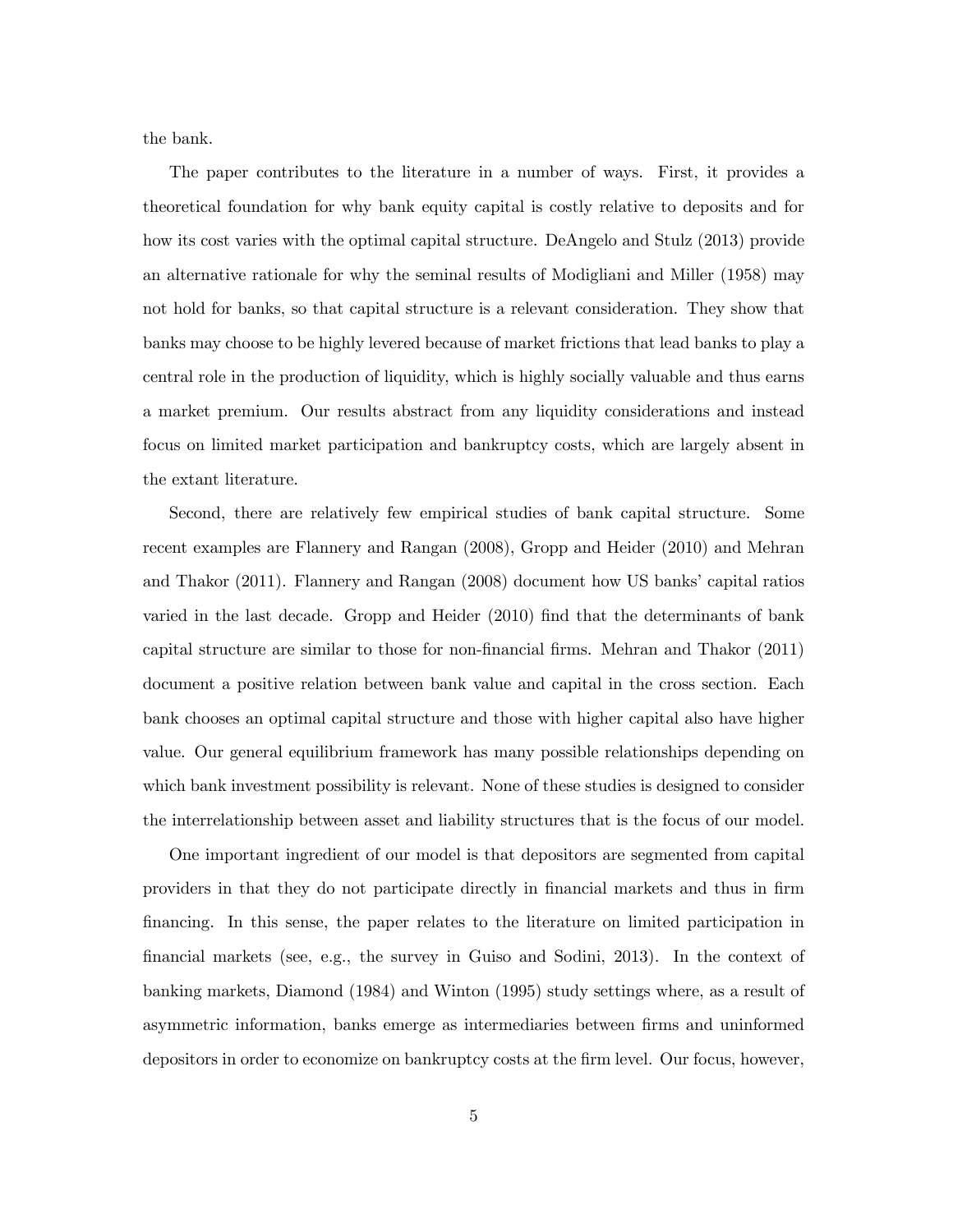is on the role of capital as a way to reduce bankruptcy costs either at the bank or at the firm level, and how the optimal capital structure varies depending on the organization form of banks and firms.

The paper proceeds as follows. Section 2 develops the baseline model. The equilibrium of this is considered in Section 3. Section 4 introduces deposit insurance and studies the role for capital regulation. Section 5 introduces two alternative corporate forms — public firms and private firms – and analyzes how capital is allocated and what its return is under the two alternative forms. Finally, Section 6 contains concluding remarks. All proofs are in the appendix.

### 2 A model of bank capital structure with direct investment

In this section we develop a simple one-period  $(T = 0, 1)$  model of financial intermediation where banks raise external funds through deposits and capital, and invest in a risky technology. This can either be interpreted as investment in non-publicly traded productive firms or as direct investment in a risky line of business such as market making, underwriting, proprietary trading or fees from advisory services such as mergers and acquisitions. We will refer to this model as our baseline model since we will study variations later in the paper.

The risky technology is such that for each unit invested at date 0 there is a stochastic return r at date 1 uniformly distributed on the support  $[0, R]$ , with  $Er = \frac{R}{2} > 1$ .

Since there are constant returns to scale we normalize the size of every bank to 1. Each bank finances itself with an amount of capital  $k_B$  and an amount of (uninsured) deposits  $1 - k_B$ . The bank has limited liability. There are two groups of risk neutral investors, capital investors and depositors. The former have an endowment of 1 each and can supply capital or deposits to banks, with the opportunity cost for investing in the bank equity or deposit market being  $\rho$ . They also have the outside option of investing directly in the risky technology so that  $\rho \ge R/2$ . The latter can supply deposits only. The promised per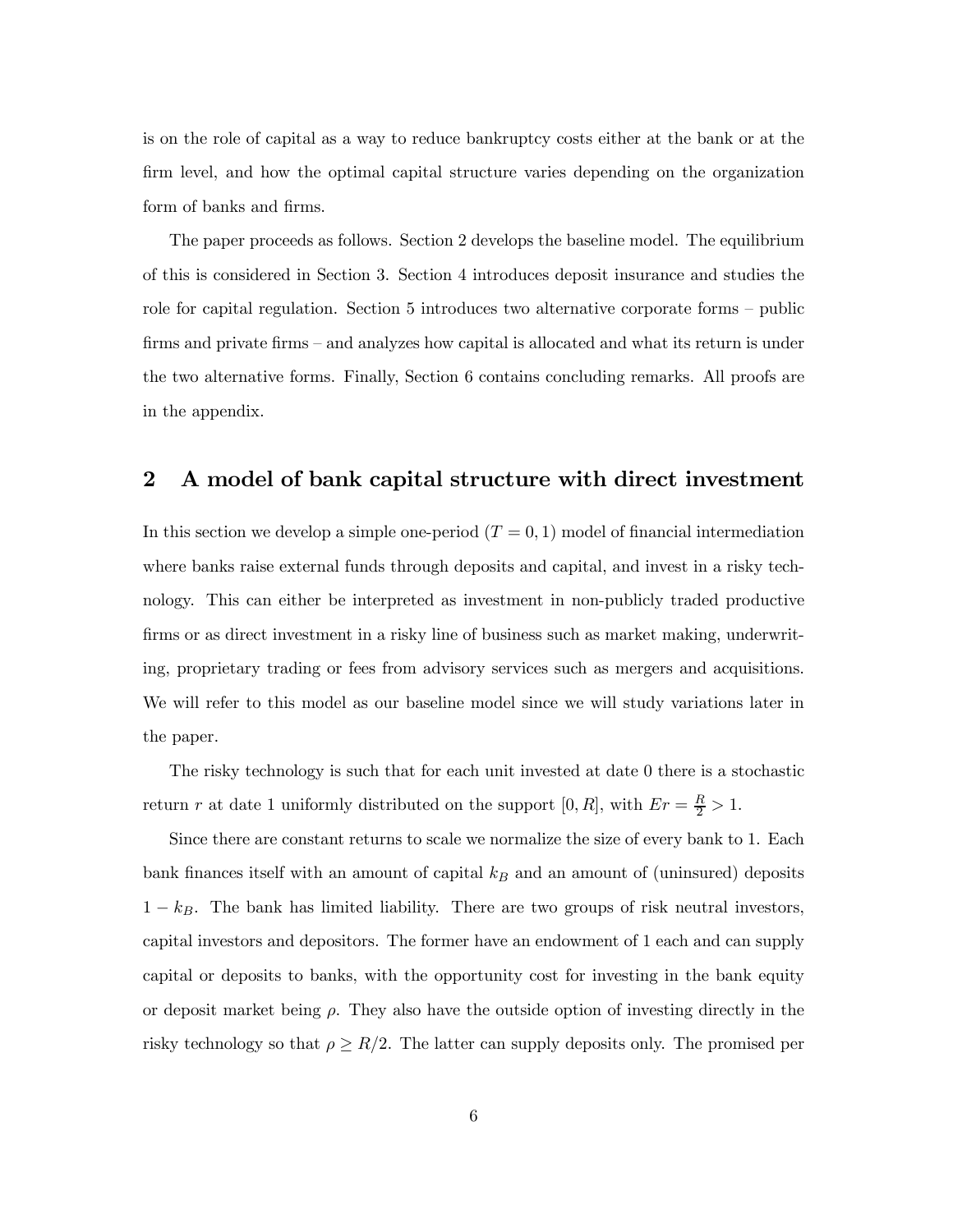unit rate from the bank is  $r_D$  and the opportunity cost of deposits in the bank deposit market is  $u$ . Depositors have an endowment of 1 each and also have a storage option with return 1 for each unit invested so that  $u \geq 1$ . Banks compete for deposits and will thus always set  $r_D$  at the level required for depositors to recover their opportunity cost  $u$ . The two markets are segmented in the sense that depositors do not have access to the equity market. The idea is that they have high participation costs that make them unwilling to enter the equity market. The depositors have total wealth  $D$ . The capital providers on the other hand have zero participation costs and can access both markets. Their total wealth, and hence the total possible supply of capital, is denoted  $K$ . The ratio of the wealth of the capital providers to the wealth of the depositors is

$$
\frac{K}{D} = \eta > 0.\tag{1}
$$

There is free entry into banking so the banking sector is perfectly competitive. Since banks invest in a risky technology, deposits are risky. The bank repays the promised rate  $r_D$  if  $r \geq \overline{r}_B$ , where

$$
\overline{r}_B = r_D(1 - k_B),\tag{2}
$$

and it goes bankrupt otherwise. When it goes bankrupt, the proceeds from liquidation are  $h_B r$  with  $h_B \in [0, 1]$  and these are distributed pro rata to depositors. The bankruptcy costs are thus  $(1 - h_B)r$ .

### 3 The equilibrium with direct investment

In this section we analyze the equilibrium of the model. This requires the following:

- 1. Banks choose  $k_B$  and  $r_D$  to maximize expected profits.
- 2. Capital providers maximize expected utility.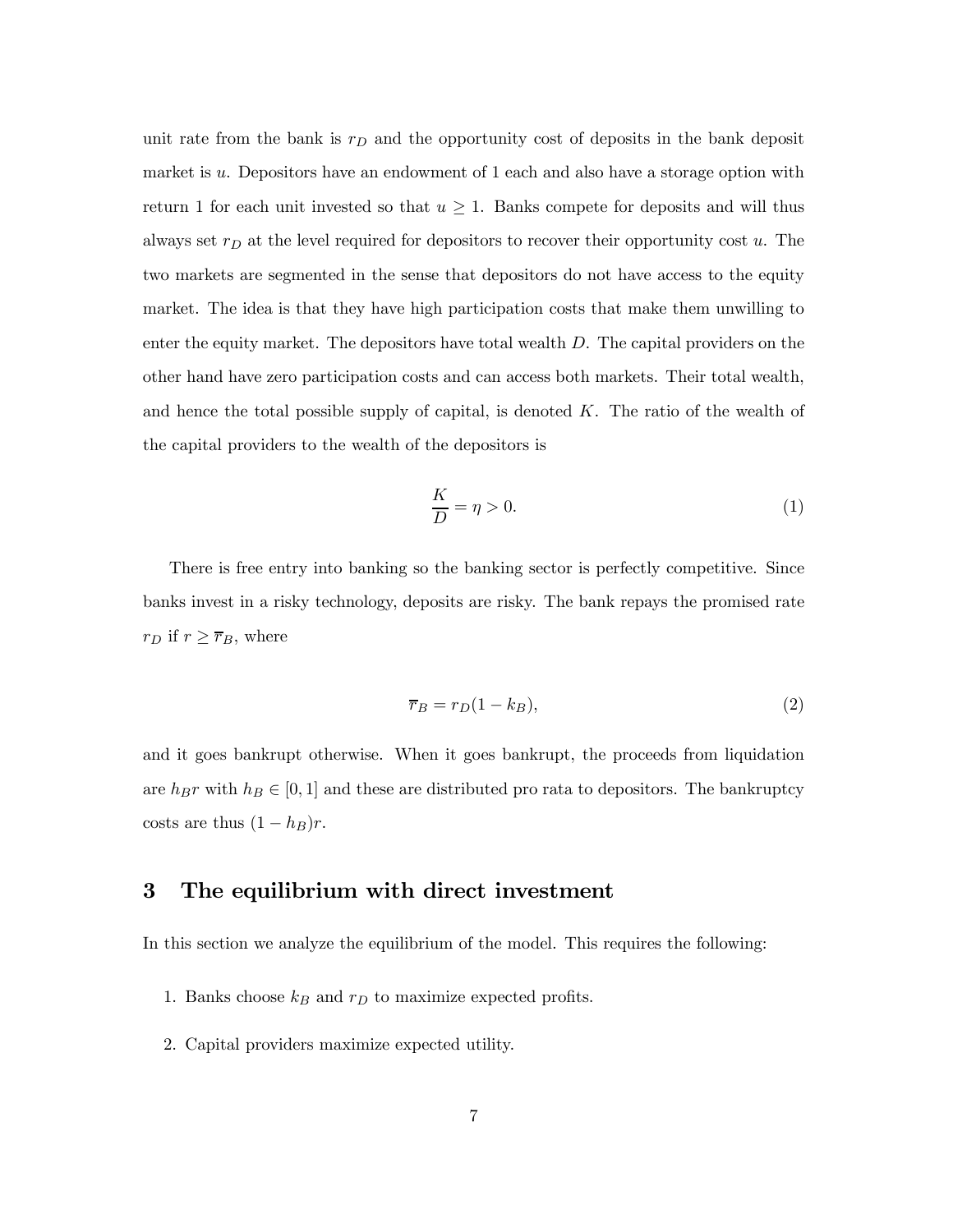- 3. Depositors maximize expected utility.
- 4. Banks make zero expected profits in equilibrium.
- 5. The equity market clears.
- 6. The deposit market clears.

We start by considering the individual bank's optimization problem given by:

$$
\max_{k_B, r_D} E\Pi_B = \int_{\overline{r}_B}^R (r - r_D(1 - k_B)) \frac{1}{R} dr - \rho k_B \tag{3}
$$

subject to

$$
EU_D = \int_0^{\overline{r}_B} \frac{h_B r}{1 - k_B} \frac{1}{R} dr + \int_{\overline{r}_B}^R r_D \frac{1}{R} dr \ge u \tag{4}
$$

 $E\Pi_B \geq 0$  (5)

$$
0 \le k_B \le 1,\tag{6}
$$

where  $\overline{r}_B$  is as in (2). The bank chooses  $k_B$  and  $r_D$  to maximize its expected profit net of the cost of funds. The first term in (3) is what the bank obtains from the investment after paying  $r_D(1-k_B)$  to the depositors. This is positive only when  $r > \overline{r}_B$  and it is distributed to the shareholders. When  $r < \overline{r}_B$ , the bank goes bankrupt and obtains nothing. The second term  $\rho k_B$  is the shareholders' opportunity cost of providing capital. Constraint (4) requires that the expected utility of depositors is at least equal to their opportunity cost . The first term is the payoff when the bank goes bankrupt and each depositor receives a pro rata share  $\frac{h_B r}{1-k_B}$  of the liquidation proceeds. The second term represents the payoff depositors receive when the bank remains solvent. Since depositors are uninsured, the promised repayment  $r_D$  must compensate depositors for the risk they face when placing their money in a bank that may go bankrupt. Constraint (5) is the requirement that the shareholders obtain their opportunity cost from providing capital to the bank. The last constraint (6) is a feasibility constraint on the amount of capital.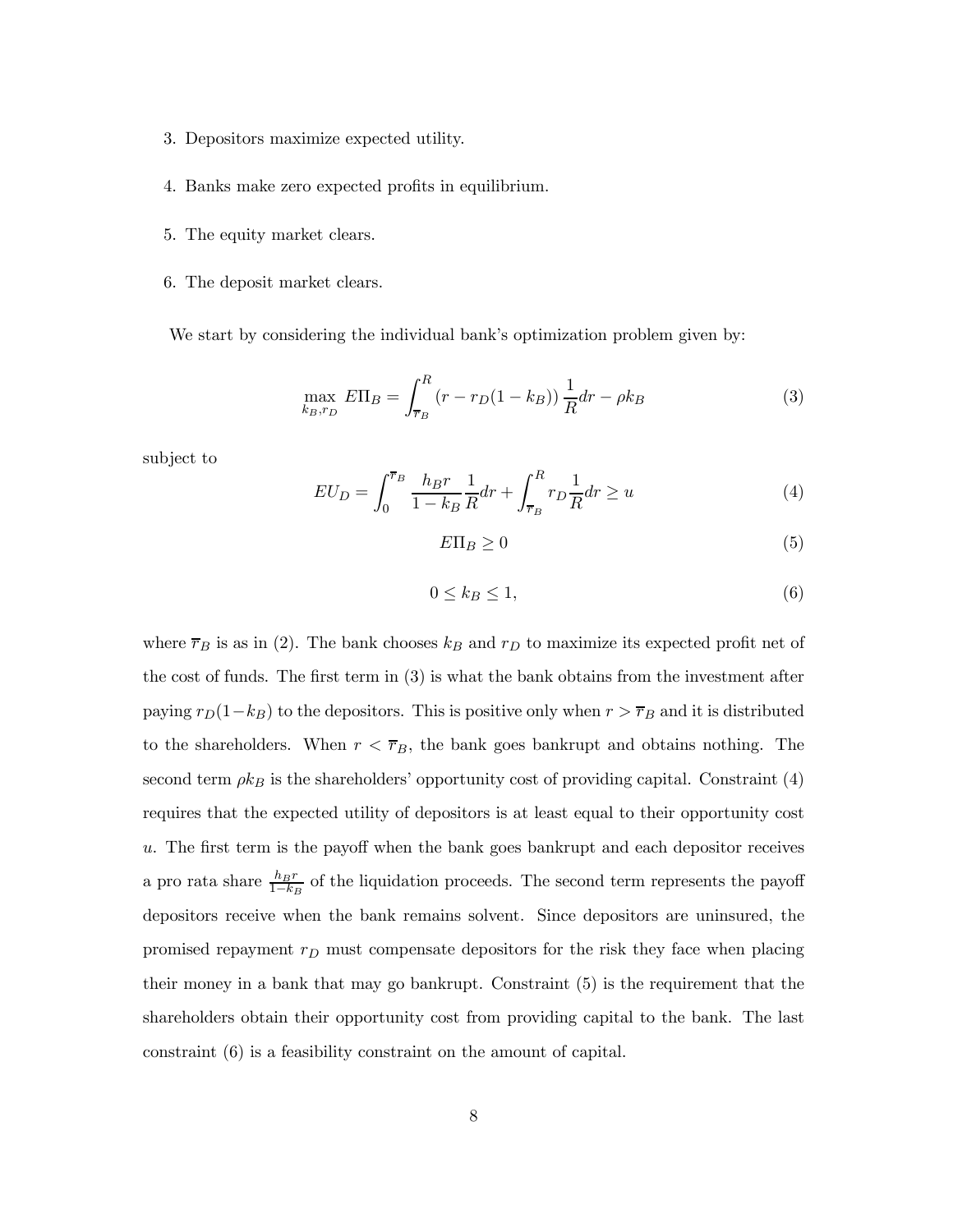In equilibrium, since there is free entry into the banking market, each bank's expected profit must be zero. This means that  $\rho$  adjusts so that  $E\Pi_B = 0$ . Capital providers can either supply equity to the banks for a return of  $\rho$  or invest in their outside option for a return  $R/2$ . The sum of these two investments must be equal to K for the equity market to clear. Capital providers will invest in bank equity alone if  $\rho > R/2$ . They will invest both in bank equity and in the outside option if  $\rho = R/2$ . In other words,

$$
N_B k_B \le K,\tag{7}
$$

where  $N_B$  represents the number of banks and (7) holds with an equality when  $\rho > R/2$ .

Similarly, depositors can either deposit their money in the banks for a promised return of  $r_D$  and an expected utility  $EU = u \geq 1$ , or use the storage option with a return of 1 and an expected utility  $EU = 1$ . The investments in deposits and in the storage option must sum to  $D$  for the deposit market to clear. The depositors will just deposit in banks and will not store if  $u > 1$ . They will both deposit and store if  $u = 1$ . It will be shown below that the form of the equilibrium depends on whether the constraint (4) binds with  $u = 1$  or  $u > 1$ . In other words,

$$
N_B(1 - k_B) \le D,\t\t(8)
$$

where there is an equality when  $u > 1$ , and a strict inequality otherwise.

# 3.1 The Modigliani and Miller Case: No bankruptcy costs  $(h_B = 1)$

We start by considering the benchmark case where there are no bankruptcy costs so that  $h_B = 1$ . The difference is that depositors receive the full return r when the bank goes bankrupt. This leads to the following result.

**Proposition 1** With  $h_B = 1$ , there are multiple equilibria. Each bank is indifferent between choosing any pair  $k_B \in [0,1]$  and  $r_D = \frac{(1-\sqrt{k_B})}{1-k_B}R$  for  $k_B < 1$ . In any equilibrium,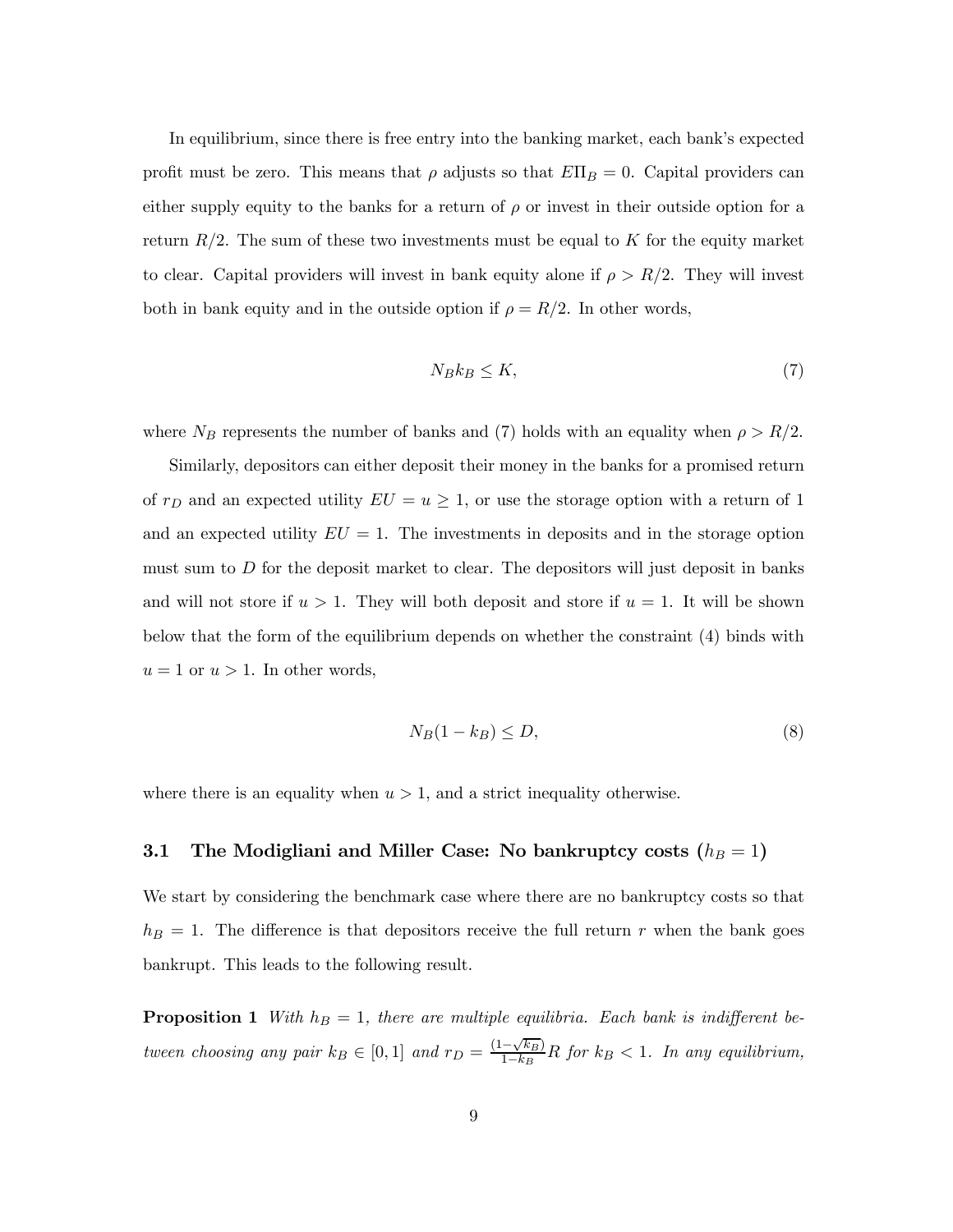$$
\rho = u = \frac{R}{2}, E\Pi_B = 0, EU_D = \frac{R}{2}, N_B k_B \le K \text{ and } N_B(1 - k_B) = D.
$$

Depositors can only have access to the risky technology through banks. When there are no bankruptcy costs  $(h_B = 1)$ , the efficient allocation is to channel all deposits into the risky technology given that  $\frac{R}{2} > 1$ . Banks simply channel funds from the deposit sector to more productive use. Competition among banks drives up the cost of deposits to the point  $u = \frac{R}{2}$ . Since equity providers have the option of investing directly in the risky technology and capital has no role in reducing bankruptcy costs  $\rho = u = \frac{R}{2}$ . With these equilibrium prices, Modigliani and Miller holds. Capital can be invested either in banks or directly in the risky technology, while all deposits are placed in the banking sector. This means that there are multiple equilibria depending on the proportion of capital invested in banks versus directly. This mix does not affect the real allocation.

# **3.2** Bankruptcy costs  $(0 \leq h_B < 1)$

We now consider the case where there are bankruptcy costs in the banking sector. For simplicity, we start with the case where  $h_B = 0$ . This corresponds to zero liquidation proceeds so depositors obtain nothing in the case the bank goes bankrupt. We have the following result.

**Proposition 2** The unique equilibrium with  $h_B = 0$  is as follows:

i) For  $R < \overline{R} = 4(\frac{1+\eta}{1+2\eta}) < 4$ ,  $k_B = \frac{4-R}{R} \in (0,1)$ ,  $r_D = \frac{R}{2}$ ,  $\rho = \frac{2}{4-R} > \frac{R}{2}$ ,  $u = 1$ ,  $E\Pi_B =$  $0, EU_D = 1, N_B k_B = K$  and  $N_B(1 - k_B) < D$ . ii) For  $R \geq \overline{R}$ ,  $k_B = \frac{\eta}{1+\eta} \in (0,1), r_D = \frac{R}{2}, \rho = \frac{1+4\eta(1+\eta)}{4\eta(1+\eta)}$  $\frac{R}{2}$  >  $\frac{R}{2}$ ,  $u = \frac{1+2\eta}{2(1+\eta)}$  $\frac{R}{2} \in$  $[1, \frac{R}{2}), E\Pi_B = 0, EU_D > 1, N_B k_B = K$  and  $N_B(1 - k_B) = D.$ 

The proposition shows that once we have the friction of bankruptcy costs, Modigliani and Miller no longer holds. More equity financing leads to lower bankruptcy costs and its opportunity cost is bid up as a result so  $\rho > \frac{R}{2}$ . Thus, shareholders always obtain strictly more than their outside option. There is a trade-off in that equity is a relatively costly form of finance but has the advantage of reducing expected bankruptcy costs. A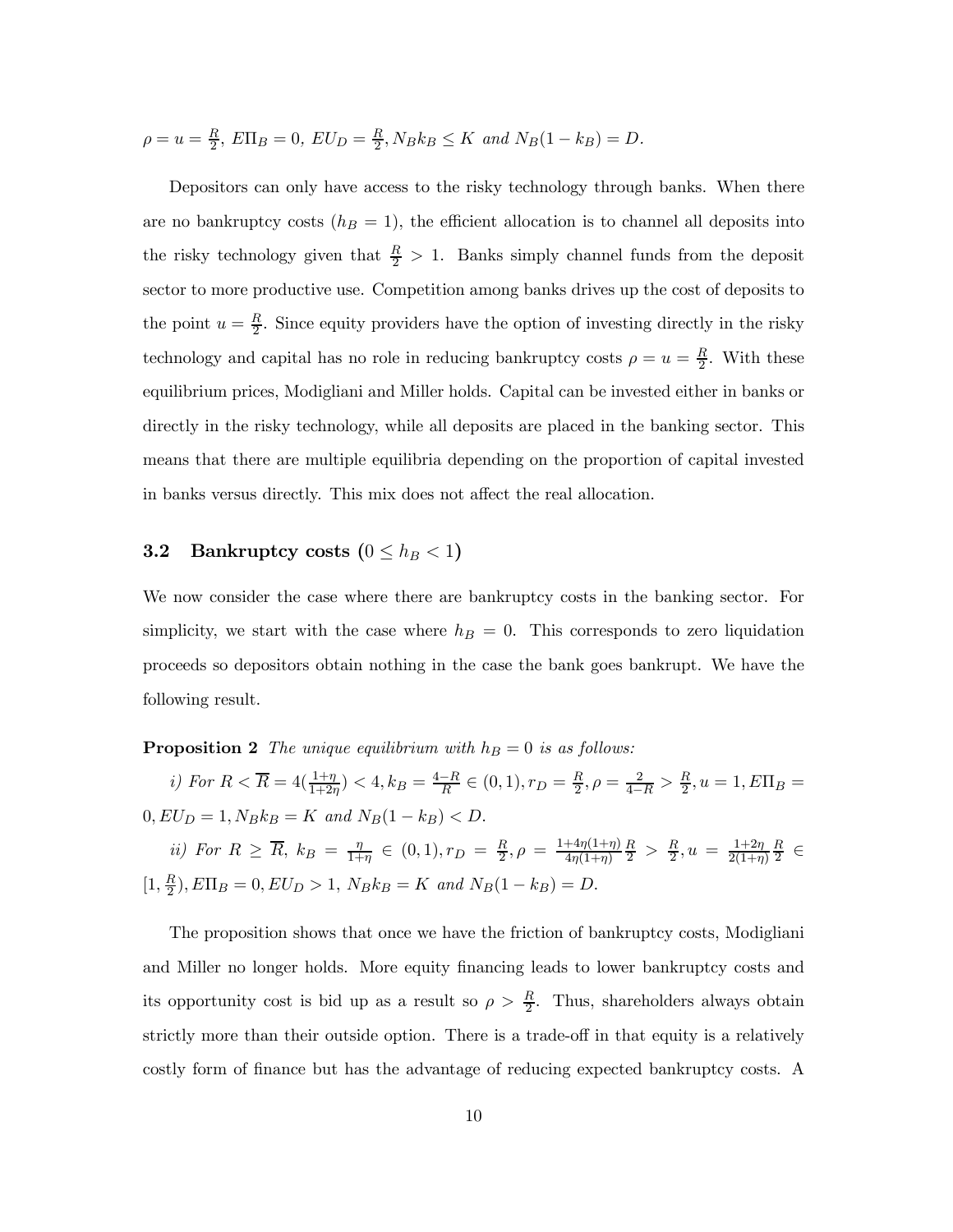unique optimal bank capital structure exists and each bank uses both capital and deposits to fund itself. The bank can afford to pay  $\rho > \frac{R}{2}$  for equity finance because the cost of deposit finance is  $u < \frac{R}{2}$ . If there was no market segmentation so that depositors could invest directly in equity, then  $\rho$  would be equal to  $\frac{R}{2}$ . As shown above, when there are no bankruptcy costs so that  $h_B = 1$ , equity has no value in reducing the bankruptcy costs so  $\rho = \frac{R}{2}$ . Thus, both bankruptcy costs and market segmentation are necessary for the result that equity is costly. Since in equilibrium  $\rho > \frac{R}{2}$ , all the capital is absorbed in the banking sector and none is invested directly in the outside option.

Unlike capital, the opportunity cost of deposits  $u$  is not always bid up above the storage option. Deposit finance is cheaper than equity but introduces bankruptcy costs. The difference between the expected returns of the outside option of equity investors and the storage option of deposit providers is low when  $R$  is low. This means that deposits are not very attractive relative to equity given the bankruptcy costs they introduce. This is why for  $R < \overline{R}$  deposits are only partly placed in the banking sector where they obtain  $u = 1$ , and the storage option is widely used. As R is increased, more deposits are used in the banking sector. At  $R = \overline{R}$  all deposits are used there so that there is full inclusion. For  $R > \overline{R}$ , the opportunity cost of deposits is bid up and  $u > 1$ .

The results on the returns to the investors hold as long as the ratio of total capital to total deposits,  $\eta$ , is positive and finite. For  $\eta \to 0$ , deposits would always be abundant so that  $u \to 1$  for any value of R. By contrast, for  $\eta \to \infty$ , both  $\rho \to \frac{R}{2}$  and  $u \to \frac{R}{2}$ . In other words, when there is no scarcity of capital, capital loses it main role and its equilibrium return is the same as that of deposits.

A number of comparative statics results follow easily.

#### Corollary 1 The following comparative statics results hold:

i) The optimal amount of capital,  $k_B$ , is (weakly) decreasing in the project's return  $R$ , *i.e.*,  $\frac{\partial k_B}{\partial R} \leq 0$ , with the inequality strict for  $R < \overline{R}$ .

ii) The equilibrium return on capital,  $\rho$ , is increasing in R, i.e.,  $\frac{\partial \rho}{\partial R} > 0$ .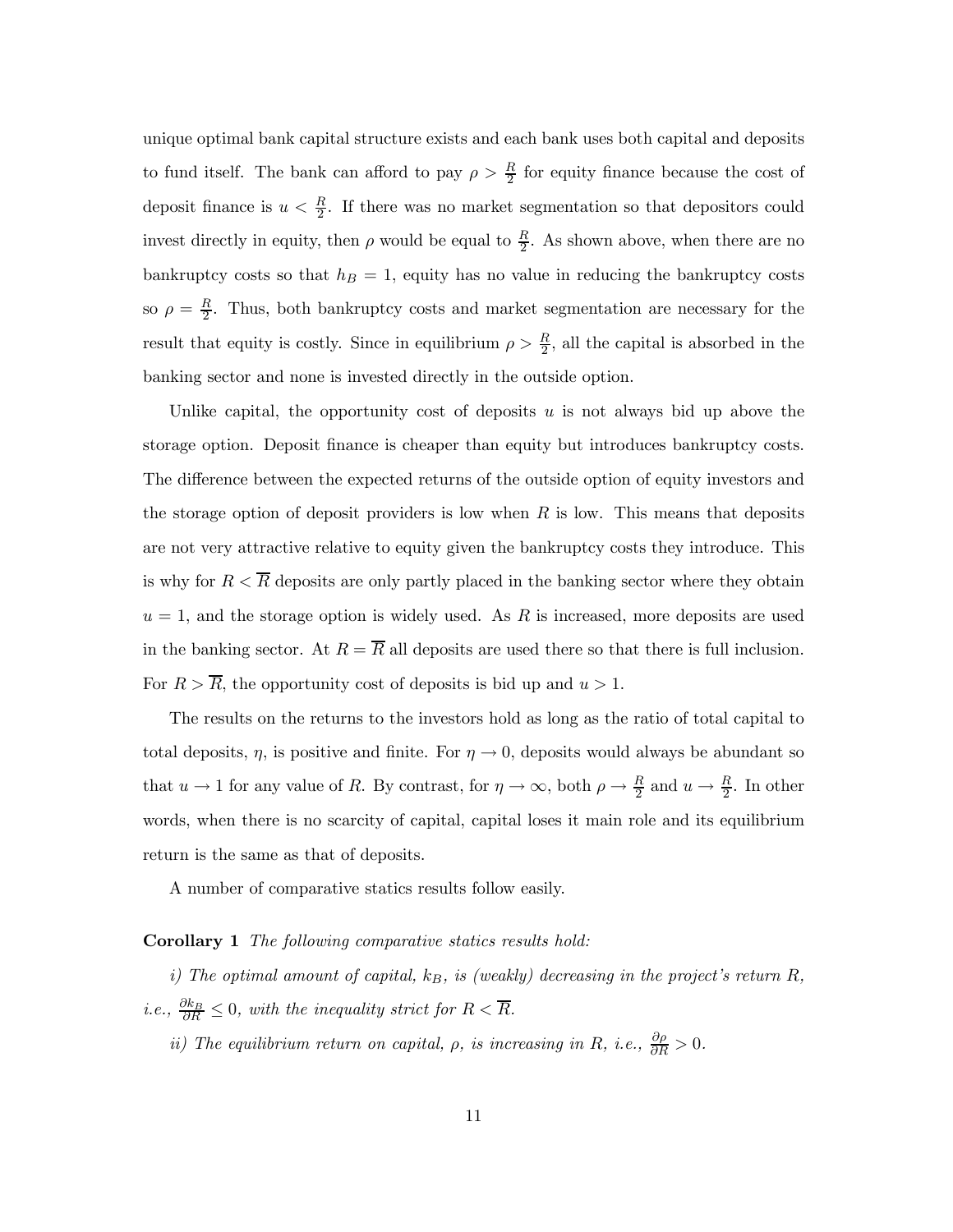iii) The equilibrium expected return on deposits,  $u$ , is (weakly) increasing in  $R$ , i.e.,  $\frac{\partial u}{\partial R} \geq 0$ , with the inequality strict for  $R > \overline{R}$ .

iv) The threshold value  $\overline{R}$  is decreasing in  $\eta$ , the ratio of total available capital to deposits, i.e.  $\frac{\partial R}{\partial \eta} < 0$ .

The corollary suggests that the amount of capital held by banks is counter-cyclical: it is high in recessions when R is low, and low in booms when R is high. Moreover, the split of the surplus generated from the banks' investments in the risky asset between the shareholders and the depositors depend also on R. For  $R < \overline{R}$ , all the surplus is captured by the shareholders through the return  $\rho$ . As R increases up to  $\overline{R}$ , capital decreases and  $\rho$ rises. As the return of the risky technology increases further, it is increasingly profitable for banks to use deposits for funding. This makes capital more valuable because bankruptcy increases and  $\rho$  is bid up. For  $R > \overline{R}$ , all deposits are used and thus bank capital structure remains constant. As R increases beyond  $\overline{R}$ , the shareholders and depositors share the surplus with both  $u$  and  $\rho$  continuing to rise.

The degree of financial inclusion in terms of the proportion of deposit funds used in the banking system depends also on R. For  $R = 2$  financial inclusion is zero. As R increases to  $\overline{R}$ , it increases to 1. Full financial inclusion is reached at lower levels of R the greater is the ratio of capital to deposits since the threshold  $\overline{R}$  decreases with  $\eta$ .

These comparative statics results hold in all cases below so we omit explicit discussion in the following propositions.

The insights of Proposition 2 remain valid in the case of partial bankruptcy costs where  $h_B \in (0, 1)$  and depositors obtain  $\frac{h_B r}{1 - k_B}$  when the bank goes bankrupt. We obtain the following result, which is similar to that of the previous proposition, but algebraically more complex. As the relationship between  $R$  and financial inclusion is the same as in the previous proposition, we omit the explicit discussion here again.

**Proposition 3** The unique equilibrium with  $h_B \in (0,1)$  is as follows:

*i)* For 
$$
R < \overline{R}
$$
,  $k_B = \frac{(2-h_B R)(2(2-h_B)-R)}{2(1-h_B)^2 R} \in (0,1)$ ,  $r_D = \frac{2(1-h_B)R}{2(2-h_B)-h_B R}$ ,  $\rho = \frac{2-h_B R}{2(2-h_B)-R}$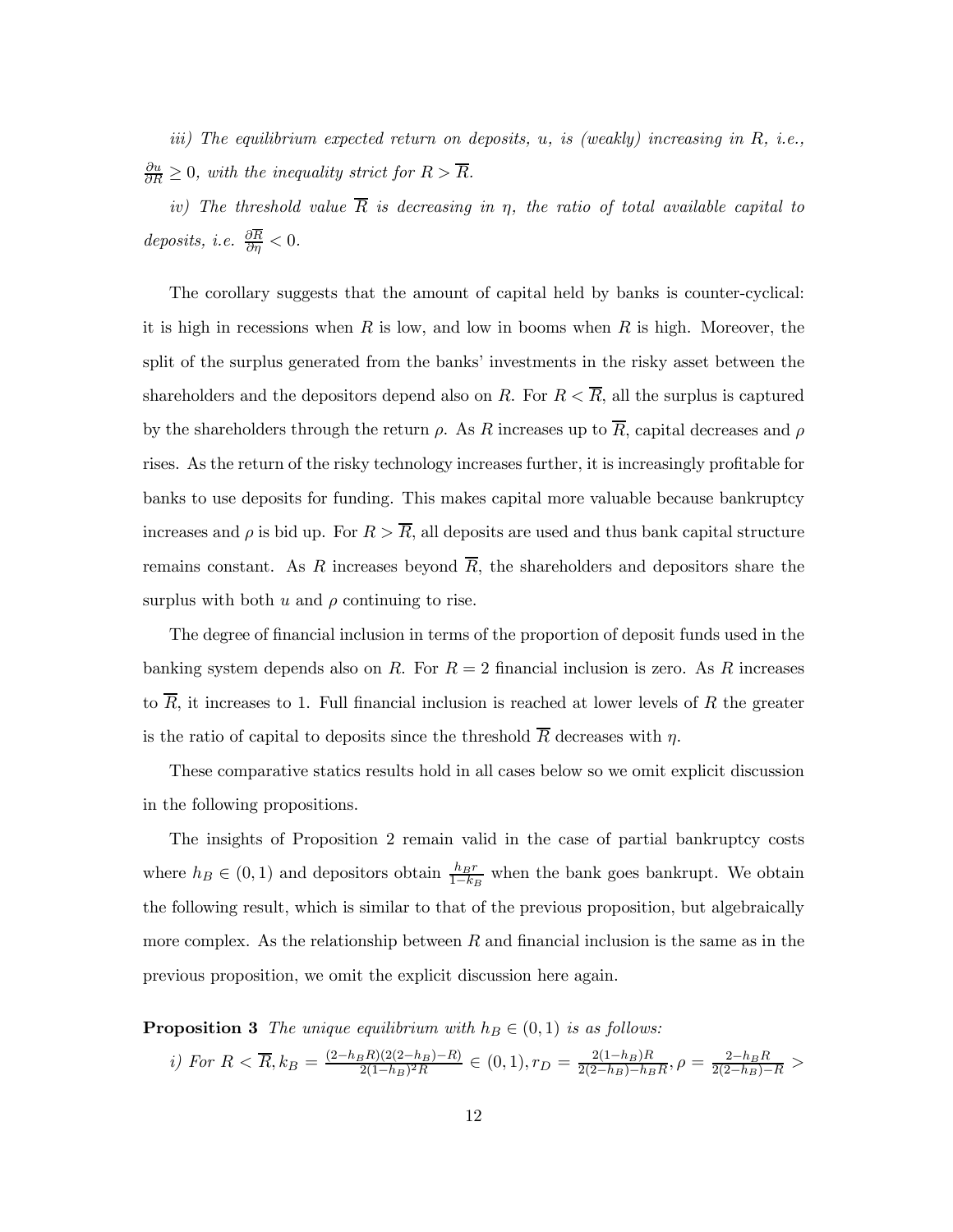$$
\frac{R}{2}, u = 1, E\Pi_B = 0, EU_D = 1.
$$
  
\n*ii)* For  $R \ge \overline{R}$ ,  $k_B = \frac{\eta}{1+\eta} \in (0, 1)$ ,  $r_D = \frac{2u(1-h_B)R}{2u(2-h_B)-h_B R}$ ,  $\rho = \frac{u(2u-h_B)R}{2u(2-h_B)-R} > \frac{R}{2}$ ,  $u = \frac{2(1+\eta)-(1-h_B)\left(1-h_B-\sqrt{4\eta(1+\eta)+(1-h_B)^2}\right)}{2(1+\eta)(2-h_B)} \frac{R}{2} \in [1, \frac{R}{2})$ ,  $E\Pi_B = 0, EU_D > 1$ .  
\nThe expression for  $\overline{R}$  is given in the appendix.

The main difference from Proposition 2 is that banks' capital structure and the sharing of the surplus depend on the size of the bankruptcy proceeds as represented by  $h_B$ . For a given  $R \leq \overline{R}$ , the higher  $h_B$  the lower the amount of capital  $k_B$  at each bank and the higher the shareholders' return  $\rho$ . For a given  $R > \overline{R}$ ,  $k_B$  remains constant as  $h_B$  increases, but both shareholders and depositors obtain higher returns  $\rho$  and  $u$ . The intuition is simple. As bankruptcy proceeds increase, capital becomes less necessary as a way to reduce bankruptcy costs and thus each bank uses less of it.

### 3.3 Efficiency of the market solution

An important question is whether the allocations of the baseline model as described in Propositions 2 and 3, which we refer to as the market solution (in contrast to the regulatory solution we will analyze in the next section), are efficient. To analyze this, we consider the case where in the baseline model the level of capital is chosen by a regulator that maximizes social welfare while deposit rates are still set by the banks in order to maximize their expected profits.

Formally, a regulator sets the level of capital  $k_B$  to maximize social welfare, which is given by

$$
\max_{k_B} SW = \rho K + uD \tag{9}
$$

subject to constraints (4)-(6) and

$$
r_D = \arg \max_{r_D} E\Pi_B = \int_{\overline{r}_B}^R (r - r_D(1 - k_B)) \frac{1}{R} dr - \rho k_B,
$$
 (10)

where  $\overline{r}_B$  is as in (2). All other conditions for the equilibrium remain the same and we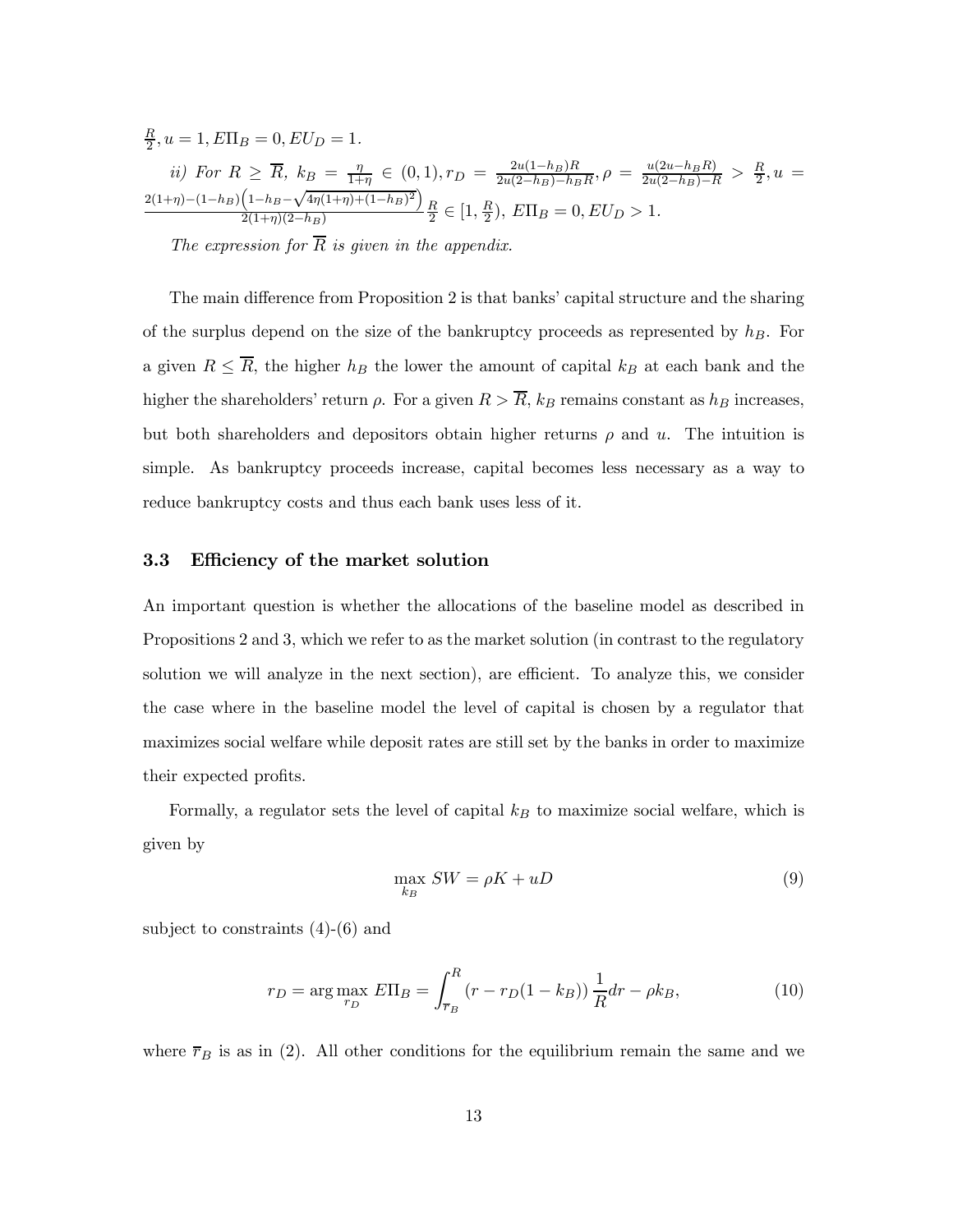obtain the following result.

**Proposition 4** The regulator chooses the same level of capital as banks choose in Propositions 2 and 3. The rest of the equilibrium is also the same as there.

The proposition shows that the allocations described in Proposition 2 for  $h_B = 0$  and in Proposition 3 for  $h_B > 0$  are (constrained) efficient. The amount of capital that banks hold in the market solution is the same as the level chosen by a regulator who maximizes social welfare. The competitiveness of the banking sector together with the fact that the deposit rate reflects the bank's bankruptcy risk induces banks to choose the social welfare maximizing levels of capital. There is thus no need for capital regulation in our model in the absence of other possible distortions, such as those we analyze next through the introduction of deposit insurance.

# 4 Deposit insurance and capital regulation

So far we have considered the case where deposits are not insured so that the promised deposit rate reflects the risk taken by the bank. In that case, as we have shown above, banks have an incentive to hold a positive amount of capital as a way to reduce bankruptcy costs when investing directly in a risky technology and the resulting allocation is efficient. In this section we study the case where deposits are insured so that depositors always receive the promised deposit rate irrespective of whether their banks go bankrupt or not.

As we show below, the presence of deposit insurance results in a need for capital regulation. To see why we first introduce deposit insurance and show that there is scope for regulation as banks no longer have incentives to hold a positive level of capital. Then, we analyze the allocation with deposit insurance and capital regulation and compare it with the market allocation obtained in the baseline model.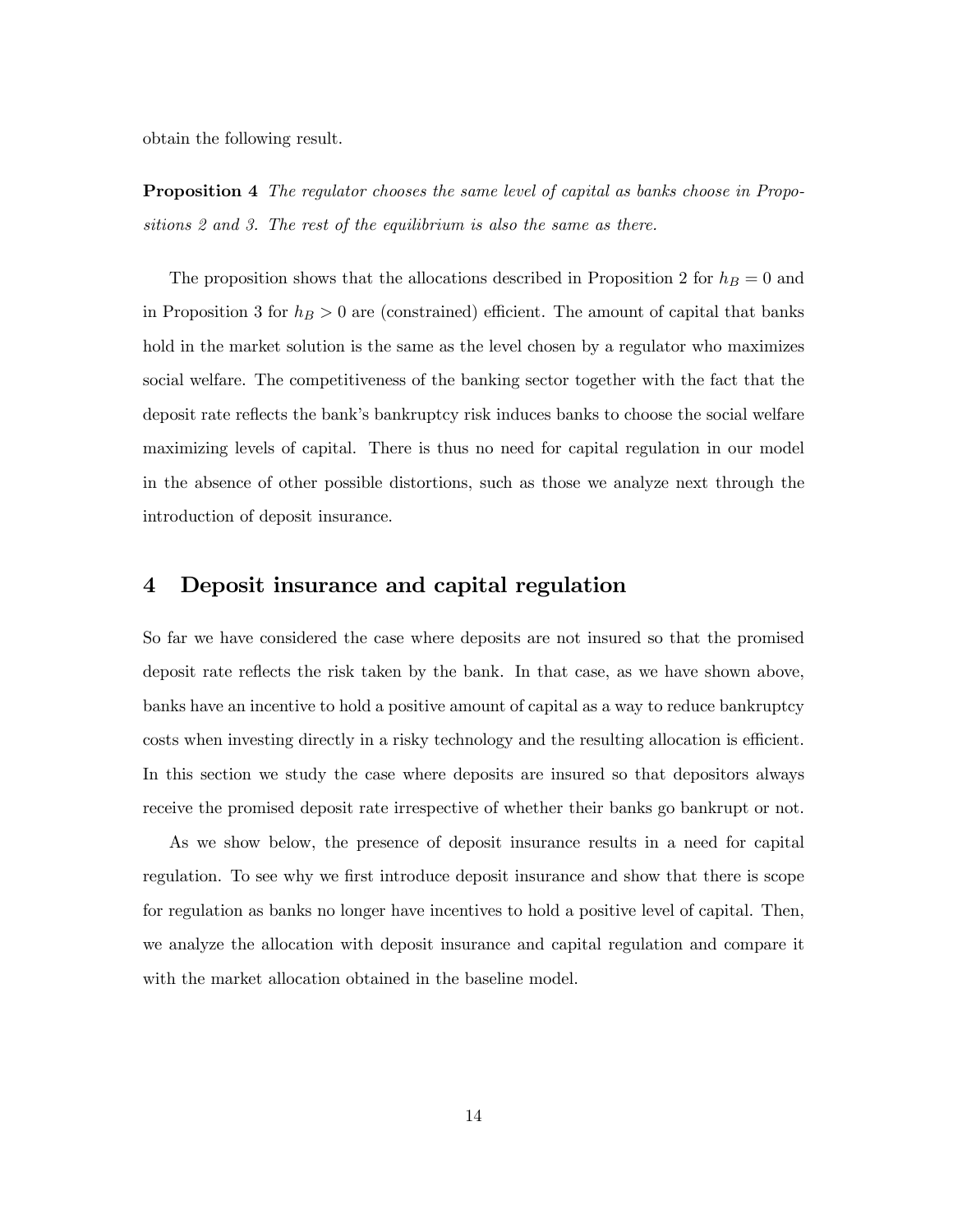### 4.1 Deposit insurance

We now study the case where deposits are fully insured so that depositors always receive the promised deposit rate irrespective of whether their banks go bankrupt or not. We interpret deposit insurance as being provided by the government: if the bank goes bankrupt, the government intervenes and pays the promised interest rate  $r<sub>D</sub>$  to the depositors. The cost of the deposit insurance is paid from revenues raised by nondistortionary lump sum taxes.

The bank's optimization problem is still as in  $(3)-(6)$  with the difference that constraint (4) becomes

$$
EU_D = \int_0^R r_D \frac{1}{R} dr \ge u.
$$
\n(11)

All other conditions remain the same. We have the following result.

**Proposition 5** The unique equilibrium with deposit insurance and  $0 \leq h_B < 1$  is as follows:

- i) Banks hold no capital, i.e.,  $k_B = 0$ , and set  $r_D = u = R$ .
- ii) Capital providers provide deposits so that  $\rho = u = R$  and  $N_B = D + K$ .

As shown in the proposition, the introduction of deposit insurance induces banks not to hold any capital. Given that depositors are always repaid in full and banks do not internalize the cost of the deposit insurance, they have no incentives to hold capital to reduce the bankruptcy costs. The equilibrium requires depositors to obtain the whole surplus from the project, with banks making zero expected profits in equilibrium, as before. Capital providers then prefer to offer their capital in the form of deposits to the banks and obtain the same return as depositors.

The equilibrium described in the proposition implies that the bank always goes bankrupt and the government is always forced to intervene and guarantee the repayment  $u = R$ to all the  $D + K$  depositors. This implies a very high deadweight cost of bankruptcy. Given this, the presence of deposit insurance may give a role for capital regulation as a way of reducing the disbursement for the deposit insurance fund as in, for example, Hellmann,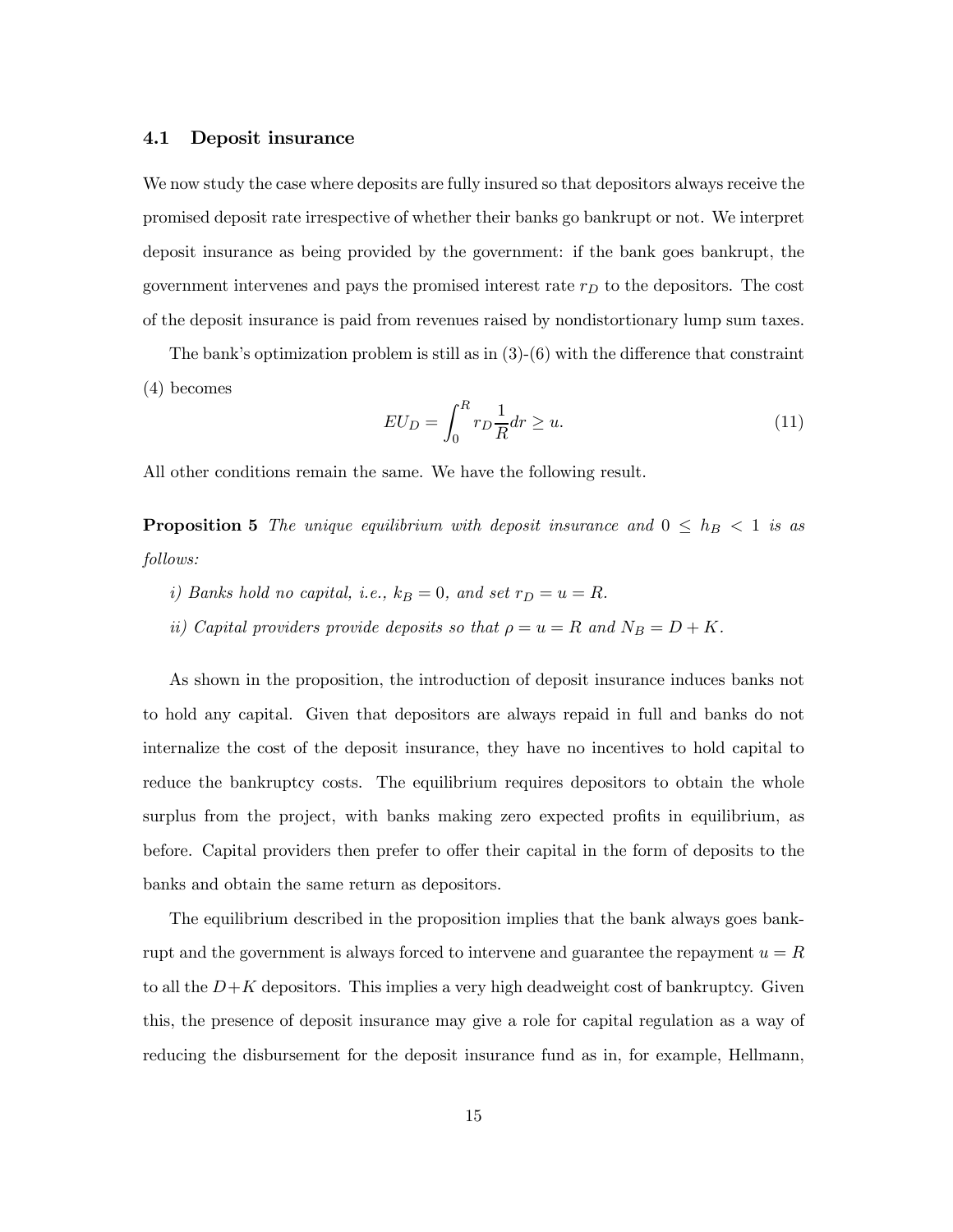Murdock and Stiglitz (2000), Repullo (2004), Morrison and White (2005) and Allen, Carletti, and Marquez (2011). We study this issue next.

### 4.2 The role of capital regulation

The arguments above suggest a role for capital regulation in the presence of deposit insurance. As in Section 3.3, we consider the case when a regulator sets the level of capital that each bank holds at the beginning of date 0 in order to maximize social welfare while the deposit rate is still determined by the banks and is thus part of the market solution. Formally, the regulator's maximization problem is as follows:

$$
\max_{k_B} SW = \rho K + uD - N_B \int_0^{\overline{\tau}_B} (r_D(1 - k_B) - h_B r) \frac{1}{R} dr \tag{12}
$$

subject to the constraints (10), (11), (5) and (6) and  $\overline{r}_B$  as in (2). As in Section 3.3, social welfare is given by the sum of the returns to the capital providers and depositors, as represented by the first two terms in (12). The provision of deposit insurance, however, is internalized by the regulator in setting the capital requirement. The last term in (12) captures the insurer's disbursement when, for  $r \in (0, \overline{r}_B)$ ,  $N_B$  banks are insolvent and each needs  $r_D(1 - k_B) - h_B r$  to repay  $r_D$  to its  $(1 - k_B)$  depositors. The expression for the social welfare in (12) can equivalently be expressed as

$$
SW = N_B \left(\frac{1}{2}R - \int_0^{\overline{\tau}_B} (1 - h_B) r \frac{1}{R} dr\right) + \max\{(D - (1 - k_B) N_B), 0\},\tag{13}
$$

where the first term is the total output of all the projects invested in by the  $N_B$  banks, minus the deadweight losses associated with bankruptcy; and the second term is simply the number of deposits that are invested in the storage alternative rather than being deposited at a bank. This term is zero when  $u > 1$ , since then all depositors place their money in a bank, while  $D - (1 - k_B) N_B$  may be positive when  $u = 1$ .

The rest of the equilibrium is as in the case with no deposit insurance. The returns of the capital investors and of the depositors are determined by the banks' zero profit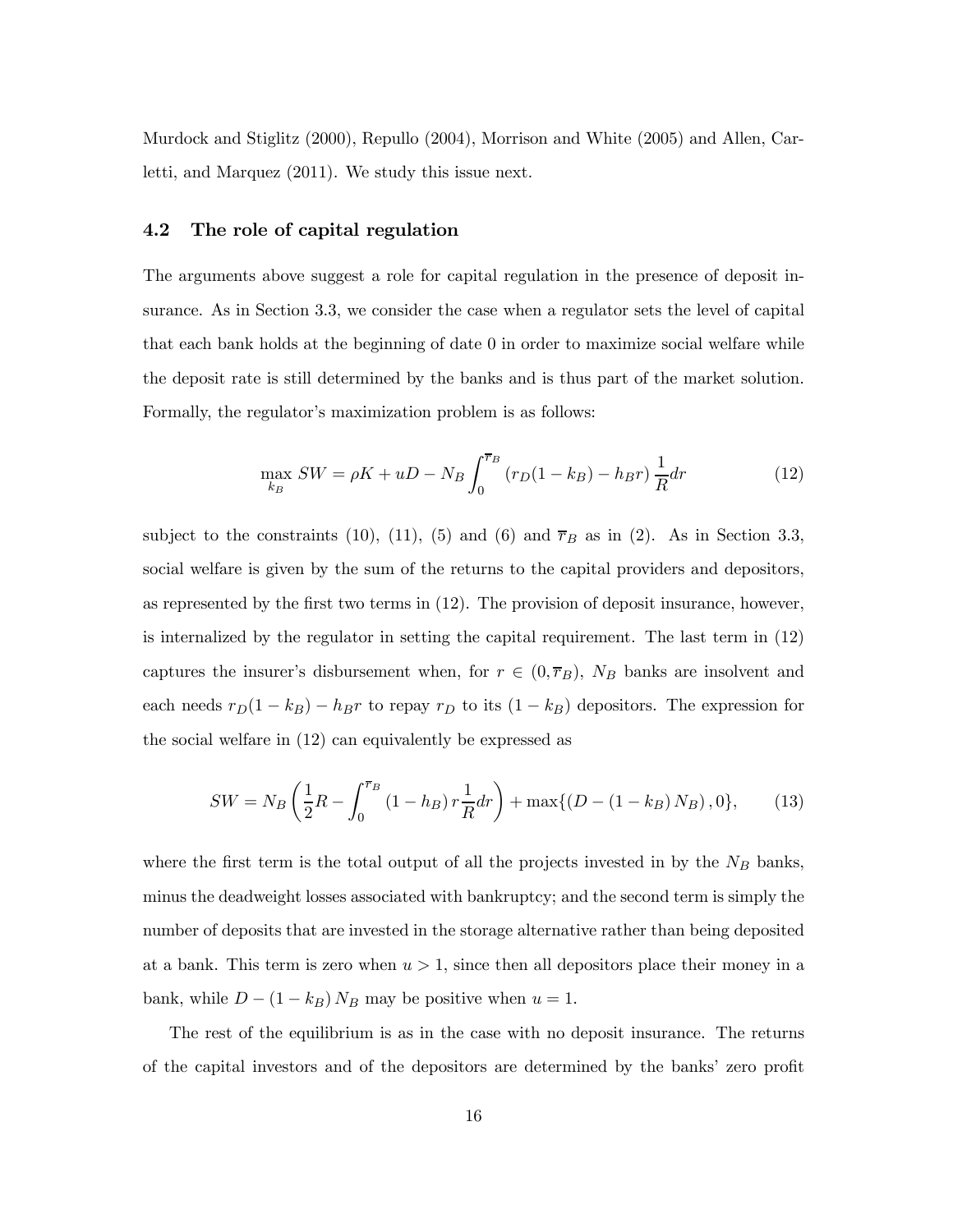condition and the market clearing conditions, respectively, and the regulator takes into account how the choice of  $k_B$  affects them. We obtain the following result, where we omit the discussion on financial inclusion as it is the same as in the baseline model.

Proposition 6 In the case of deposit insurance and capital regulation, the unique equilibrium with  $0 \leq h_B < 1$  is as follows:

*i)* For 
$$
R < \overline{R}^{reg}
$$
,  $k_B^{reg} = \sqrt{\frac{1-h_B+2R-R^2}{1-h_B}} \in (0,1)$ ,  $\rho^{reg} > \frac{R}{2}$ ,  $u^{reg} = r_D^{reg} = 1$ ,  $E\Pi = 0$ ,  
\n $EU = 1$ .  
\n*ii)* For  $R \ge \overline{R}^{reg}$ ,  $k_B^{reg} = \frac{\eta}{1+\eta} \in (0,1)$ ,  $\rho^{reg} > \frac{R}{2}$ ,  $u^{reg} = r_D^{reg} = \frac{2(1+\eta)\left(\sqrt{2+4\eta+\eta^2-h_B(1+2\eta)}-(1+\eta)\right)}{(1-h_B)(1+2\eta)}\frac{R}{2} \in [1, \frac{R}{2})$ ,  $E\Pi = 0$ ,  $EU > 1$ .

The expressions for  $\overline{R}^{reg}$  and  $\rho^{reg}$  are given in the appendix.

The proposition has the same structure as Propositions 2 and 3, which describe the market allocation. As there, there is a unique optimal capital structure for banks that maximizes social welfare. Likewise, the proposition shows that, even under the regulatory solution, market segmentation implies that in equilibrium there will be a wedge between the returns of capital and of deposits, so that  $\rho^{reg} > \frac{R}{2} > u^{reg} \ge 1$ .

The optimal capital requirement  $k^{reg}$  and the returns  $\rho^{reg}$  and  $u^{reg}$  to shareholders and depositors, respectively, depend on the return of the risky technology  $R$ . When  $R$  is low, the marginal benefit of adding another bank, which is achieved by having each bank hold less capital, is low relative to the increased bankruptcy risk associated with greater deposit financing. A regulator therefore trades off increasing output with reducing bankruptcy risk. As  $R$  increases, the incentive to channel funds toward productive projects increases, shifting the regulator's trade-off toward less capital at each bank - and hence more banks - and consequently a greater amount of deposit financing. In other words, there is a push toward greater financial inclusion, with all deposits being placed at banks rather than in storage, as  $R$  increases. The optimal capital requirement is therefore counter-cyclical: it is high in recessions when  $R$  is low, and it is low in booms when  $R$  is high. This suggests that a contingent capital requirement may be optimal.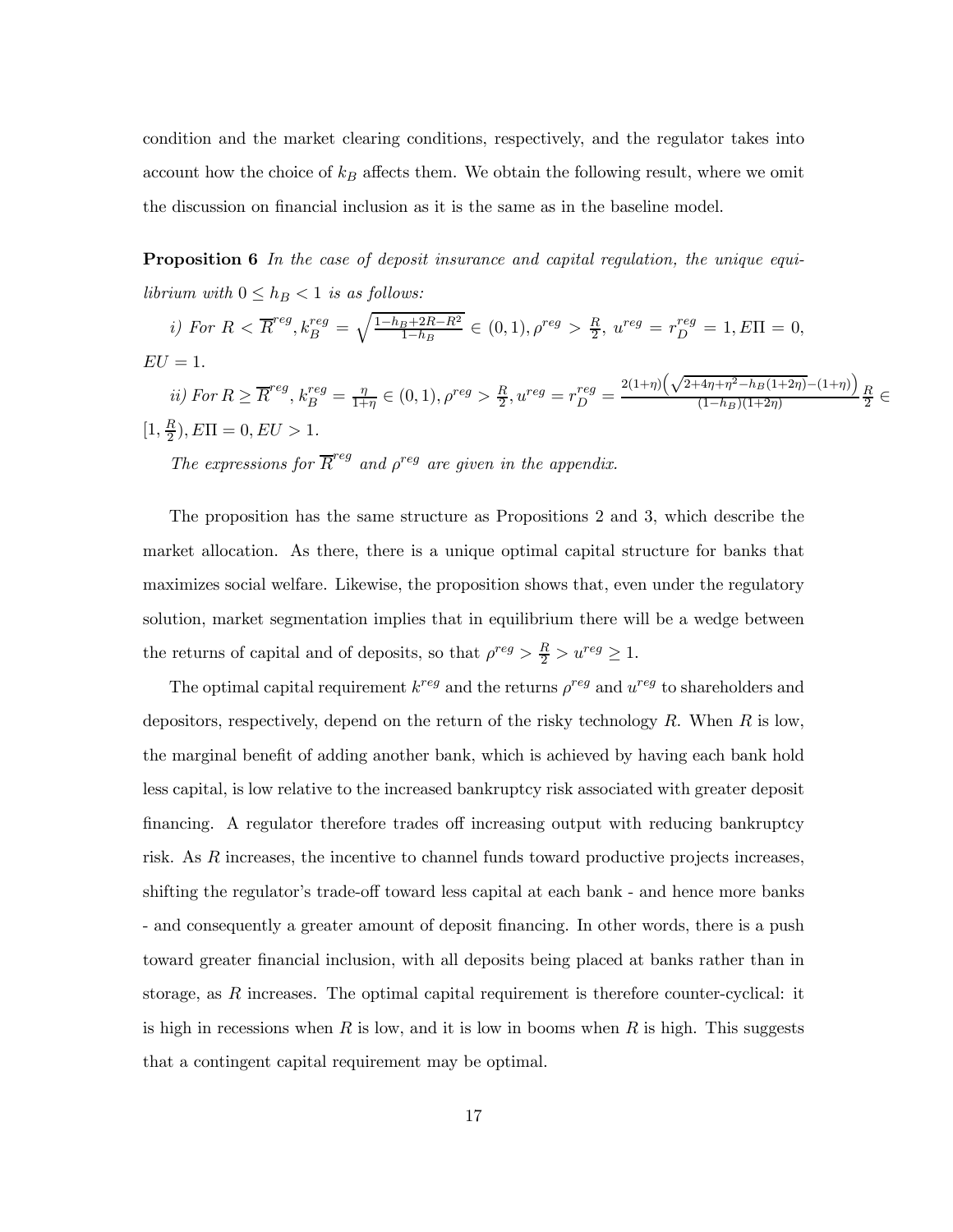Given that deposit insurance introduces a market distortion — deposits are no longer priced to reflect their risk, leading banks to want to use no capital in the absence of regulation — it becomes important to understand how social welfare is affected relative to the unregulated market solution of the baseline model, where deposits are uninsured. We therefore compare the allocation with deposit insurance and capital regulation described in the proposition above with the market allocation described in Propositions 2 and 3. We have the following result.

**Proposition 7** The regulatory solution always entails a higher level of social welfare than the market solution:  $SW^{reg} > SW$ . Moreover, it also entails a lower level of capital,  $k_B^{reg} \leq k_B$ , with the inequality strict whenever  $u = 1$  in the market solution.

An interesting implication of our analysis is that deposit insurance coupled with capital regulation is beneficial in that it improves on the market solution by yielding a higher social welfare. In the market solution, the only way to avoid bankruptcy costs is through the use of capital. As shown above, this is efficient when deposits are uninsured, and a social planner would choose the same level of capital as what the bank chooses on its own. However, deposit insurance introduces a new channel through which deadweight losses from bankruptcy can be reduced. When deposits are insured, depositors are willing to accept a lower promised repayment on their deposits since they bear no risk of default from lending to the bank. The reduction in the deposit rate directly leads to a reduction in the threshold where bankruptcy occurs, and, ceteris paribus, reduces the deadweight bankruptcy costs.

In the absence of capital regulation, banks would choose to hold no capital (Proposition 5), thus undoing much of the savings in bankruptcy costs obtained from deposit insurance. There is consequently a role for regulation: by requiring the banks to hold capital, a social welfare maximizing regulator can further reduce bankruptcy costs, complementing the benefits obtained from the reduction in deposit rates. In other words, capital regulation becomes important when deposits are insured, even if it is unnecessary when these are not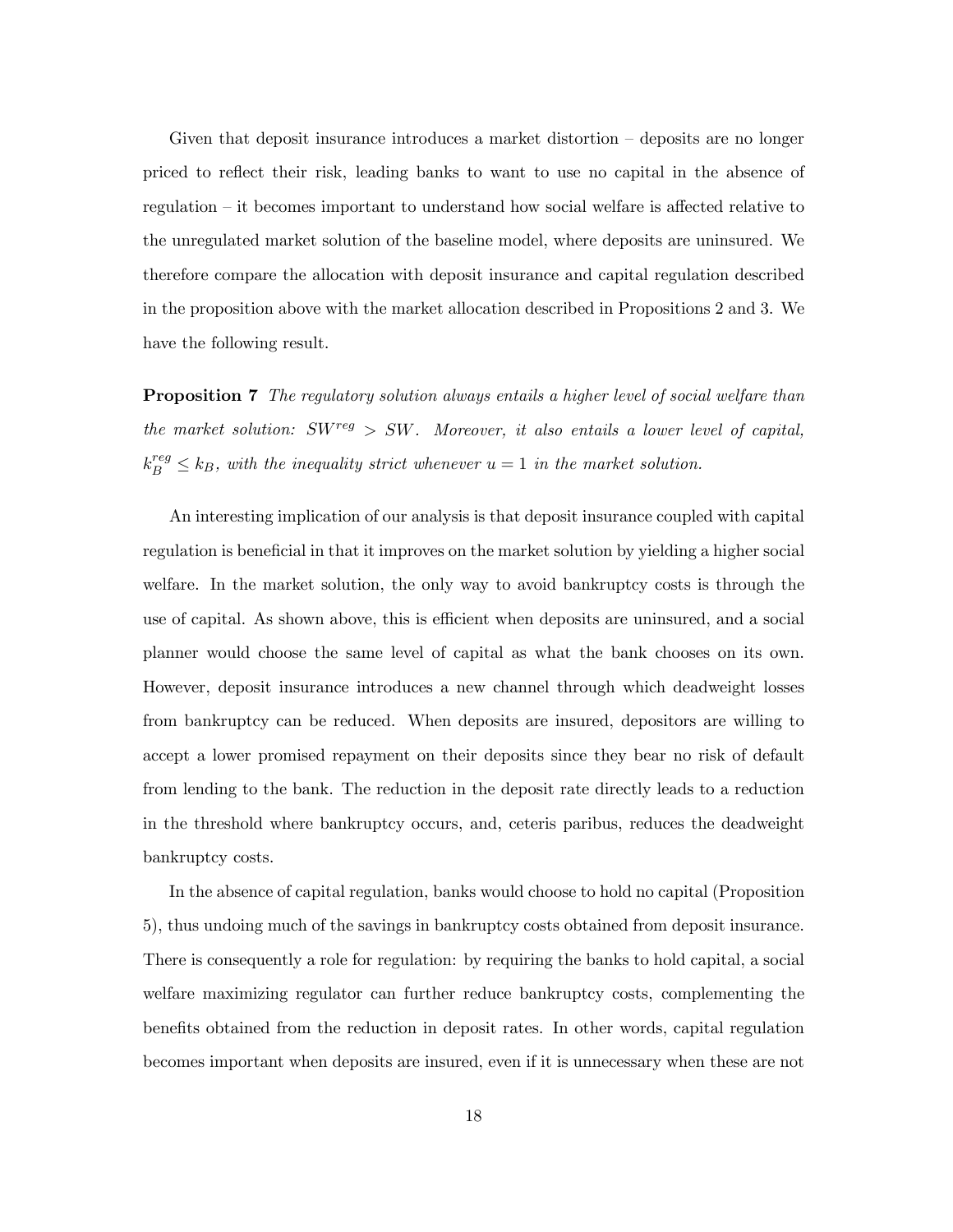insured.

Interestingly, the level of capital that maximizes social welfare when deposits are insured is never greater, and is often strictly lower, than that which maximizes bank profits in the market solution. The reason stems from the regulator's objective function, which reduces to maximizing aggregate output net of the deadweight losses of bankruptcy instead of the individual bank's expected profit. All things equal, aggregate output is increased by increasing the degree of financial inclusion, which is achieved by having more banks in operation. To accomplish this goal, the regulator has an incentive to reduce the level of capital at each bank relative to what occurs in the market solution. Therefore, a regulator whose objective is to maximize social welfare will choose a lower level of capital for each bank. Once all deposits are in use at a bank rather than invested in the storage technology in both solutions, the regulatory level of capital coincides with that of the market.

As a final point, it is worth noting that given that social welfare is higher in the regulatory solution with deposit insurance, this also means that the payments to the investors — capital suppliers and depositors — in each bank must likewise be higher than in the market solution. This occurs because each bank now has a lower loss from bankruptcy costs and thus has more surplus to allocate to the providers of funds.

#### 4.3 Deposit insurance premiums

So far we have assumed that the cost of the deposit insurance is paid from revenues raised by nondistortionary lump sum taxes and is therefore independent of banks' capital structure. We now consider the case where it is borne by the banking system in the form of fairly priced fixed deposit insurance premiums.

We consider the case where banks pay a fixed deposit insurance premium  $P$  ex post out of the revenues generated by their investments. Specifically, each bank pays  $P$  when the investment returns  $r > r_D (1 - k_B) + P$ , and  $r - r_D (1 - k_B) < P$  when  $r_D (1 - k_B) <$  $r < r_D(1 - k_B) + P$ . This implies that now the bank goes bankrupt for  $r < r_D(1 - k_B)$ , and obtains a profit only for  $r > \overline{r}_B$ , where  $\overline{r}_B = r_D (1 - k_B) + P$ , and its maximization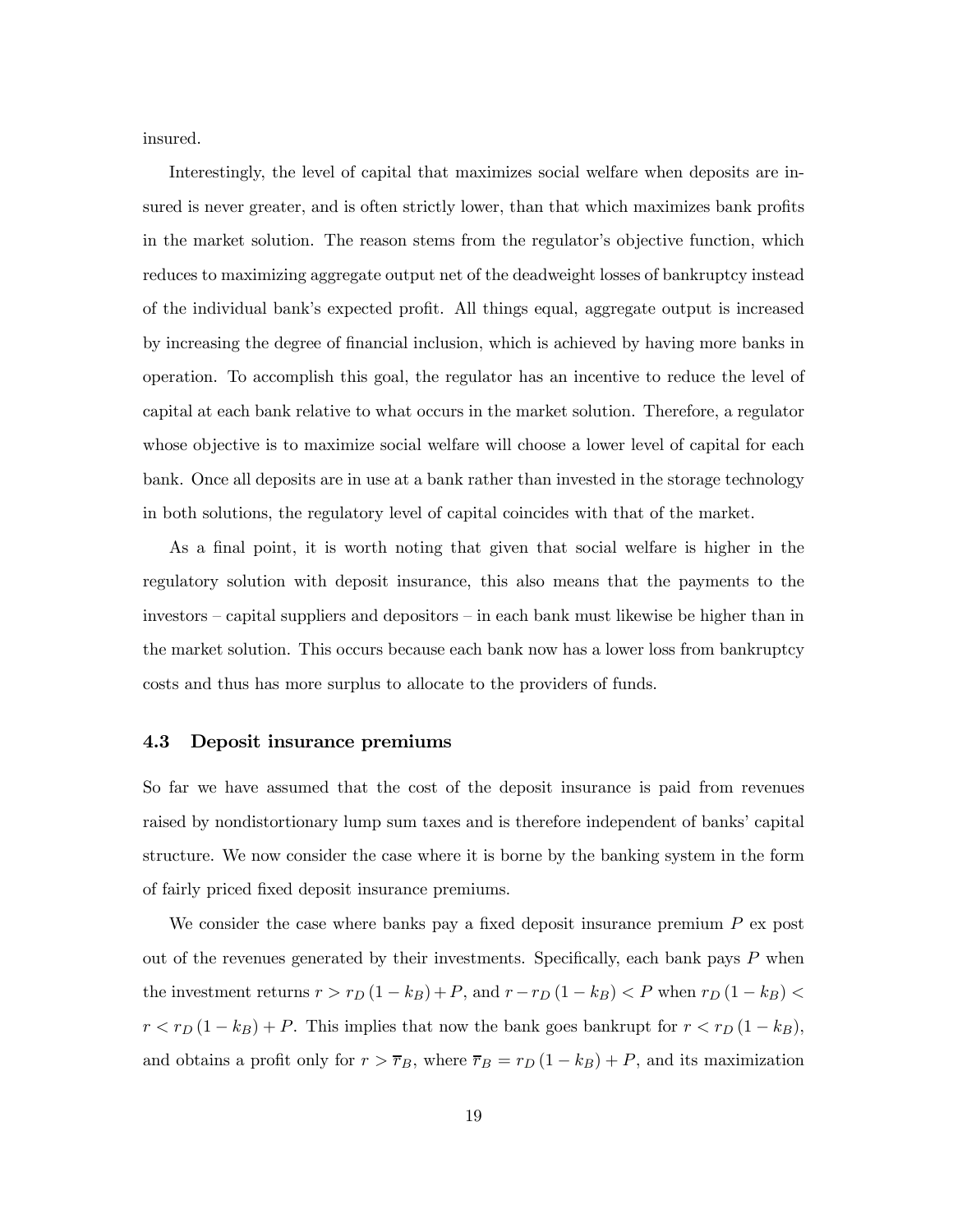problem is given by

$$
E\Pi_B = \int_{\overline{r}_B}^{R} (r - r_D (1 - k_B) - P) \frac{1}{R} dr - \rho k_B,
$$
\n(14)

subject to the same constraints that  $r_D = u \geq 1$  and that the bank makes non-negative profits. We have the following result.

**Proposition 8** The unique equilibrium with fixed-premium deposit insurance  $P \geq 0$  and  $0 \leq h_B < 1$  always has banks choosing to raise no capital, i.e.,  $k_B = 0$ .

As in the case when deposit insurance is paid through lump-sum taxation, banks do not hold any capital when they are subject to a fixed deposit insurance premium. Given that depositors are always repaid in full and each bank takes the premium as given, banks have no incentives to hold capital to reduce bankruptcy costs. Moreover, this is true for any arbitrary premium  $P \geq 0$  which may be assessed to banks, independently of whether it accurately represents the true cost of providing deposit insurance or is lower, reflecting a subsidy provided by the regulator.

The result suggests that there may be again scope for capital regulation setting minimum capital levels. The question is whether the allocation with deposit insurance and capital regulation can still be welfare superior to the unregulated market solution of the baseline model, given that banks are charged a premium for receiving the deposit insurance. To study this we turn to the regulator's maximization problem. Similarly to before, at the beginning of date 0 the regulator sets the level of capital that each bank has to hold, setting the deposit insurance premium so to be fairly priced in anticipation of the equilibrium deposit rate chosen by the banks. The bank pays the fixed premium  $P$  from the revenues generated by its investments. This means that, given the equilibrium value for  $r_D$ , the regulator receives from the bank in expectation

$$
E[P] = \int_{\bar{r}_B}^R P \frac{1}{R} dr + \int_{r_D(1-k_B)}^{\bar{r}_B} (r - r_D(1 - k_B)) \frac{1}{R} dr,\tag{15}
$$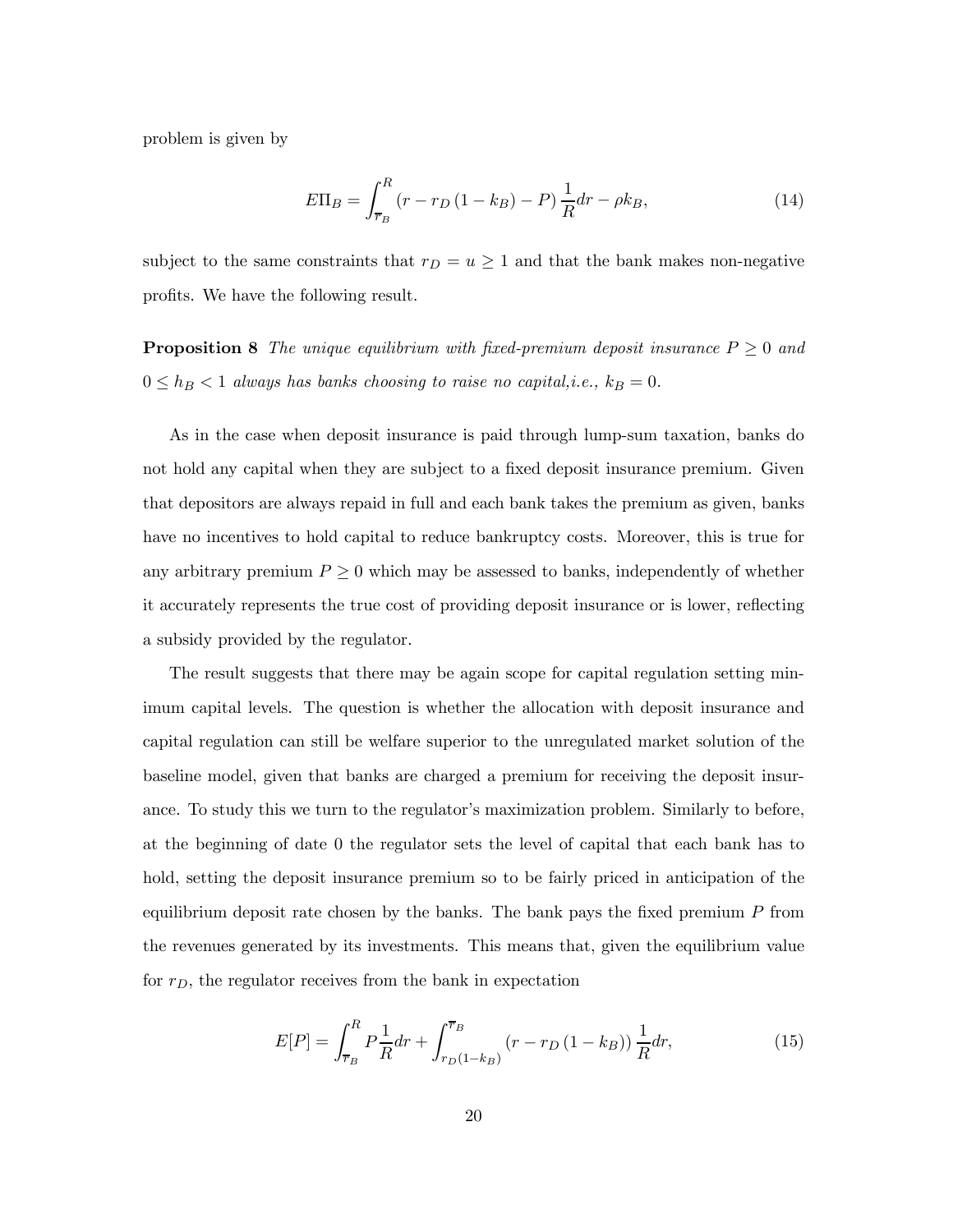while the cost of providing deposit insurance is

$$
\int_{0}^{r_D(1-k_B)} (r_D(1-k_B) - h_B r) \frac{1}{R} dr.
$$
 (16)

These two have to be equal for the premium to be fairly priced, so that

$$
\int_{r_D(1-k_B)+P}^R P \frac{1}{R} dr + \int_{r_D(1-k_B)}^{r_D(1-k_B)+P} (r - r_D(1-k_B)) \frac{1}{R} dr = \int_0^{r_D(1-k_B)} (r_D(1-k_B) - h_B r) \frac{1}{R} dr.
$$
\n(17)

This expression defines  $P$  as a function of the equilibrium value for  $r_D$  and the regulator's choice of  $k_B$ .

We have the following result.

**Proposition 9** The regulatory solution always entails a higher level of social welfare than the market solution when the deposit insurance premium is fixed, fairly priced, and paid ex post.

Our analysis shows that with an appropriately chosen deposit insurance premium and capital regulation, social welfare can be increased relative to the market solution without deposit insurance, in similar fashion to what was established in Proposition 7 for the case where banks do not bear the cost of the insurance. In essence, the regulator is facilitating banks to cross-insure: depositors at failed banks can draw on the funds being contributed by successful banks, so that there is a subsidy from successful banks to banks whose project returns were low.

The analysis also shows that a lump-sum general tax is not a requirement for social welfare to increase as a result of the advent of deposit insurance. In our model, the ex post payment (i.e., upon success of the bank's project) is non-distortionary since it does not affect total output being produced, but rather only the distribution of this output. Of course, other implementations for the payment of deposit insurance premiums may generate inefficiencies to the extent that they distort the optimal allocation of resources. One such example would be if banks were required to pay an up-front premium for deposit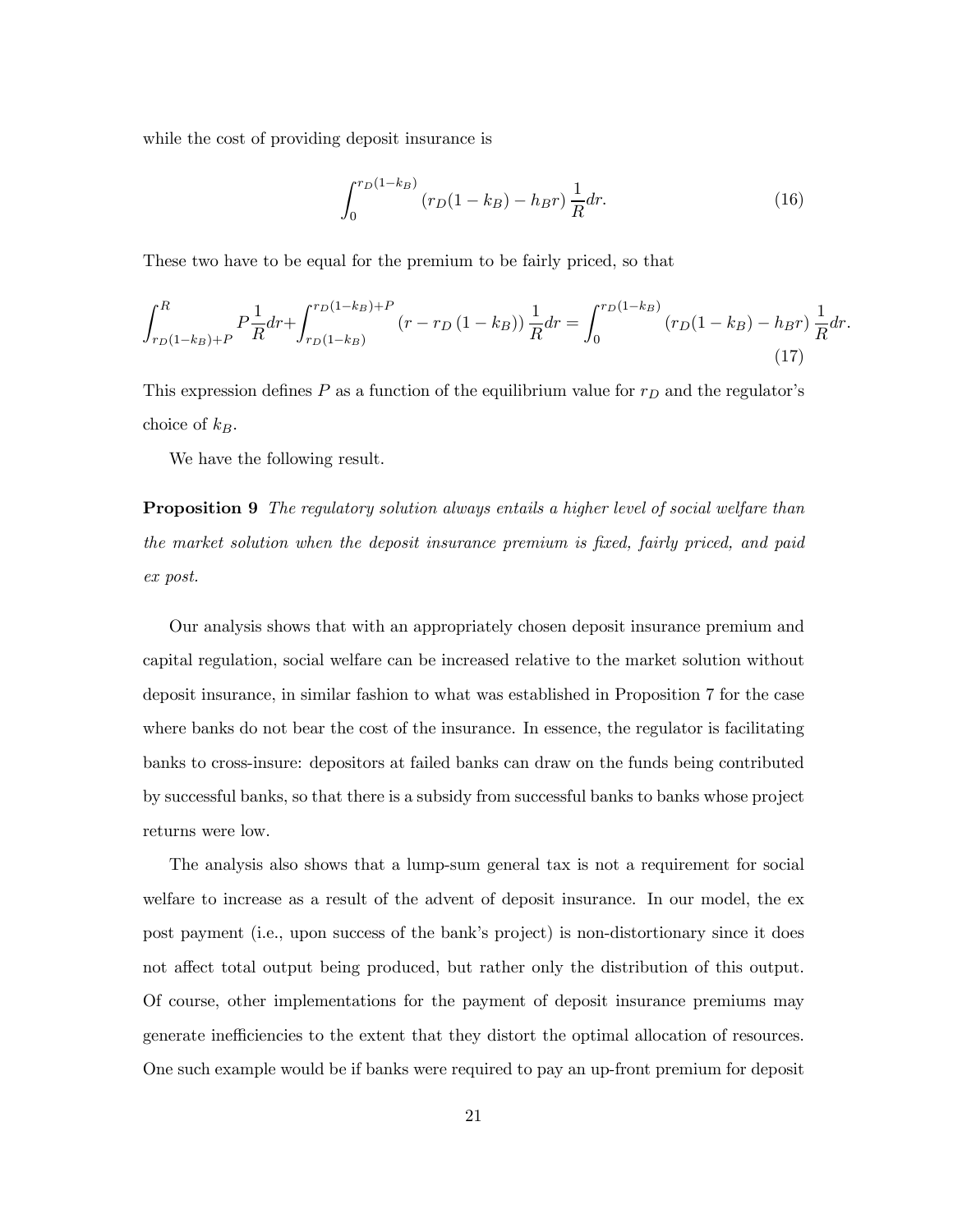insurance, as been studied elsewhere in the literature (see, for example, Chan et al.,  $1992$ ).<sup>5</sup> In this case, the bank would need to raise a total of  $1 + P$  units of funds to finance the investment in the risky technology as well as to pay the insurance premium. As usual,  $k_B$  of these funds would represent capital, and  $1 - k_B + P$  would be deposits, with the bank then going bankrupt for  $r < \overline{r}_B$ , where  $\overline{r}_B$  is now  $\overline{r}_B = r_D(1 - k_B + P)$ . The bank's maximization problem would be

$$
\max_{k_B, r_D} E\Pi_B = \int_{\overline{r}_B}^R (r - r_D(1 - k_B + P)) \frac{1}{R} dr - \rho k_B,
$$
\n(18)

subject to the same constraints that  $r_D = u \geq 1$  and that the bank make non-negative profits.

The main difference with the case when the premium is paid ex post is that the ex ante payment of deposit insurance requires that the bank raise additional financing to make the initial payment  $P$ . This has two effects. First, it increases the bankruptcy threshold  $\overline{r}_B$ , thus offsetting some of the benefit of having deposit insurance in the first place. Second, and more importantly, it reduces the total amount of funds,  $K + D$ , that are available for investment in the productive project, requiring instead that some of them be diverted toward paying the insurance premium. These inefficiencies reduce the social benefit of deposit insurance even in our simple model, suggesting that how premiums for said insurance are established may be an important consideration in understanding the social benefit or loss associated with insuring deposits.

<sup>&</sup>lt;sup>5</sup>There is also a large literature on risk-based deposit insurance premiums. Early contributions are Merton (1977, 1978) and Kareken and Wallace (1978). Allen, Carletti and Leonello (2012) surveys this literature. In our model, capital regulation deals with the distortion introduced by deposit insurance (i.e., that banks wish to hold no capital), and leaves no additional role for risk-based pricing of deposit insurance. We therefore focus solely on fixed premium, but actuarially fair, pricing of deposit insurance in the analysis above.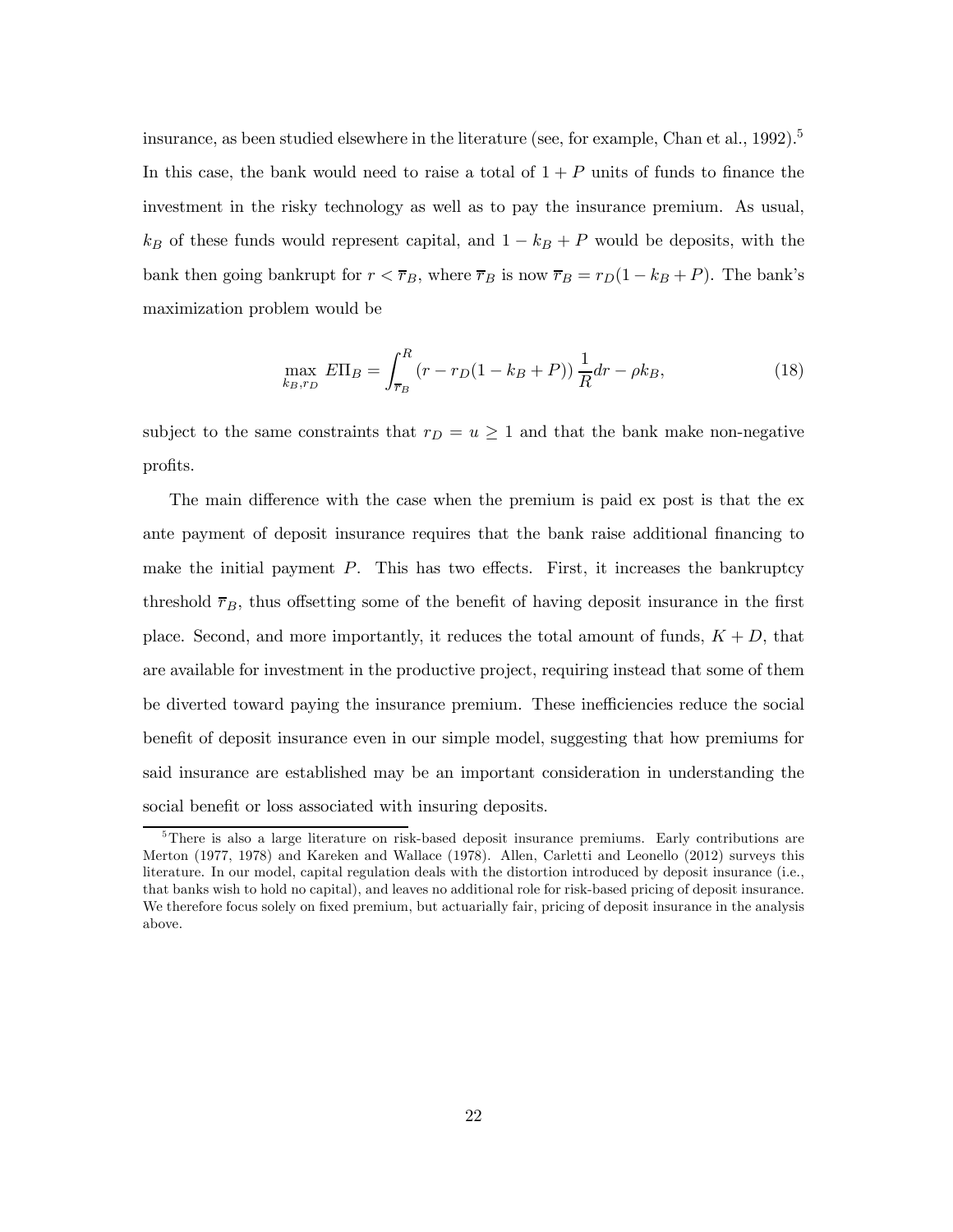### 5 Extensions: Lending to firms

The results so far have focused on the case where banks invest directly in the productive assets, essentially making them the owners of these projects. While useful for understanding the role of limited market participation and bankruptcy costs in determining banks' capital structures, the more common perspective on banks is that they channel funds to firms through the allocation of credit. In this section we analyze two extensions in that direction, each representing an alternative extreme in how a firm in need of financing may be organized. The first case considers public firms that have no inside equity but can attract funds both from banks and outside equity investors. The second case considers instead private firms that have an initial endowment of inside equity capital but can only raise external funds in the form of bank loans and, in particular, are unable to raise outside equity financing. As we will show, while the main results of the baseline model carry over to both cases — capital earns rents in excess of its outside option, and its equilibrium return is higher than that of deposits — there are substantial and important differences in how the funds of capital suppliers are allocated and thus in the optimal capital structure of both banks and firms.

### 5.1 Public firms

In this section we consider the case where a continuum of publicly traded firms in a productive sector hold the risky technology with return  $r \sim U[0, R]$  as before, and can raise outside equity financing from the market. This means that capital suppliers now have a choice of investing in the bank or making equity investments directly into the public firms, so that these firms face no frictions in raising capital. As in the baseline model, deposits are uninsured.

Each firm requires 1 unit of funds and finances this with equity  $k_F$  and loans from banks of  $1 - k_F$ . As before, in equilibrium capital suppliers earn a return  $\rho \geq \frac{R}{2}$ , independently of whether they choose to invest in the firms or in the banks. The promised per unit loan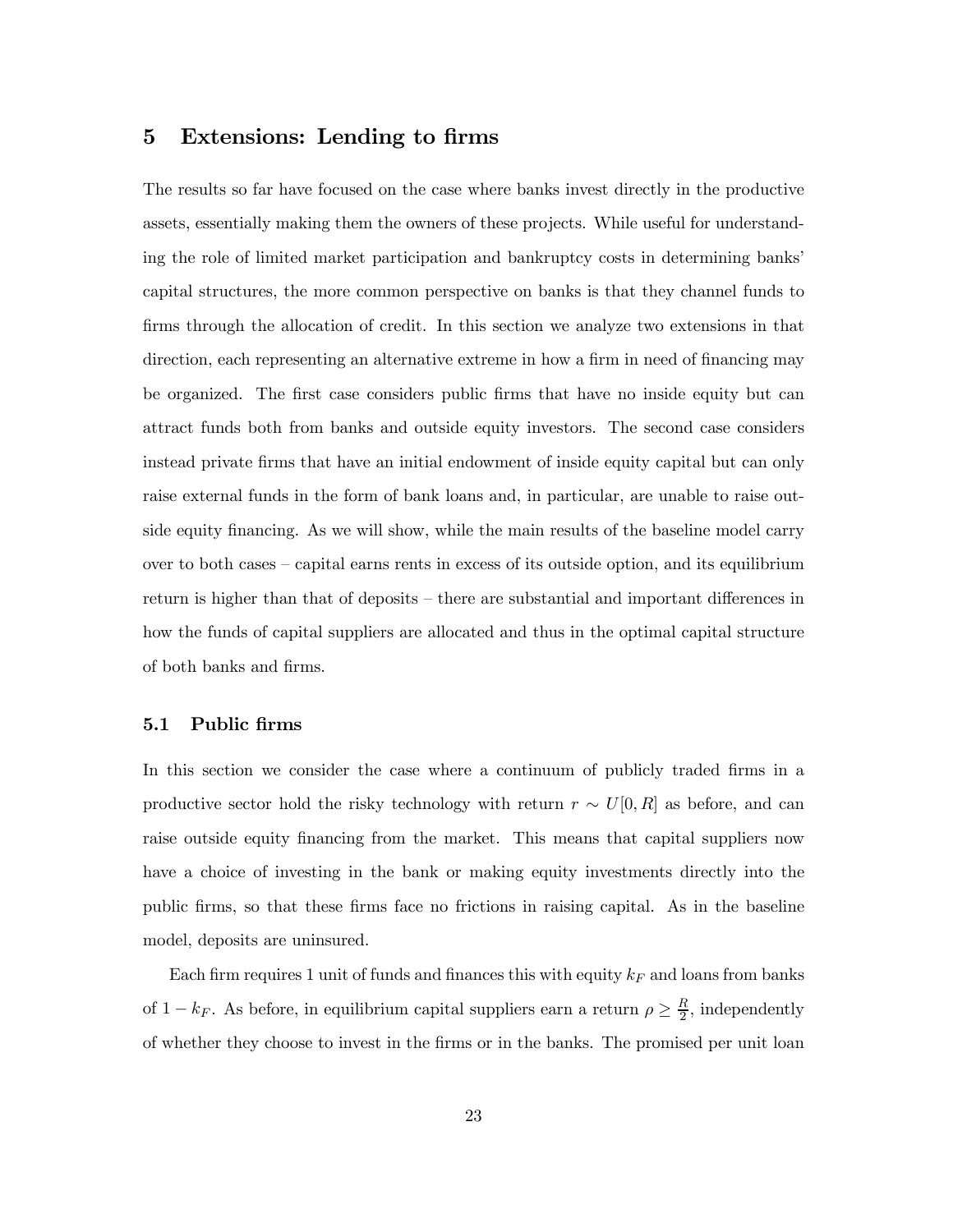rate on bank loans is  $r_L$ , which the bank receives if the firm is solvent. This is the case if  $r \geq \overline{r}_F$ , where

$$
\overline{r}_F = r_L(1 - k_F). \tag{19}
$$

If  $r < \overline{r}_F$ , the firm goes bankrupt and the liquidation proceeds  $h_F r$ , with  $h_F \in [0,1]$ , are distributed pro-rata to the banks providing the  $1 - k_F$  in loans.

Banks raise equity  $k_B$  and take deposits  $1 - k_B$  in exchange for a promised rate  $r_D$ . When the bank receives  $r_L$  from the firms, it remains solvent and repays  $r_D(1-k_B)$  to its depositors. If  $r < \overline{r}_F$ , firms go bankrupt and banks receive  $h_F r$  for each  $1-k_F$  loaned out so that each bank receives  $\frac{h_F r}{1-k_F}$  per unit loaned. If  $\frac{h_F r}{1-k_F} \ge r_D(1-k_B)$  the bank remains solvent and pays depositors in full. Differently, if  $\frac{h_F r}{1-k_F} < r_D(1-k_B)$  the bank will itself go bankrupt and each depositor obtains only  $\frac{h_F h_B r}{(1-k_F)(1-k_B)}$ . This implies that when the firm goes bankrupt the bank can either remain solvent for  $\frac{r_D(1-k_B)(1-k_F)}{h_F} < r < \overline{r}_F$  or go bankrupt with the firm for  $r < \overline{r}_F$ . Formally, the bank goes bankrupt for any  $r < \overline{r}_B$ , where

$$
\overline{r}_B = \min\left\{\frac{r_D(1 - k_B)(1 - k_F)}{h_F}, \ \overline{r}_F\right\}.
$$
\n(20)

Banks choose the loan rate  $r<sub>L</sub>$  and, for simplicity, we assume that they can impose loan covenants that specify the firms' level of equity  $k_F$ .

In addition to conditions  $(3)-(6)$ , the equilibrium requires that

7. Banks choose  $k_F$  and  $r_L$  in addition to  $k_B$  and  $r_D$  to maximize their expected profits.

- 8. Firms make zero expected profits in equilibrium.
- 9. The loan market clears.

As before, the equity and the deposit markets have to clear in equilibrium. Given the presence now of two sectors, market clearing requires that

$$
N_F k_F + N_B k_B \le K \tag{21}
$$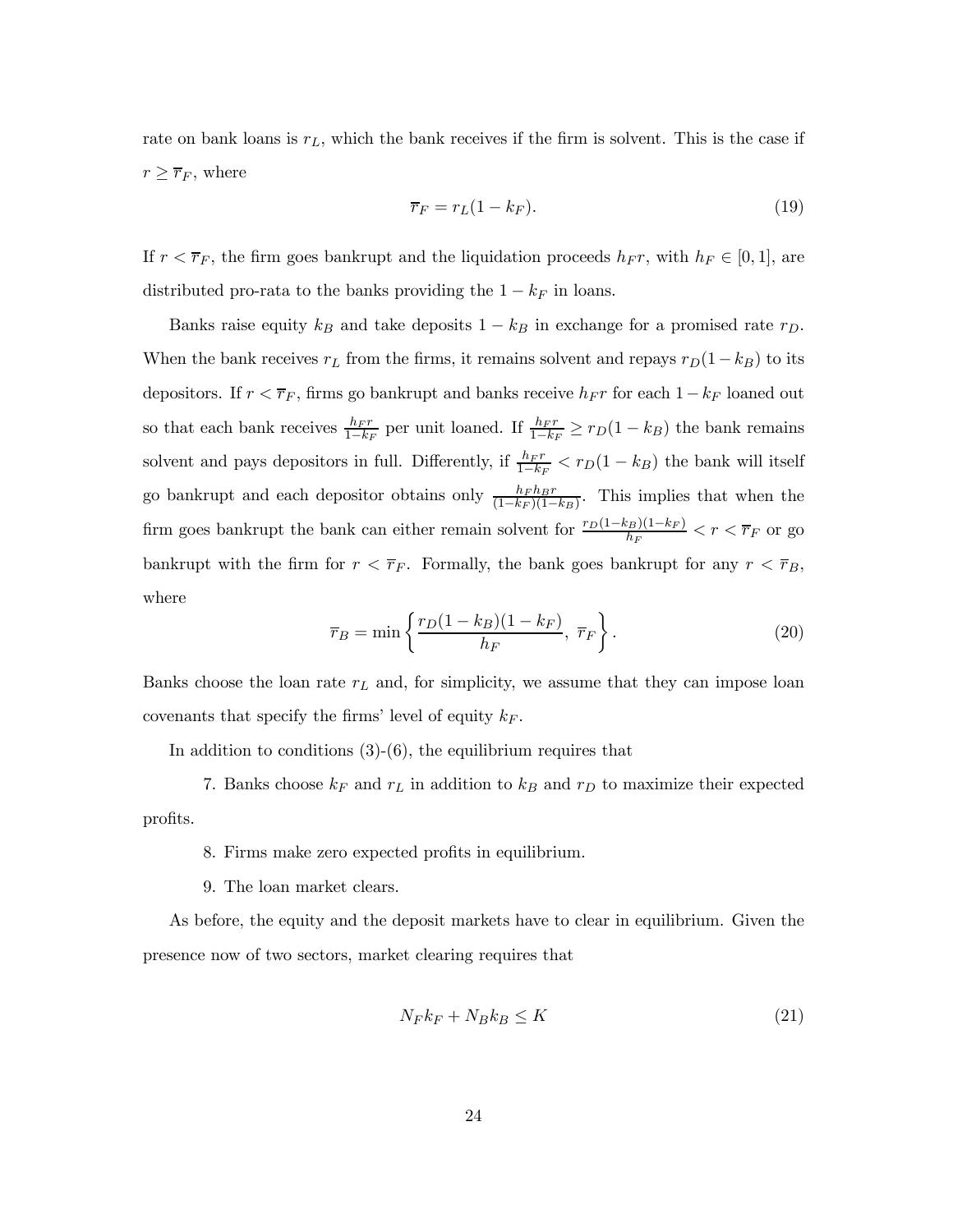and

$$
N_B(1 - k_B) \le D,\t\t(22)
$$

where  $N_F$  and  $N_B$  are the number of firms and banks respectively. Conditions (21) and (22) require that the total capital used in the productive and the banking sectors does not exceed the available capital  $K$ , and that the total deposits in the banking sector do not exceed the total supply  $D$  in the economy. As before, (21) and (22) hold with equality if  $\rho > \frac{R}{2}$  and  $u > 1$ .

The loan market must clear so that

$$
N_F(1 - k_F) = N_B. \tag{23}
$$

This states that the total lending  $N_F(1-k_F)$  needed by the firms equals the total resources available for lending at the  $N_B$  banks.

Each individual bank's maximization problem is now given by:

$$
\max_{k_F, r_L, k_B, r_D} E\Pi_B = \int_{\overline{r}_B}^{\overline{r}_F} \left( \frac{h_F r}{1 - k_F} - r_D (1 - k_B) \right) \frac{1}{R} dr + \int_{\overline{r}_F}^R (r_L - r_D (1 - k_B)) \frac{1}{R} dr - \rho k_B
$$
\n(24)

subject to

$$
E\Pi_F = \int_{\overline{r}_F}^{R} (r - r_L(1 - k_F)) \frac{1}{R} dr - \rho k_F \ge 0
$$
 (25)

$$
EU_D = \int_0^{\overline{r}_B} \frac{h_B h_F r}{(1 - k_B)(1 - k_F)} \frac{1}{R} dr + \int_{\overline{r}_B}^R r_D \frac{1}{R} dr \ge u \ge 1
$$
 (26)

$$
0 \le k_F \le 1,\tag{27}
$$

together with  $(5)$  and  $(6)$ . The first term in  $(24)$  represents the expected payoff to the bank when firms go bankrupt but the bank remains solvent for  $\overline{r}_B < r < \overline{r}_F$ . In this case, the bank obtains the firms' liquidation proceeds  $\frac{h_F r}{1-k_F}$  after repaying the amount  $r_D(1-k_B)$  to its depositors. By contrast, when  $\overline{r}_B = \overline{r}_F$ , the bank goes bankrupt whenever the firm does so, and the first term in (24) becomes zero. The second term is the expected payoff to the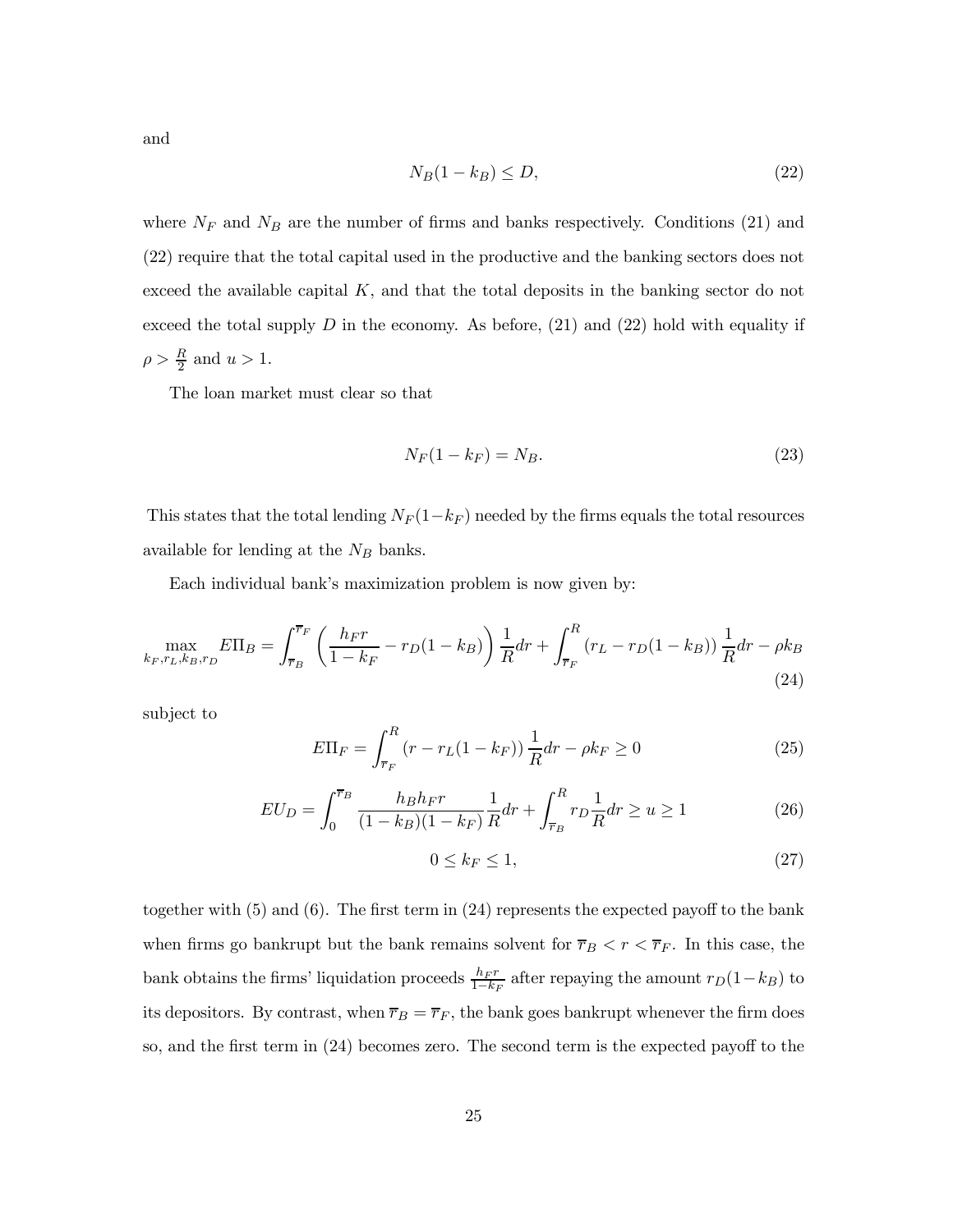bank from lending one unit to firms at the rate  $r_L$  after paying  $r_D(1-k_B)$  to its depositors. The last term  $\rho k_B$  is the opportunity cost for bank shareholders. Constraint (25) requires the expected profit of the firm to be non-negative. The first term is the expected payoff to the firm from the investment in the risky technology after paying  $r_L(1 - k_F)$  to the bank for  $r > \overline{r}_F$ . The last term  $\rho k_F$  is the opportunity cost for firm shareholders. Constraint (26) is depositors' participation constraint. The first term is the payoff when the bank goes bankrupt for  $r < \overline{r}_B$  and each depositor obtains a share  $\frac{h_B}{(1-k_B)}$  of the  $\frac{h_F r}{(1-k_F)}$  resources available at the bank. The second term is depositors' payoff for  $r \geq \overline{r}_B$ , when the bank remains solvent and each depositor obtains the promised repayment  $r_D$ .

We obtain the following result.

**Proposition 10** The unique equilibrium with  $0 \leq h_B, h_F < 1$  in the case of public firms is as follows:

i) Banks hold  $k_B = 0$  and set  $r_D = r_L$ .

ii) The rest of the equilibrium is as in the case where banks hold the technology directly described in Propositions 2 and 3 with the difference that firms hold the same capital  $k_F$ as banks there.

The proposition states that in equilibrium banks hold no capital and are thus simply a conduit between depositors and firms. This minimizes overall bankruptcy costs because it aligns bank and firm bankruptcies with  $\overline{r}_B = \overline{r}_F$ .

The result is illustrated in Figure 3, which shows the output of a single firm as a function of the return  $r$ , and how this is split among shareholders and depositors. Consider first the case where both the bank and the firm hold positive capital and the firm goes bankrupt at a higher level of  $r$  than the bank, i.e.,  $\overline{r}'_F = r'_L(1 - k'_F) > \overline{r}'_B = \frac{r'_D(1 - k'_B)(1 - k'_F)}{h_F}.$ Region A represents the payoff to firm shareholders for  $r \in (\overline{r}'_F, R]$ , when the firm remains solvent and repays  $r'_{L}(1-k'_{F})$  to the bank. Region  $B+C$  represents the payoff to the bank shareholders. For  $r \in [\overline{r}'_F, R]$ , the bank receives the promised repayment  $r'_L(1 - k'_F)$ . For  $r \in [\overline{r}'_B, \overline{r}'_F)$ , the firm goes bankrupt and the bank receives  $\frac{h_F r}{1 - k'_F}$ . Region D1 represents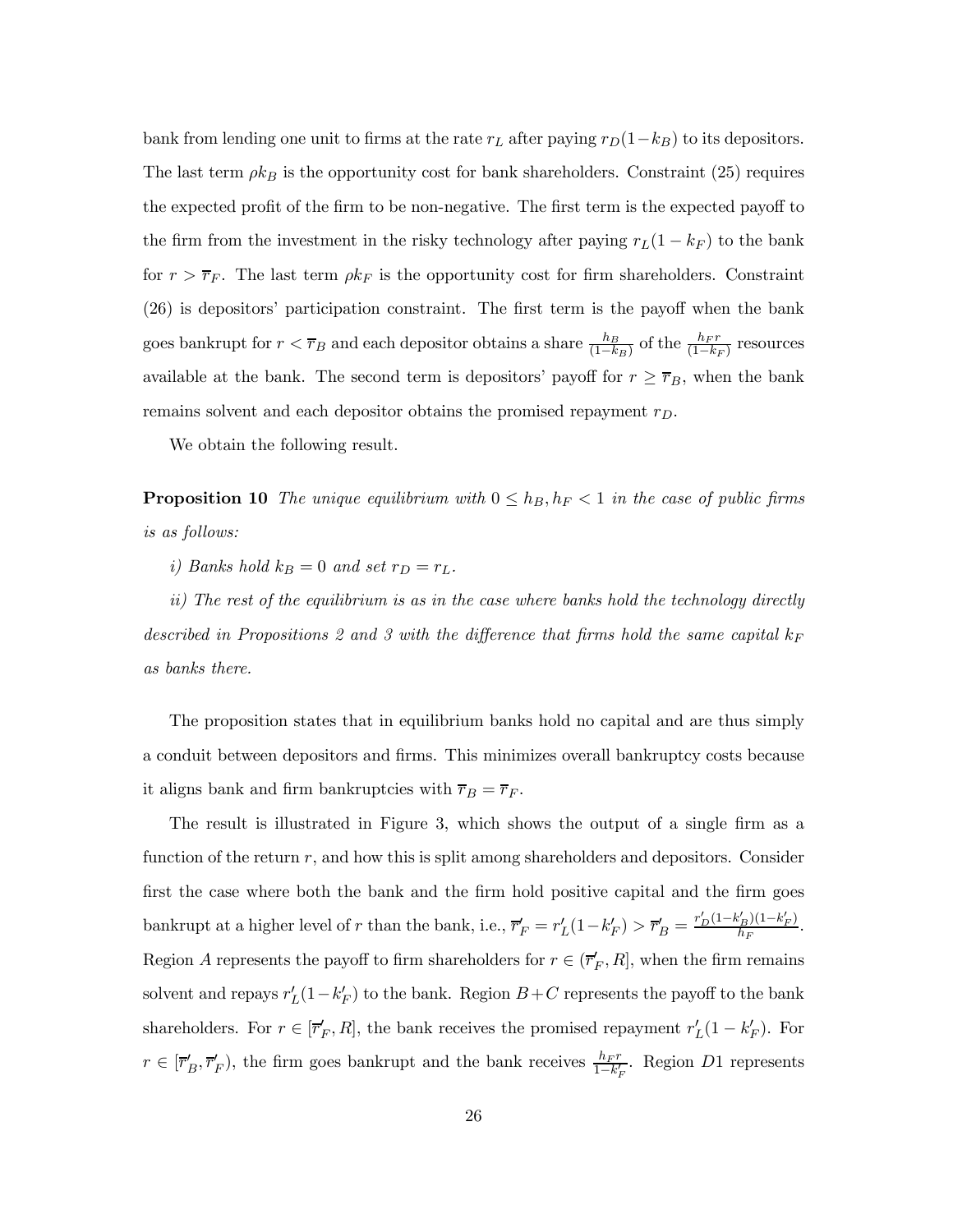the deadweight loss derived from the bankruptcy of the firm. Region  $E1 + F$  represents the payoff to bank depositors. For  $r \in [\overline{r}_B', R]$ , the bank is solvent, and each depositor receives the promised repayment  $r'_{D}$ . Since there are  $(1 - k'_{B})(1 - k'_{F})$  depositors per firm, they obtain  $r'_D(1 - k'_B)(1 - k'_F)$  in total. For  $r \in [0, \overline{r}'_B)$  the bank goes bankrupt. Each of the  $(1 - k'_B)$  depositors in the bank receives a share  $\frac{h_B}{1 - k'_B}$  of the resources  $\frac{h_F r}{1 - k'_F}$  that the bank has. Thus, the  $(1 - k_B')(1 - k_F')$  depositors per firm obtain  $h_B h_F r$  in total. Finally, Region  $D2 + E2$  represents the deadweight losses from the bankruptcy of the bank for  $r \in [\overline{r}_B^*, \overline{r}_B']$ .

Consider now transferring all capital from the bank to the firm and aligning the bankruptcy points of the bank and the firm. This entails setting  $k_B^* = 0$  and  $k_F^* =$  $k_B'(1 - k_F') + k_F'$ . The firm then has a transfer of  $k_B'(1 - k_F')$ , which is the amount of capital that the bank has per firm, in addition to its original amount  $k_F'$ . Since the bank has zero capital, it is possible to set  $r_D^* = r_L^* = r_D'$  so that the bank becomes a conduit with zero profit. This aligns the firm and bank bankruptcy points and changes them to  $\overline{r}_{F}^{*} = r_{L}^{*}(1 - k_{F}^{*}) = \overline{r}_{B}^{*} = r_{D}'(1 - k_{B}')(1 - k_{F}') < \overline{r}_{B}' = \frac{r_{D}'(1 - k_{B}')(1 - k_{F}')}{h_{F}}.$  It is immediate to see that this allows the deadweight losses in Region  $D1 + D2$  and  $E2$  to be eliminated and improves the allocation.

This argument shows that in any equilibrium it must be the case that  $k_B = 0$  and  $r_L = r_D$ . The optimal choice of  $k_F$  and  $r_L$  is then the same as the bank's choice of  $k_B$  and  $r_D$  when the bank invests directly in the risky asset except that the liquidation proceeds  $h_Br$  are replaced by  $h_Bh_Fr$ . The equilibrium is then as described in Proposition 10.

#### 5.2 Private firms

In this section we consider a slightly different setup from the one in the previous section in that we study the case where firms are "private," meaning that, while they may possess some capital already, they are unable to raise additional outside equity from capital suppliers. Specifically, we assume that each private firm is endowed with capital  $0 \leq k_F < 1$ , but can only raise the remaining  $1 - k_F$  as a bank loan rather than being able to obtain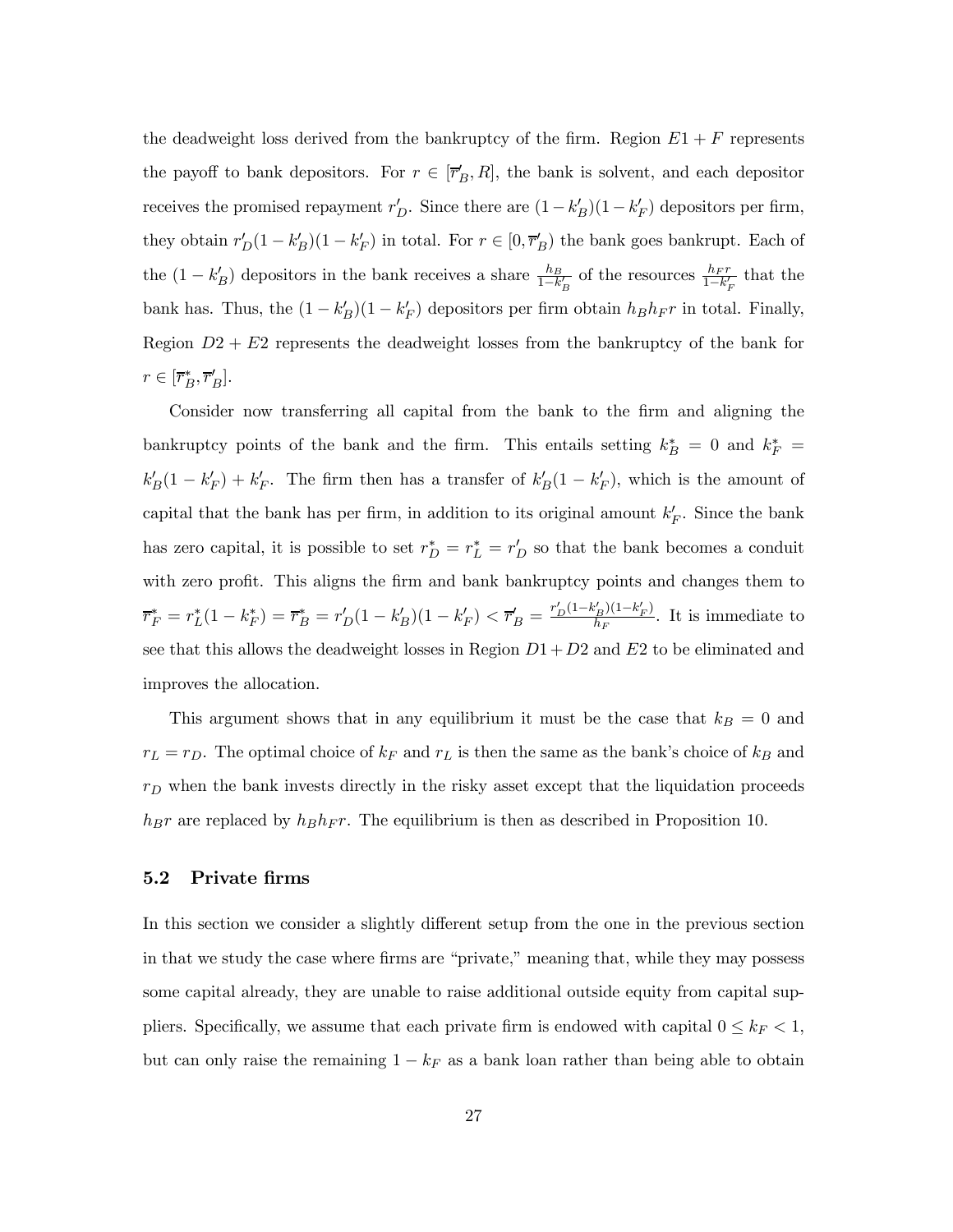direct equity investments from capital suppliers. In the context of the discussion from the previous section, this can be interpreted as entrepreneurs/firms that face frictions in raising outside equity. Finally, to be consistent with our analysis above of public firms, we focus on the case where capital and deposits are in short supply relative to the number of private firms that would like to borrow, meaning that the number of entrepreneurs is large relative to the number of banks, which is at most  $K + D$ , but may be less for the case where  $u = 1$ .

The bank's maximization problem is still given by (24)-(26) with the difference that  $k_F$  is now fixed and that capital providers to banks and firms may obtain different returns denoted, respectively, as  $\rho_B$  and  $\rho_F$ . The latter is set equal to  $\frac{R}{2}$  because of the assumption on the abundance of productive firms relative to capital and deposits. Finally, to simplify the problem, we focus on the case where  $h_B = 0$  so that there is no recovery if the bank is unable to meets its obligations to depositors. This eliminates the first term in depositors' expected utility in (26).

We can now obtain the following result, which is illustrated in Figure 4.

**Proposition 11** The unique equilibrium in the case of private firms, for Regions A through D, is as follows:

A.  $k_B = 0$ ,  $r_L = r_D$ ,  $u = u_C \in (1, \frac{R}{2})$ ,  $E\Pi_B = 0$ ,  $EU > 1$  and  $N_B = D$ ; B.  $k_B > 0, r_L > r_D, \rho_B(u) \ge \rho_B(u_C) > \frac{R}{2}, u \ge u_C \in (1, \frac{R}{2}), E\Pi_B = 0, EU >$  $1, N_B k_B = K, N_B (1 - k_B) = D;$ C.  $k_B \geq \frac{\eta}{1+\eta}, r_L > r_D, \rho_B(u) > \frac{R}{2}, u \in [1, \frac{R}{2}), E\Pi_B = 0, EU \geq 1, N_B k_B = K, N_B(1-\frac{R}{2}),$  $k_B$ )  $\leq D$ ;

D. There is no intermediation.

The boundaries  $\underline{R}_C, \underline{R}_{k_B}, \underline{h}_F$  defining Regions  $A$  through  $D$  are shown in Figure 4 and, together with the various expressions for  $\rho_B(u)$ ,  $\rho_B(u_C)$ , u, and  $u_C$  are defined in the appendix.

Proposition 11 demonstrates that while our main results concerning the costs of bank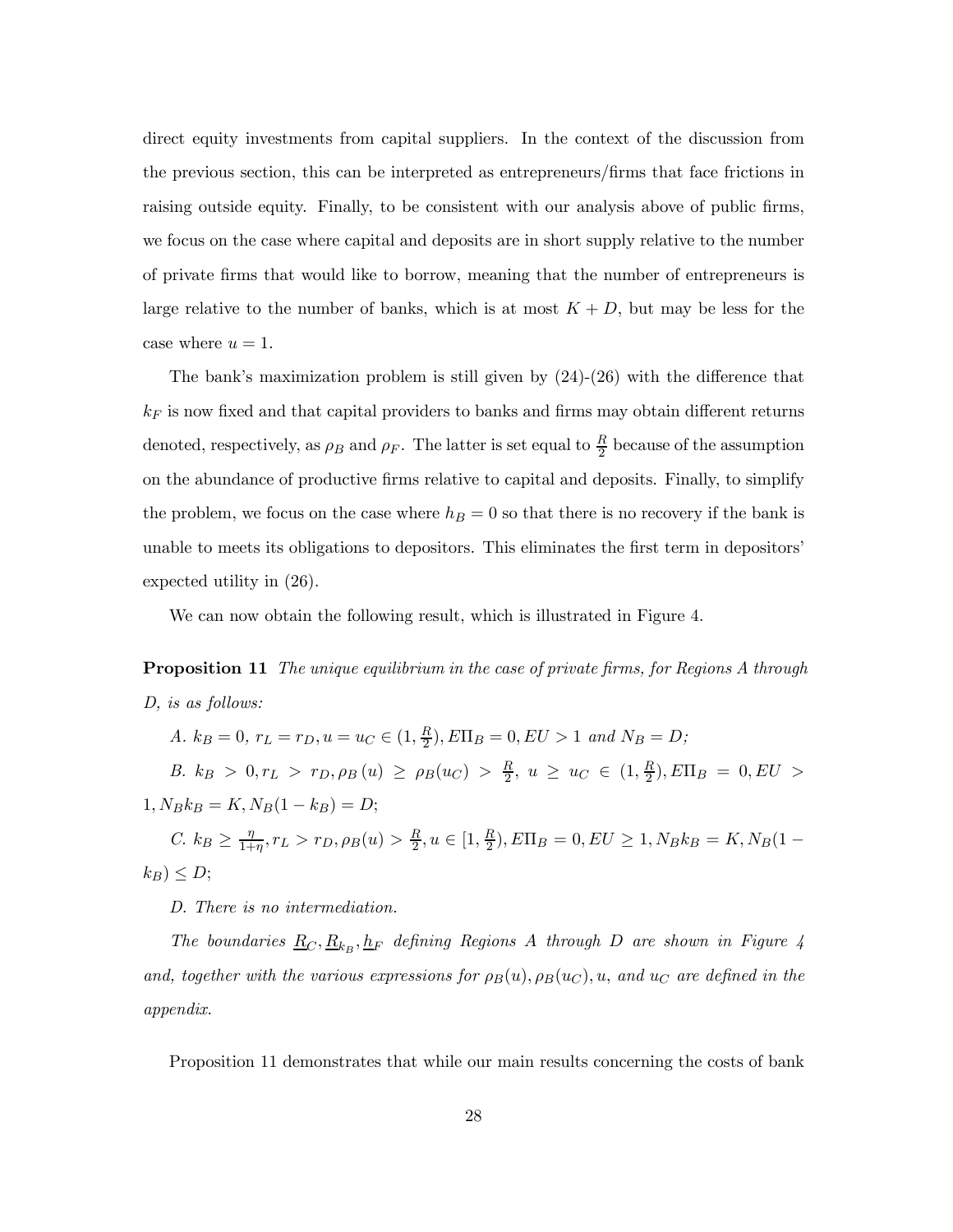capital relative to deposits carry over to a setting where firms are private in the sense of being unable to raise outside equity. However, it also shows that the introduction of private firms raises new issues for banks' capital structures that were not present when studying public firms in Section 5.1. In that case, Proposition 10 establishes that in equilibrium banks always act as conduit banks, with all capital flowing directly to the firms in order to minimize the deadweight costs of bankruptcy. When firms are private, however, capital cannot freely flow to firms needing financing and must instead be channeled through the banking sector in the form of loans.

As illustrated in Region  $D$  in Figure 4, when projects' returns are very low, no intermediation is possible. In the region labeled  $A1$ , intermediation becomes possible, but only for a bank that holds no capital and acts purely as a conduit between depositors and firms. As  $h_F$  increases so that bankruptcy costs are reduced, a bank holding a positive level of capital becomes feasible when Region  $A2$  is reached. However, this capital structure is not yet optimal because the bank cannot provide depositors with the same utility  $u_C$  as the conduit bank. When  $h_F$  reaches  $\underline{h}_F$  in Region B, the bank with positive capital becomes optimal as it can offer at least  $u<sub>C</sub>$  to depositors and, at the same time,  $\rho_B(u) \ge \rho_B(u_C) > \frac{R}{2}$  to capital providers. Region B can be thought of as "contestable" since banks can only attract deposits by paying at least what a conduit bank would pay. This limits banks' ability to remunerate capital suppliers, so that  $\rho_B$  may be constrained at a lower level than what would be optimal if there were no contestability. Only when conduit banks are not feasible, such as in Region  $C$  positive capital banks behave in an unconstrained manner, holding the optimal amount of capital and ignoring the possible entry of a conduit bank.

### 6 Concluding remarks

We have developed a general equilibrium model of banks and firms to endogenize the equity cost of capital in the economy. The two key assumptions of our model are that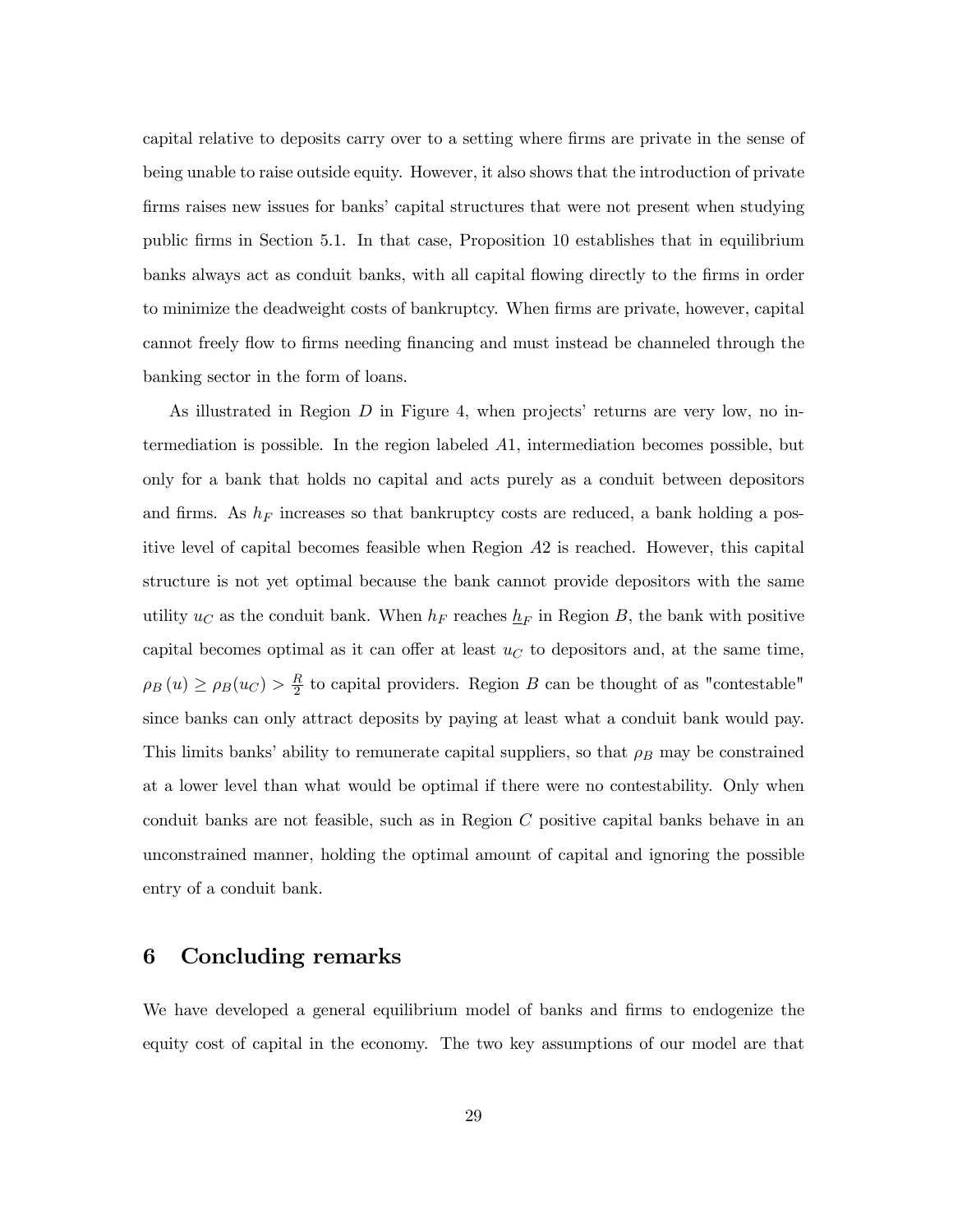deposit and equity markets are segmented and there are bankruptcy costs for banks and firms. We have shown that in equilibrium equity capital has a higher expected return than investing directly in the risky asset. Deposits are a cheaper form of finance as their return is below the return on the risky asset. This implies that equity capital is costly relative to deposits. When banks directly finance risky investments, they hold a positive amount of equity capital as a way to reduce bankruptcy costs.

Much of the recent literature on bank capital structure has been concerned with issues of regulation (e.g., Hellmann et al. (2000), Van den Heuvel (2008), Admati et al. (2010), Acharya et al. (2012)). In our baseline model there are no benefits from regulating bank capital. The market solution is efficient since there are no pecuniary or other kinds of externalities. Requiring banks to hold higher levels of equity capital would reduce the number of banks and possibly the amount of deposits used in the banking sector. This is different once deposits are insured since then banks no longer have any incentive to hold capital and the market solution is not efficient. Capital regulation restores efficiency and, in fact, improves upon the market outcome.

As a final step, we extend the model to consider the case in which firms, rather than banks, invest in the productive assets and need external financing. We first consider the case of public firms that have access to financial markets and can raise both outside capital and bank loans; and then that of private firms that have a given amount of inside capital but can raise external funds only through bank loans. The main results of the baseline model remain valid in that equity capital is still a costly form of finance but the optimal capital structure differs significantly depending on the corporate structure of firms.

In our analysis we have assumed that the supplies of capital and deposits are given. An important issue is what would determine these in a full general equilibrium analysis. As discussed in the introduction, the justification for market segmentation is that the participation costs for equity markets are much higher than for deposits. One way to model this explicitly is to assume an increasing marginal cost of participating in equity markets. This would determine the proportion of the population that supplies equity and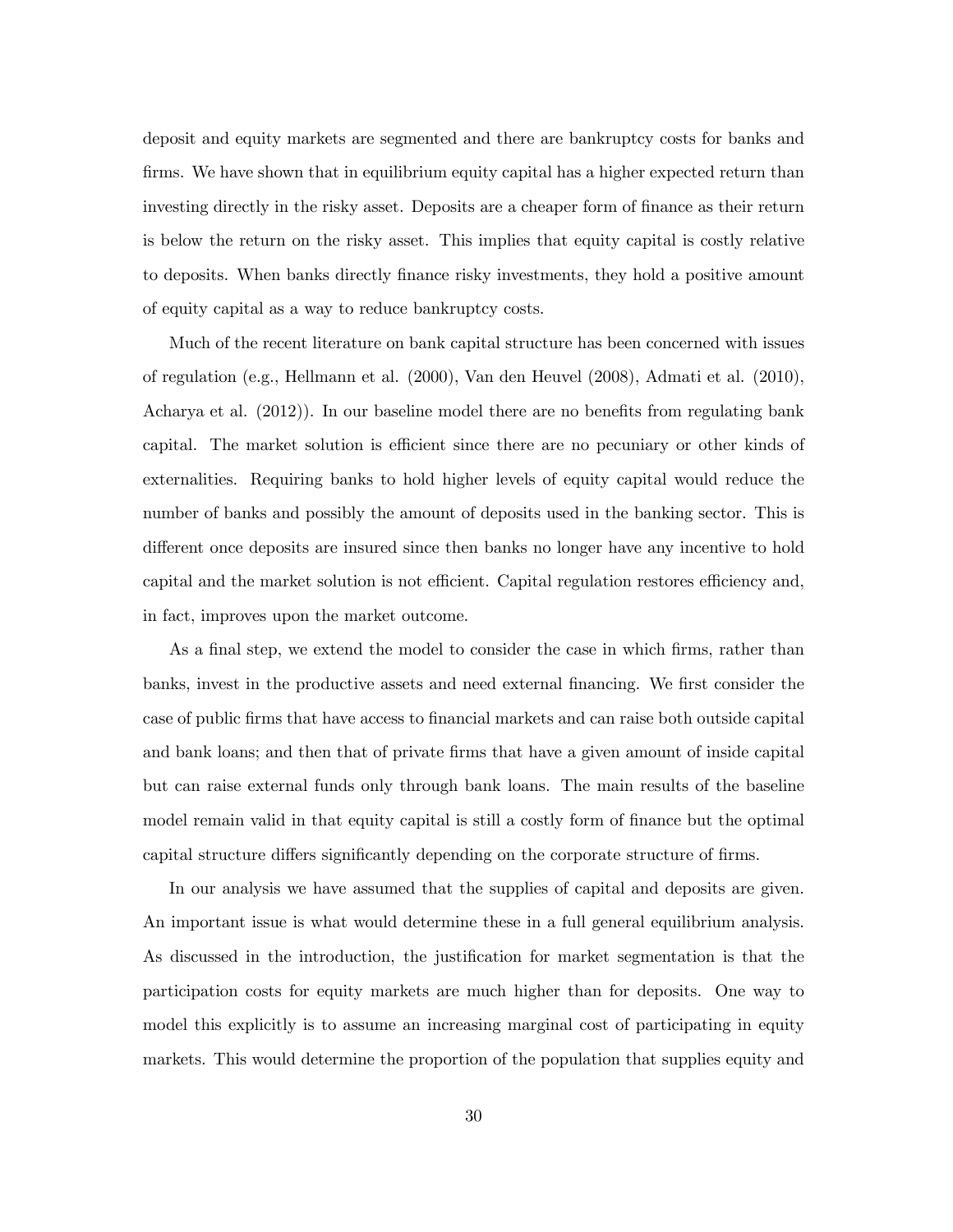the proportion that would supply deposits. Another important factor in determining the supplies of capital and deposits is the different services that the two savings instruments provide. Deposits provide transaction services that equity does not. For example, bank customers do not have to continually check that they have enough funds in their accounts to make payments. Providing a full understanding of the determinants of the supplies of capital and deposits is an important topic for future research.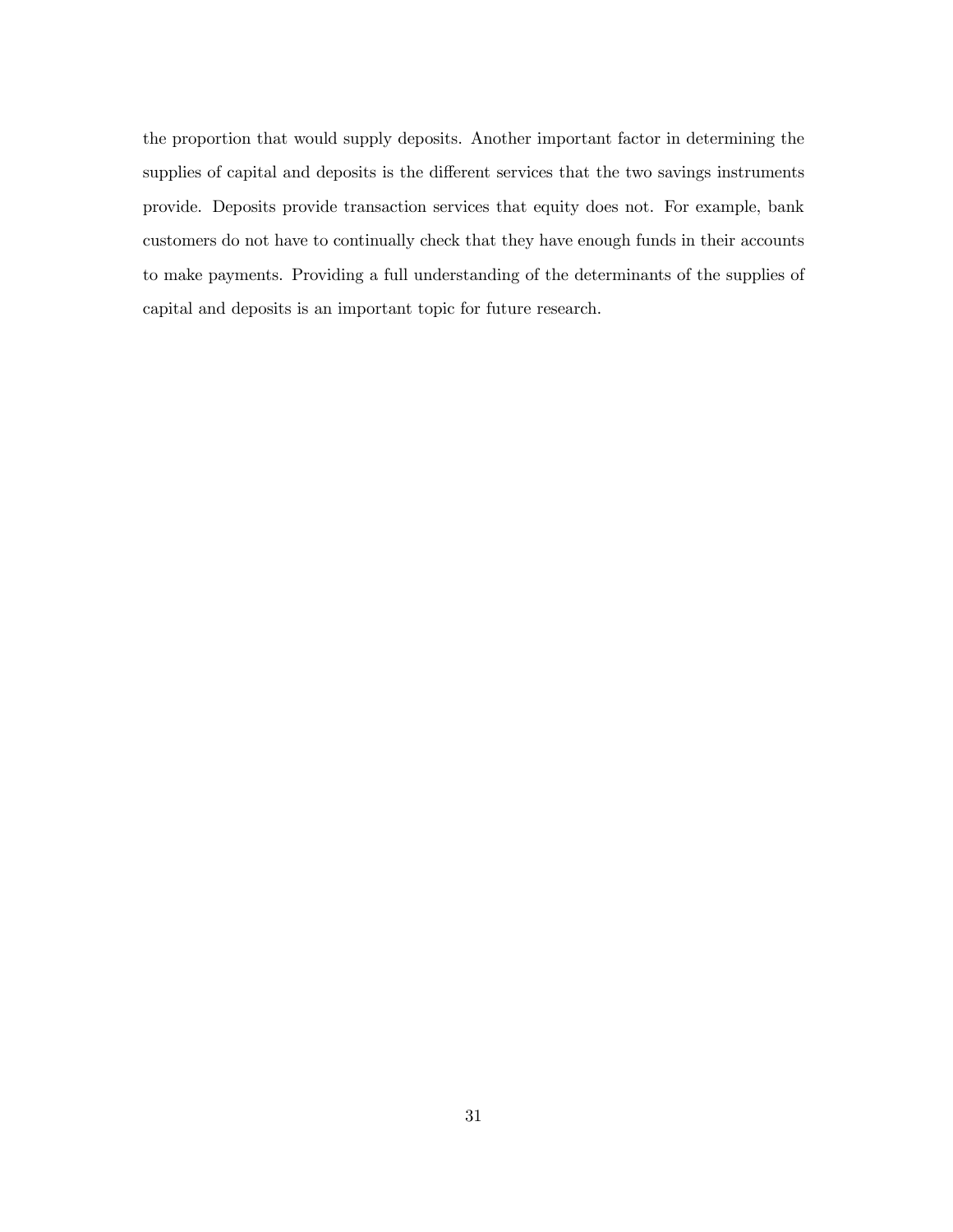#### References

Acharya, V., Bharath, S., and Srinivasan, A., 2007. Does industry-wide distress affect defaulted firms? Evidence from creditor recoveries. Journal of Financial Economics 85, 787-821.

Acharya, V., Mehran, H., Thakor, A., 2012. Caught between Scylla and Charybdis? Regulating bank leverage when there is rent-seeking and risk-shifting. Unpublished working paper. New York University, New York.

Admati, A., DeMarzo, P., Hellwig, M., Pfleiderer, P., 2010. Fallacies, irrelevant facts and myths in the discussion of capital regulation. Stanford Graduate School of Business Research Paper No. 2065, Stanford.

Allen, F., Carletti, E., Leonello, A., 2011. Deposit insurance and risk taking. Oxford Review of Economic Policy 27, 464-478.

Allen, F., Carletti, E., Marquez, R., 2011. Credit market competition and capital regulation. Review of Financial Studies 24, 983-1018.

Almeida, H., Philippon,T., 2007. The risk-adjusted cost of financial distress. Journal of Finance 62, 2557-2586.

Andrade, G., Kaplan, S., 1998. How costly is financial (not economic) distress? Evidence from highly levered transactions that became distressed. Journal of Finance 53, 1443-1493.

Berger, A., Herring, R., Szego, G., 1995. The role of capital in financial institutions. Journal of Banking and Finance 19, 393-430.

Bolton, P., Freixas, X., 2006. Corporate finance and monetary transmission mechanism. Review of Financial Studies 19, 829-870.

Brealey, R., 2006. Basel II: The route ahead or cul-de-sac?. Journal of Applied Corporate Finance 4, 34-43.

Chan, Y., Greenbaum, S., Thakor, A., 1992. Is fairly priced deposit insurance possible?. Journal of Finance 47, 227-246.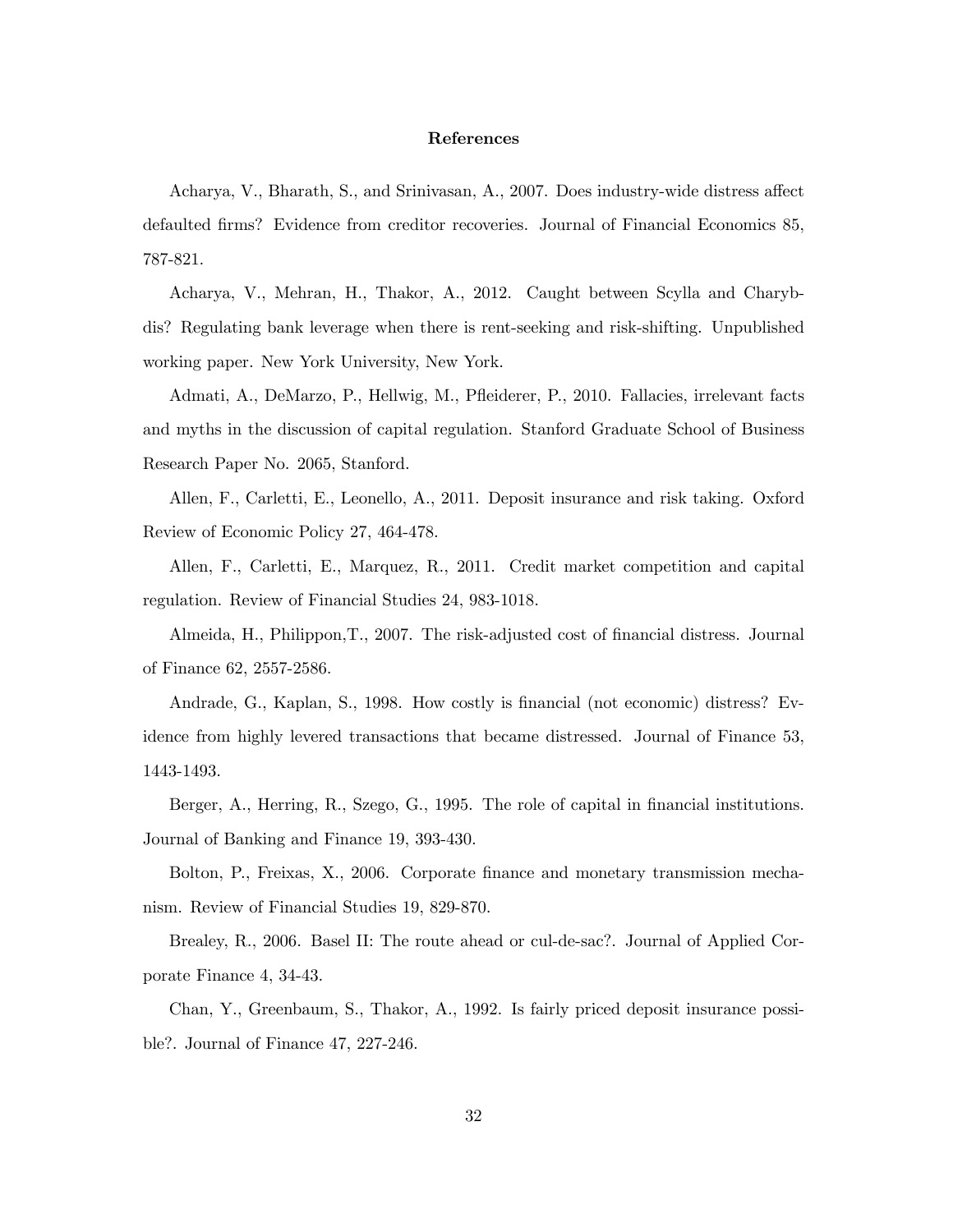Cihak, M., Demirguc-Kunt, A., Feyen, E., Levine, R., 2012. Benchmarking financial systems around the world. World Bank Policy Research Working Paper 6175. World Bank, Washington, D.C.

DeAngelo, H., Stulz, R., 2013. Liquid-claim production, risk management, and bank capital structure: Why high leverage is optimal for banks. Fisher College of Business Working Paper Series N. 2013-03-08, Ohio State.

Diamond, D., 1984. Financial intermediation and delegated monitoring. Review of Economic Studies 60, 393-414.

Diamond D.V., Dybvig, P.H., 1983. Bank runs, deposit insurance and liquidity. Journal of Political Economy 91, 401-419.

Diamond, D., Rajan, R., 2000. A theory of bank capital. Journal of Finance 55, 2431-2465.

Flannery, M., Rangan, K., 2008. Market forces at work in the banking industry: Evidence from the capital buildup from the 1990s. Review of Finance 12, 391-429.

Gale, D., 2004. Notes on optimal capital regulation. In: St-Amant, P., Wilkins, C. (Eds.), The Evolving Financial System and Public Policy, Bank of Canada, Ottawa.

Glover, B., 2012. The expected cost of default. Journal of Financial Economics, forthcoming.

Gorton, G., Winton, A., 2003. Financial intermediation. In: Constantinides, G., Harris, M., Stulz, R. (Eds.), Handbook of Economics and Finance, North Holland, Amsterdam.

Gropp, R., Heider, F., 2010. The determinants of capital structure: Some evidence from banks. Review of Finance 14, 587-622.

Guiso, L., Haliassos, M., Jappelli, T., 2002. Household portfolios. MIT Press, Cambridge, MA.

Guiso, L., Sodini, P., 2013. Household finance: An emerging field. In: Constantinides, G., Harris, M., Stulz, R. (Eds.), Handbook of Economics and Finance, North Holland, Amsterdam, 1397-1532.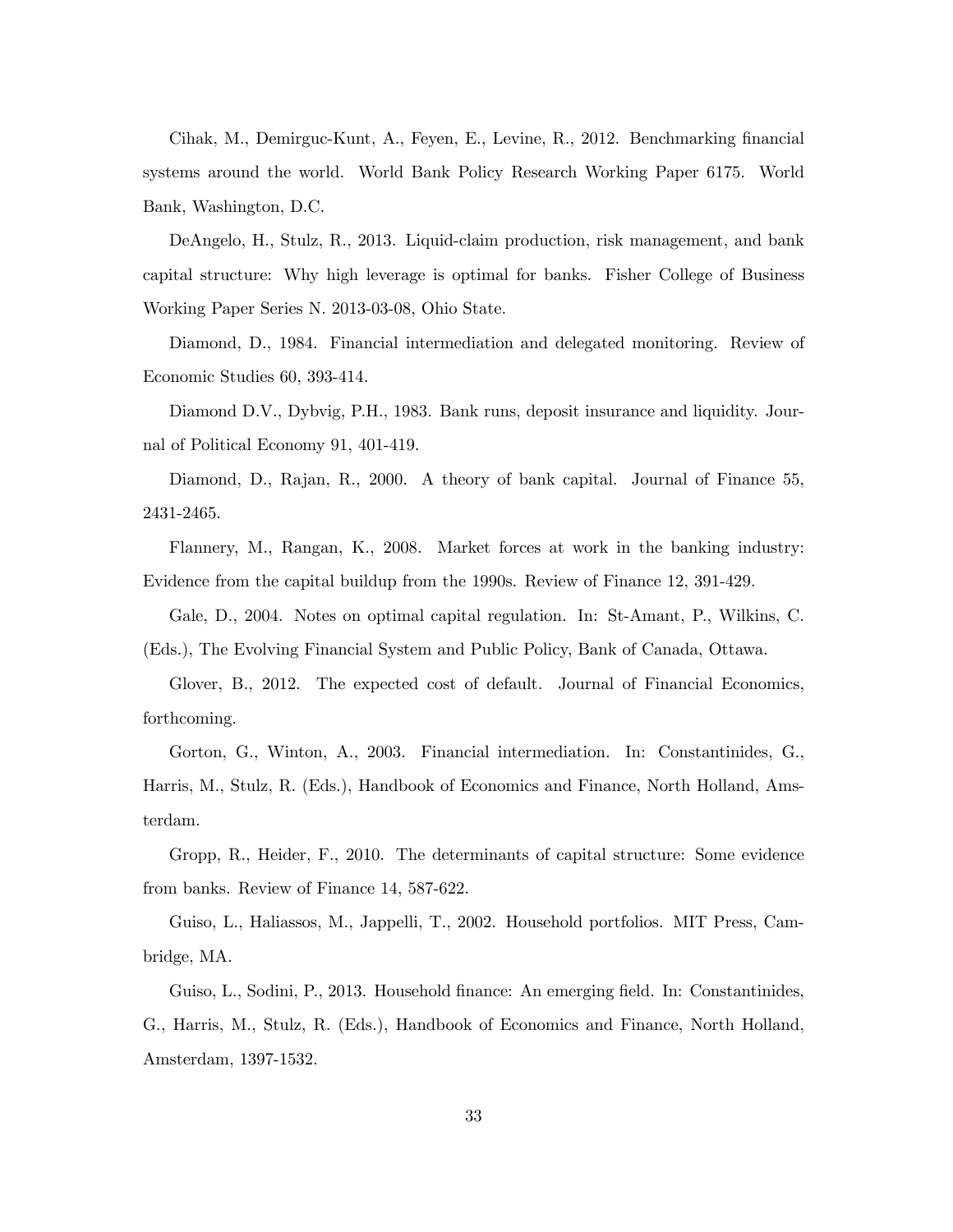Hellmann, T., Murdock, K., Stiglitz, J., 2000. Liberalization, moral hazard in banking, and prudential regulation: Are capital requirements enough?. American Economic Review 90, 147-165.

James, C., 1991. The losses realized in bank failures. Journal of Finance 46, 1223-1242.

Kareken, J., Wallace, N., 1978. Deposit insurance and bank regulation: A partialequilibrium exposition. Journal of Business 51, 413-438.

Korteweg, A., 2010. The net benefits to leverage. Journal of Finance 65, 2137-2170.

Mehran, H., Thakor, A., 2011. Bank capital and value in the cross-section. Review of Financial Studies 24, 1019-1067.

Merton, R., 1977. An analytic derivation of the cost of deposit insurance and loan guarantees. Journal of Banking and Finance 1, 3-11.

Merton, R., 1978. On the cost of deposit insurance when there are surveillance costs. Journal of Business 51, 439-452.

Miller, M.H., 1995. Does the M&M proposition apply to banks? Journal of Banking and Finance 19, 483-489.

Modigliani, F., Miller, M., 1958. The cost of capital, corporation finance and the theory of investment. American Economic Review 48, 261-297.

Morrison, A., White, L., 2005. Crises and capital requirements in banking. American Economic Review 95, 1548-1572.

Myers, S.C., Majluf, N.S., 1984. Corporate financing and investment decisions when firms have information that investors do not have. Journal of Financial Economics 13, 86-105.

Repullo, R., 2004. Capital requirements, market power, and risk-taking in banking. Journal of Financial Intermediation 13, 156-182.

Song, F., Thakor, A., 2007. Relationship banking, fragility and the asset-liability matching problem. Review of Financial Studies 20, 2129-2177.

Van den Heuvel, S., 2008. The welfare cost of bank capital requirements. Journal of Monetary Economics 55, 298—320.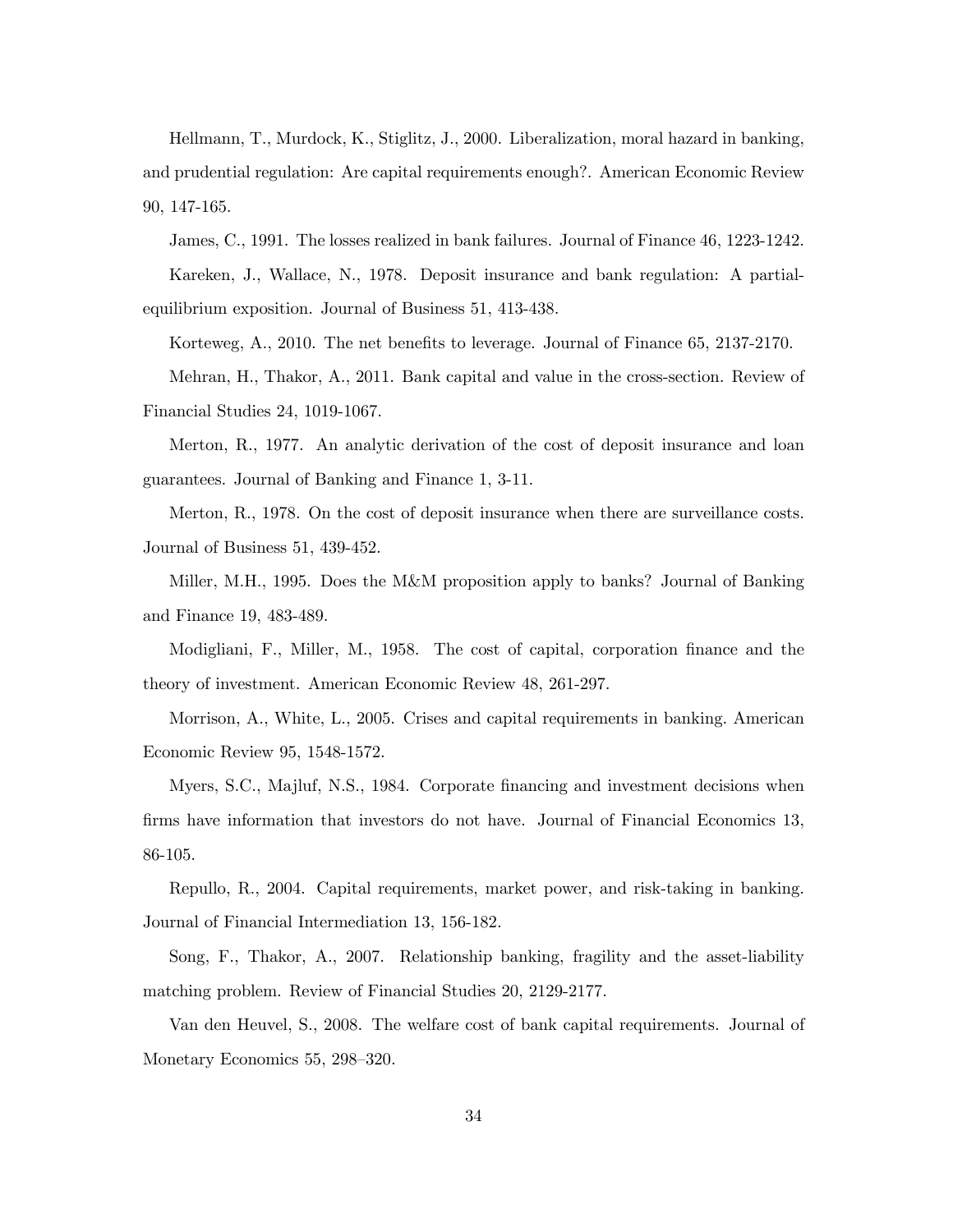Winton, A., 1995. Costly state verification and multiple investors: The role of seniority. Review of Financial Studies 8, 91-123.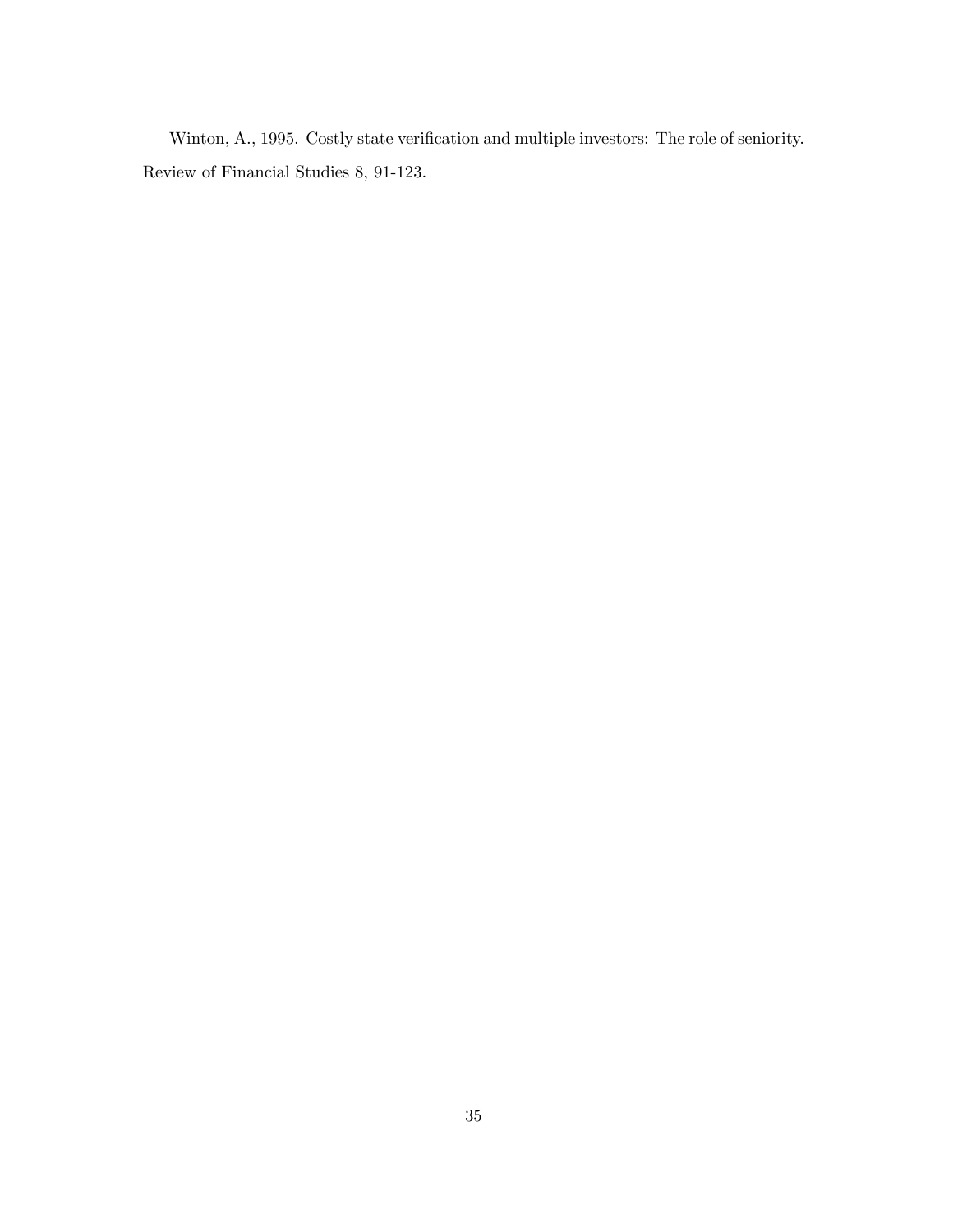# A Proofs

**Proof of Proposition 1:** Since there are no bankruptcy costs, there are no efficiency gains from having capital in the banks. This means it is always possible to set up a bank with  $r_D = R$  and  $k_B = 0$  such that

$$
EU_D = \int_0^R r \frac{1}{R} dr = \frac{R}{2}.
$$
\n
$$
(28)
$$

Thus, in equilibrium depositors must always receive  $EU = \frac{R}{2}$ . Since capital providers can always invest directly in the risky technology, they receive at least  $\frac{R}{2}$  as well. Since total output with no bankruptcy costs is  $\frac{R}{2}$  for each unit invested, the capital providers will earn exactly  $\frac{R}{2}$ . So one equilibrium involves all depositors using banks with no capital and all capital providers investing in their alternative opportunity. However, there exist many other equilibria. In these, banks choose a pair  $k_B$  and  $r_D$  such that  $E\Pi_B = 0$  and  $EU_D = \frac{R}{2}$ . Substituting  $\rho = \frac{R}{2}$  in (3) and solving  $E\Pi_B = 0$  with respect to  $r_D$  gives  $r_D$ as in the proposition. Given  $\rho = u = \frac{R}{2}$ , we have  $N_B k_B \le K$  and  $N_B(1 - k_B) = D$ .  $\Box$ 

**Proof of Proposition 2:** Solving (4) with equality for  $k_B$  after setting  $h_B = 0$ , we find

$$
k_B = 1 - \frac{(r_D - u)}{r_D^2} R.
$$
\n(29)

Substituting this into (3), differentiating with respect to  $r_D$ , and solving for  $r_D$  gives

$$
r_D = \frac{u(2\rho - u)}{\rho}.\tag{30}
$$

Substituting this into (29) gives

$$
k_B = 1 - \frac{\rho R(\rho - u)}{u(2\rho - u)^2}.
$$
\n(31)

Using  $(30)$  and  $(31)$  in  $(3)$ , we obtain

$$
E\Pi_B = \frac{\rho^2 R}{2u(2\rho - u)} - \rho.
$$
\n(32)

Equating this to zero since  $E\Pi_B = 0$  in equilibrium, and solving for  $\rho$  gives

$$
\rho = \frac{2u^2}{4u - R}.\tag{33}
$$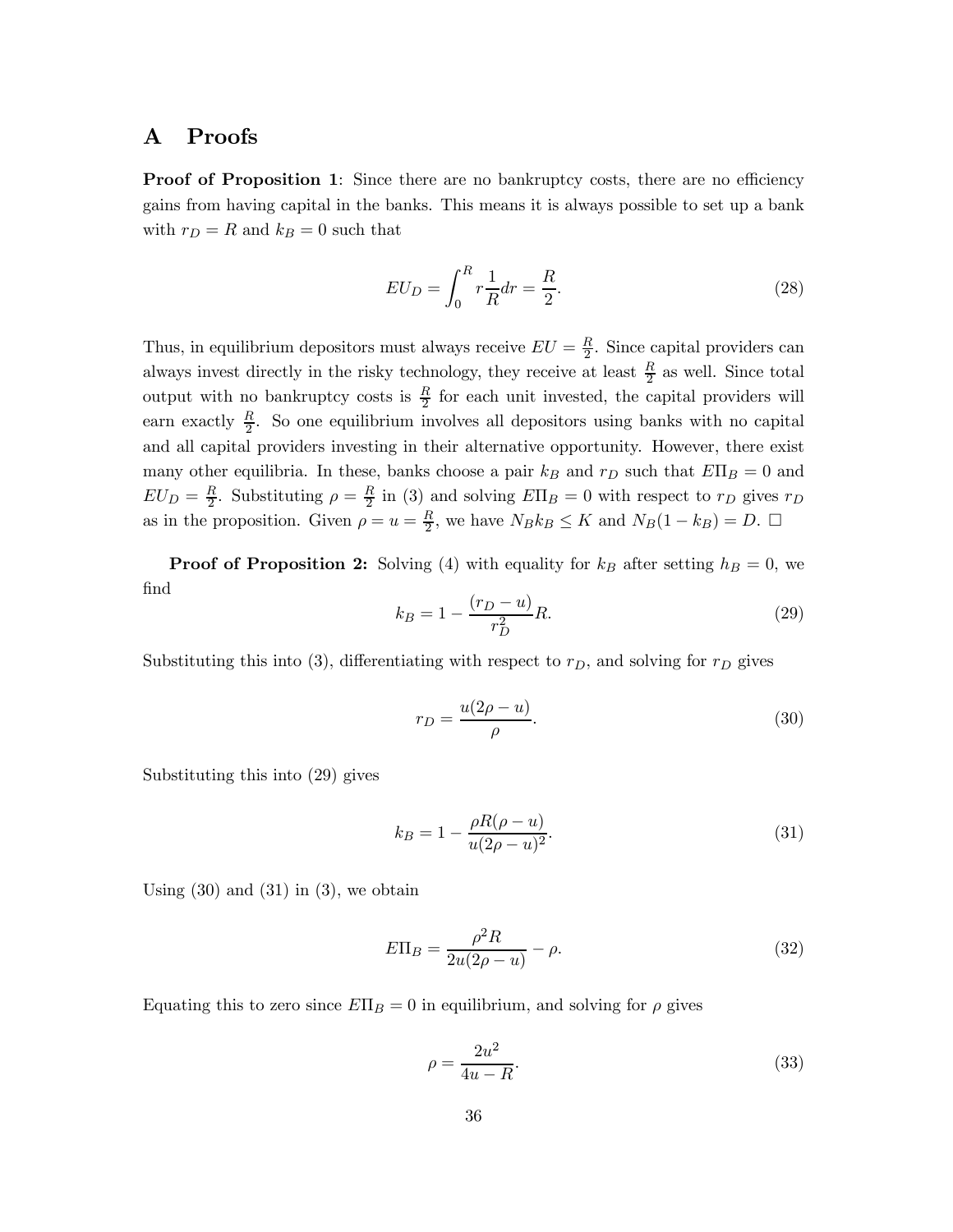Substituting (33) into (30) and (31) leads to  $r_D = \frac{R}{2}$ , and

$$
k_B = \frac{4u}{R} - 1.\t\t(34)
$$

If  $\frac{k_B}{1-k_B} > \eta$  depositors use their alternative opportunity and  $u = 1$ . In this case, banks will be formed until all the capital is used up. To find when this is the case, we solve

$$
\frac{k_B}{1 - k_B} = \eta,\tag{35}
$$

with respect to R, where  $k_B$  is given by (34) after setting  $u = 1$ . We then obtain that for  $u = 1$  is an equilibrium for

$$
R < \overline{R} = \frac{4(1+\eta)}{1+2\eta}.\tag{36}
$$

Putting  $u = 1$  in (33) and (34) gives  $\rho = \frac{2}{4 - R}$  and  $k_B = \frac{4}{R} - 1$ . It can easily be checked that  $\rho > \frac{R}{2}$  and  $k_B \in (0, 1)$ . Given  $\rho > \frac{R}{2}$  and  $u = 1$ , we have  $N_B k_B = K$  and  $N_B(1-k_B) < D$ . This gives the first part of the proposition.

For  $R \geq \overline{R}$ , deposits are in short supply and in this case  $u \geq 1$ , with the inequality strict for  $R > \overline{R}$ . The equilibrium level of u is then found from solving (35) with respect to u, where  $k_B$  is given by (34). We obtain

$$
u = \frac{1 + 2\eta R}{2 + 2\eta 2}.
$$
\n(37)

Using this in (33) and (34) gives  $\rho = \frac{1+4\eta(1+\eta)}{4\eta(1+\eta)}$  $\frac{R}{2}$  and  $k_B = \frac{\eta}{1+\eta}$ . It can easily be checked that  $\rho > \frac{R}{2}$ ,  $k_B \in (0,1)$  and  $u \in (1,\frac{R}{2})$  for any  $R > \overline{R}$ . Given  $\rho > \frac{R}{2}$  and  $u > 1$ , we the have  $N_B k_B = K$  and  $N_B(1 - k_B) = D$  for  $R \geq \overline{R}$ . This gives the second part of the proposition.  $\Box$ 

**Proof of Proposition 3:** Solving (4) with equality for  $k_B$ , we find

$$
k_B = 1 - \frac{2(r_D - u)}{(2 - h_B)r_D^2}R.
$$
\n(38)

Substituting this into (3), differentiating with respect to  $r_D$ , and solving for  $r_D$  gives

$$
r_D = \frac{2u((2 - h_B)\rho - u)}{(2 - h_B)\rho - uh_B}.
$$
\n(39)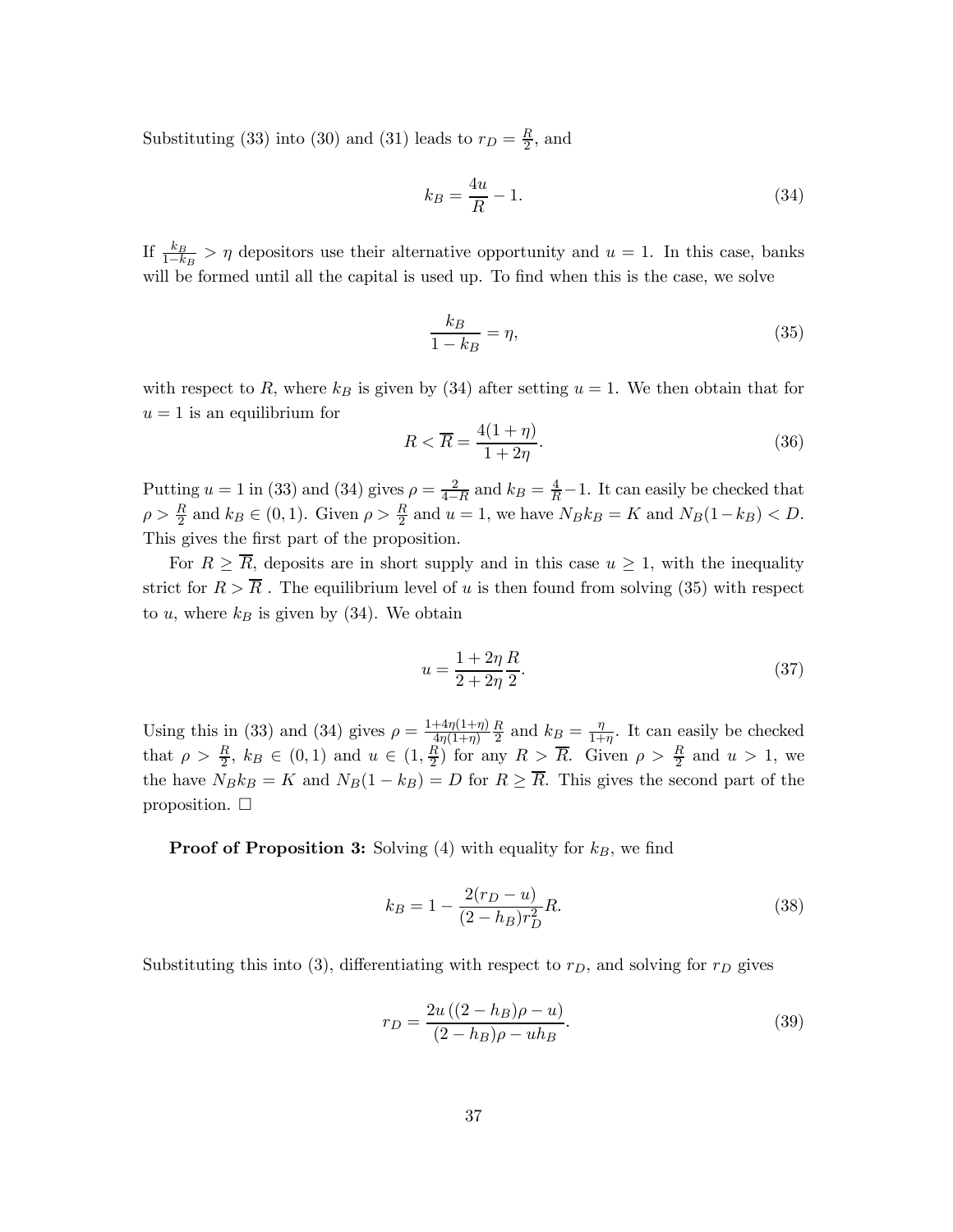Using (39) in (38) and then both expressions into (3), and solving the resulting expression for  $\rho$  after setting it to zero since  $E\Pi_B = 0$  in equilibrium gives

$$
\rho = \frac{u(2u - h_B R)}{2u(2 - h_B) - R}.
$$
\n(40)

Substituting (40) into (39) leads to

$$
r_D = \frac{2u(1 - h_B)R}{2u(2 - h_B) - h_B R},\tag{41}
$$

and substituting this into (38) gives

$$
k_B = \frac{(2u - h_B R)(2u(2 - h_B) - R)}{2u(1 - h_B)^2 R}.
$$
\n(42)

As in the case with  $h_B = 0$ , depositors use their alternative opportunity and thus  $u = 1$ when  $\frac{k_B}{1-k_B} > \eta$ . To find when this is the case, we solve (35) with respect to R, where  $k_B$ is given by (42) after setting  $u = 1$ . We then obtain that for  $u = 1$  is an

$$
R < \overline{R} = \frac{2(1+\eta) - (1-h_B)\left(1-h_B + \sqrt{4\eta(1+\eta) + (1-h_B)^2}\right)}{(1+\eta)h_B}.\tag{43}
$$

Then, substituting  $u = 1$  into (42), (41) and (40) gives  $k_B = \frac{(2-h_B R)(2(2-h_B)-R)}{2(1-h_B)^2 R}$ ,  $r_D = \frac{2(1-h_B)R}{2(2-h_B)-h_BR}$  and  $\rho = \frac{2-h_BR}{2(2-h_B)-R}$ . To show that  $r_D$ ,  $\rho$  and  $k_B$  are positive, we start by showing that  $2 - h_B R > 0$  and  $2(2 - h_B) - R > 0$  for any  $R < R$ . Substituting (43) into  $2 - h_B R$ , we obtain

$$
2 - h_B \overline{R} = \frac{2(1+\eta)h_B - h_B \left(2(1+\eta) - (1-h_B)^2 - (1-h_B)\sqrt{4\eta(1+\eta) + (1-h_B)^2}\right)}{(1+\eta)h_B}
$$

$$
= \frac{(1-h_B)\left(1-h_B + \sqrt{4\eta(1+\eta) + (1-h_B)^2}\right)}{(1+\eta)} > 0.
$$
(44)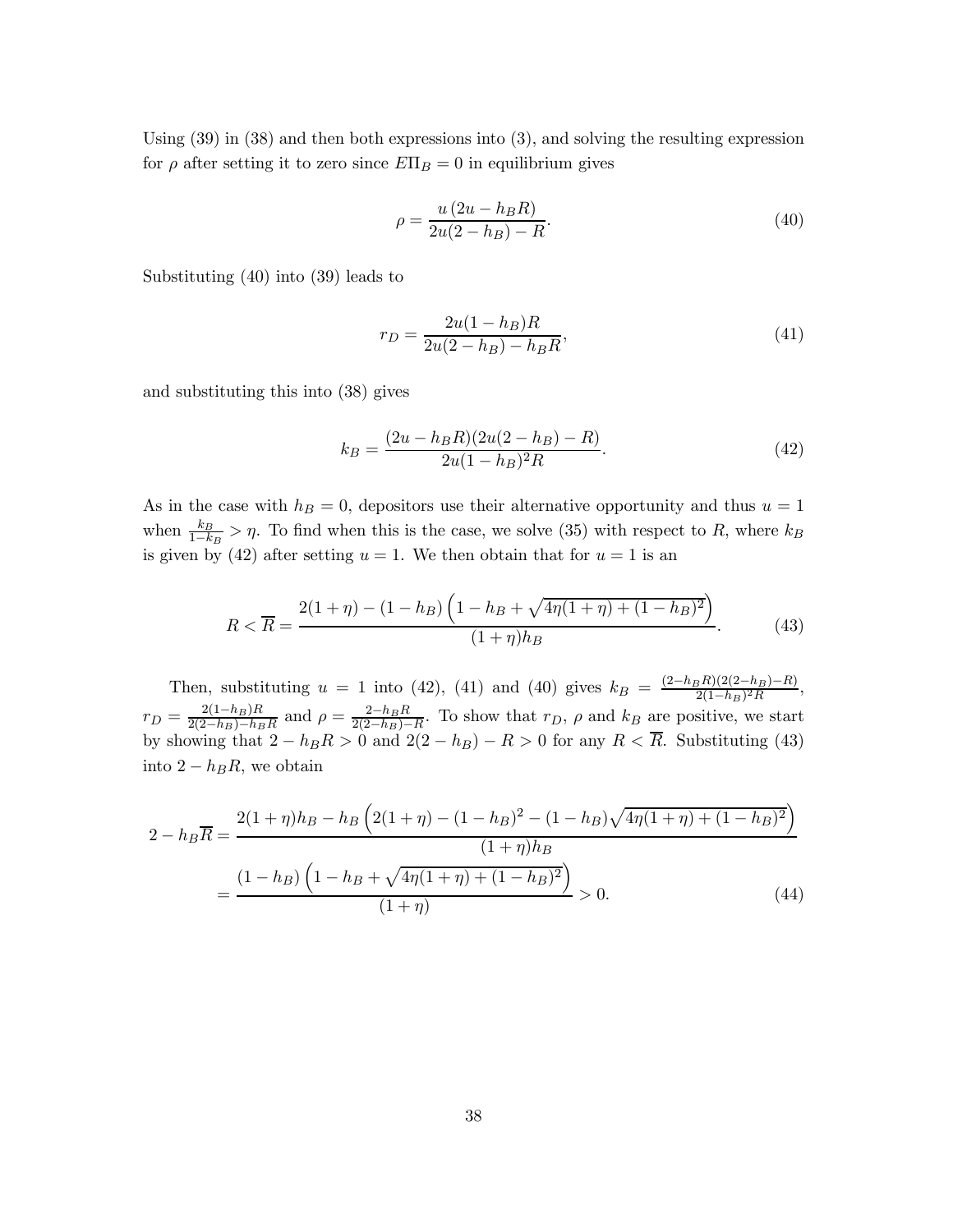Then, substituting (43) into  $2(2 - h_B) - \overline{R}$ , we obtain

$$
2(2 - h_B) - \overline{R} = \frac{(4 - 2h_B)(1 + \eta)h_B - (2(1 + \eta) - (1 - h_B)\left(1 - h_B + \sqrt{4\eta(1 + \eta) + (1 - h_B)^2}\right))}{(1 + \eta)h_B}
$$
\n(45)

$$
= (1 - h_B) \frac{\sqrt{4\eta(1 + \eta) + (1 - h_B)^2} - (1 + 2\eta)(1 - h_B)}{(1 + \eta)h_B}.
$$

The sign of the numerator is the same as the sign of

$$
4\eta(1+\eta) + (1-h_B)^2 - (1+2\eta)^2(1-h_B)^2.
$$
 (46)

This simplifies to

$$
4\eta (1 + \eta) (1 - (1 - h_B)^2) > 0,
$$
\n(47)

so that

$$
2(2 - h_B) - \overline{R} > 0. \tag{48}
$$

This implies that  $r_D$  is positive and less than R as  $h_B < 1$  and

$$
R - r_D = \frac{(2 - h_B R)R}{(2(2 - h_B) - h_B R)} > 0 \text{ for } R \le \overline{R}.
$$
 (49)

Finally, it can be seen that  $\rho > \frac{R}{2}$ , as

$$
\rho - \frac{R}{2} = \frac{(R-2)^2}{2(2(2-h_B)-R)} > 0 \text{ for } R \le \overline{R}.
$$
\n(50)

It follows from (44) and (48) that  $k_B > 0$ . Also,  $k_B < 1$  since, using the expression for  $k_B$ in the proposition, we have

$$
2(1-h_B)^2 R - (2-h_B R)(2(2-h_B) - R) = (R-2)(2(2-h_B) - h_B R) > 0 \text{ for } R < \overline{R}.
$$
 (51)

This completes the first part of the proposition.

For  $R \geq \overline{R}$ , deposits are in short supply and in this case  $u \geq 1$ , with the inequality strict for  $R \geq \overline{R}$ . The equilibrium level of u solves (35), where  $k_B$  is given by (42). This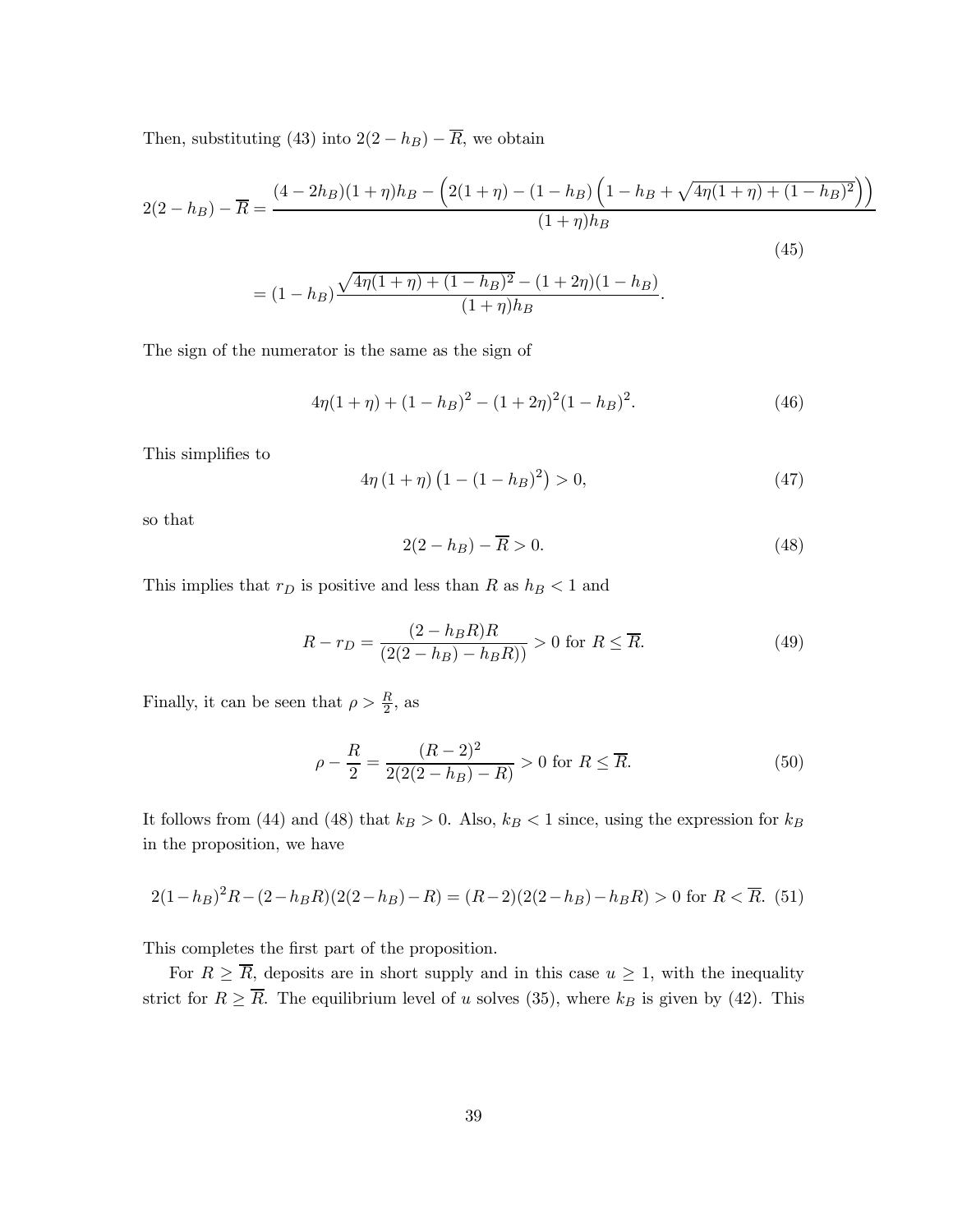gives

$$
u = \frac{2(1+\eta) - (1-h_B)\left(1-h_B + \sqrt{4\eta(1+\eta) + (1-h_B)^2}\right)}{2(1+\eta)(2-h_B)}\frac{R}{2}.
$$
 (52)

As usual, it holds that  $u < \frac{R}{2}$  since, given (48).  $(2(2-h_B)-h_B R) > 0$  and thus  $\frac{h_B R}{2(2-h_B)} < 1$ . Substituting then u as in (52) into (42) gives  $k_B = \frac{\eta}{1+\eta}$ . Similarly, closed form solutions for  $r_D$  and  $\rho$  can be found from substituting (52) into the expressions (41) and (40). To check that  $r_D < R$ , we calculate

$$
R - r_D = \frac{(2u - h_B R)R}{(2u(2 - h_B) - R)}.
$$
\n(53)

Substituting for  $u$  from  $(52)$ , the numerator becomes

$$
2u - h_B R = \left(\frac{2(1+\eta) - (1-h_B)\left(1-h_B - \sqrt{4\eta(1+\eta) + (1-h_B)^2}\right)}{(1+\eta)(2-h_B)} - h_B\right)R
$$
(54)
$$
= \left(\frac{1+\eta h^2 + (1-h_B)\left(2\eta + \sqrt{4\eta(1+\eta) + (1-h_B)^2}\right)}{(1+\eta)(2-h_B)}\right)R > 0,
$$

while the denominator is

$$
2u(2-h_B) - R = \left(\frac{2(1+\eta) - (1-h_B)\left(1-h_B - \sqrt{4\eta(1+\eta) + (1-h_B)^2}\right)}{(1+\eta)} - 1\right)R
$$
\n(55)

$$
= \left(\frac{1+\eta-(1-h_B)\left(1-h_B-\sqrt{4\eta(1+\eta)+(1-h_B)^2}\right)}{(1+\eta)}\right)R > 0.
$$

This implies that  $r_D < R$  for  $R > \overline{R}$ . Moreover, it is easy to see that  $\rho > \frac{R}{2}$ , since  $\rho - \frac{R}{2} = \frac{(R-2u)^2}{2(2u(2-h_B)-R)} > 0$ . This completes the second part of the proposition. □

**Proof of Proposition 4:** We consider the more general case when  $h_B > 0$ . The case when  $h_B = 0$  can be derived similarly. The model is solved backward. Solving (4) with equality for  $r_D$ , we find

$$
r_D = \frac{R - \sqrt{R\left[R - 2u(2 - h_B)(1 - k_B)\right]}}{(2 - h_B)(1 - k_B)}.\tag{56}
$$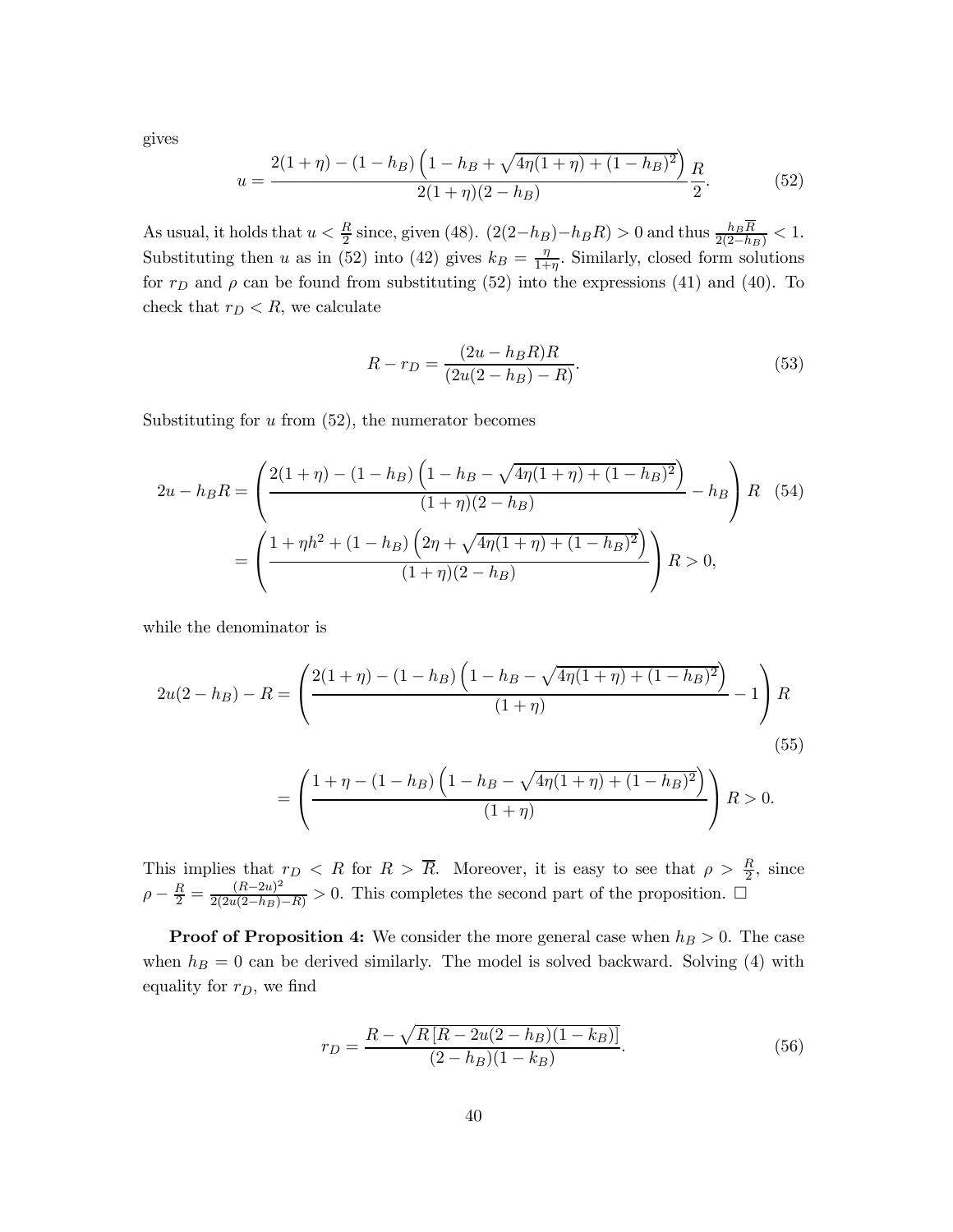Substituting this into (3) and solving for  $\rho$  after equating the bank's expected profit to zero gives

$$
\rho = \frac{(2 - 2h_B + h_B^2)R - 2u(2 - h_B)(1 - k_B) + 2(1 - h_B)\sqrt{R[R - 2u(2 - h_B)(1 - k_B)]}}{2k_B(2 - h_B)^2}.
$$
\n(57)

Substituting this then into (9) and differentiating it with respect to  $k_B$  gives

$$
k_B = \frac{(2u - h_B R)(2u(2 - h_B) - R)}{2u(1 - h_B)^2 R},
$$
\n(58)

which is the same as in (42).

It is then easy to see that the regulatory solution coincides with the market solution in Proposition 3. As there, if depositors use their alternative opportunity then  $u = 1$ , which occurs for

$$
R < \overline{R} = \frac{2(1+\eta) - (1-h_B)\left(1-h_B + \sqrt{4\eta(1+\eta) + (1-h_B)^2}\right)}{(1+\eta)h_B}.\tag{59}
$$

Substituting then  $u = 1$  into (58), (56) and (57) gives  $k_B, r_D$  and  $\rho$  as in part i) of Proposition 3.

For  $R \geq \overline{R}$ ,  $u \geq 1$ , with the inequality strict for  $R > \overline{R}$ . Substituting (58) into (35) and solving it with respect to  $u$  gives  $u$  as in (52). The rest of part ii) of Proposition 3 follows from substituting the expression for u into those for  $k_B$ ,  $r_D$  and  $\rho$  given above.  $\Box$ 

**Proof of Proposition 5:** Solving (11) with equality for  $r_D$  gives  $r_D = u$ . Substituting this into  $(3)$  and differentiating it with respect to  $k_B$  gives

$$
\frac{\partial E\Pi_B}{\partial k_B} = \frac{-(1 - k_B)u^2 - (\rho - u)R}{R},\tag{60}
$$

which is negative for any  $\rho \geq u$ . This implies  $k_B = 0$ . Substituting this into (3) gives  $E\Pi_B = \frac{R}{2} - u + \frac{u^2}{2R}$ . Equating this to zero since  $E\Pi_B = 0$  in equilibrium and solving for u gives  $u = R$ . This gives the first part of the proposition.

Given  $u = R$ , the capital providers prefer to provide deposits to the bank and obtain  $\rho = u = R$  instead of investing in the technology and obtain  $\frac{R}{2}$ . Thus, the number of banks is given by  $N_B = D + K$ . This gives the second part of the proposition.  $\Box$ 

**Proof of Proposition 6:** Solving (11) with equality for  $r_D$  gives  $r_D = u$ . Substituting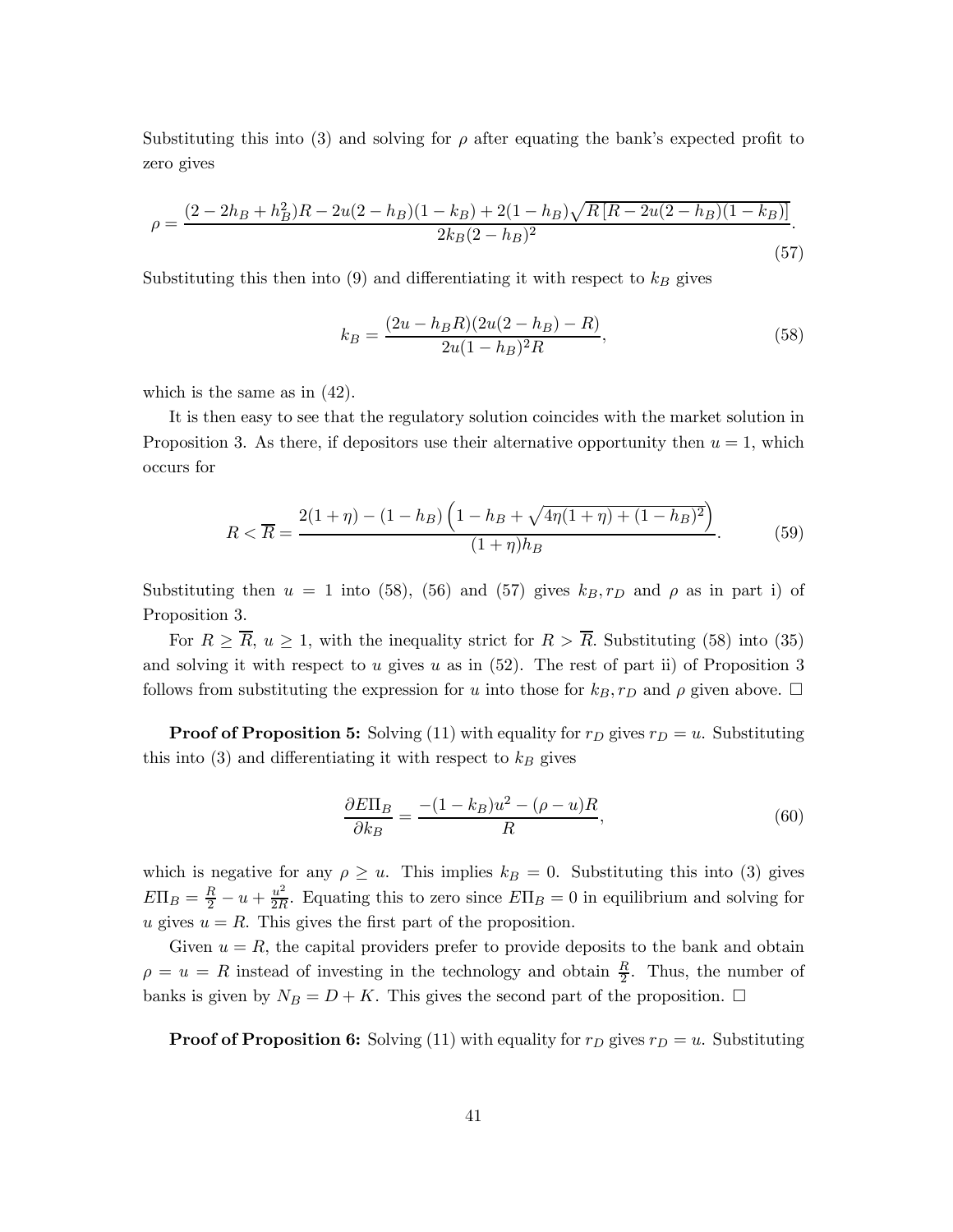this into (3) and solving this equal to zero with respect to  $\rho$  gives

$$
\rho^{reg} = \frac{R\left[R - 2u(1 - k_B)\right] + u^2\left[1 - k_B(2 - k_B)\right]}{2k_B R}.\tag{61}
$$

Substituting this into (12) and differentiating it with respect to  $k_B$  gives

$$
k_B^{reg} = \sqrt{\frac{u^2(1 - h_B) + 2u - R^2}{u^2(1 - h_B)}}.
$$
\n(62)

To have a real non-negative solution for  $k_B^{reg}$ , it must hold that  $u^2(1-h_B)+2uR-R^2\geq 0$ , which implies  $R \leq u(1 + \sqrt{2 - h_B})$ .

As usual,  $u = 1$  as long as  $\frac{\tilde{k}_{B}^{j_{eg}}}{1 + k_{B}^{reg}} > \eta$  is satisfied. Substituting (62) with  $u = 1$  into (35) and solving it for R, we obtain that  $u = 1$  holds in equilibrium for

$$
R < \overline{R}^{reg} = \frac{1 + \eta + \sqrt{2 + 4\eta + \eta^2 - h_B(1 + 2\eta)}}{1 + \eta}.\tag{63}
$$

As required above,  $\overline{R}^{reg} < 1 + \sqrt{2-h_B}$ . To see this, we substitute the expression for  $\overline{R}^{reg}$ and, after rearranging the expression, we obtain

$$
\sqrt{2+4\eta+\eta^2-h_B(1+2\eta)} < (1+\eta)\sqrt{2-h_B}.\tag{64}
$$

Squaring both terms and rearranging them gives  $\eta^2 < (2 - h_B)\eta^2$ . This implies that  $\overline{R}^{reg} < 1 + \sqrt{2 - h_B}.$ 

Substituting then  $u = 1$  into (62) gives  $k_B^{reg} = \sqrt{\frac{1-h_B+2R-R^2}{1-h_B}}$ . This satisfies the feasibility constraint in (6) with strict inequality since  $\frac{1-h_B+2R-R^2}{1-h_B} > 0$  for  $R < \overline{R}^{reg}$  $1 + \sqrt{2 - h_B}$  and  $\frac{1 - h_B + 2R - R^2}{1 - h_B} < 1$  for  $R > 2$ . Substituting the expression for  $k_B^{reg}$  into (61) gives

$$
\rho^{reg} = \frac{2 - h_B(2 - 2R + R^2) + 2(R - 1)\sqrt{(1 - h_B)(1 - h_B + 2R - R^2)}}{2R\sqrt{(1 - h_B)(1 - h_B + 2R - R^2)}}.
$$
(65)

To show that  $\rho^{reg} > \frac{R}{2}$ , we first note that  $\rho^{reg}$  is increasing in  $h_B$  since

$$
\frac{\partial \rho}{\partial R} = \frac{(2 - h_B)(R - 2)^2 R}{4\sqrt{(1 - h_B)^3 (1 - h_B + 2R - R^2)^3}} > 0.
$$
\n(66)

It is then enough to show that  $\rho^{reg} > \frac{R}{2}$  for  $h_B = 0$ . Substituting  $h_B = 0$  into (65) and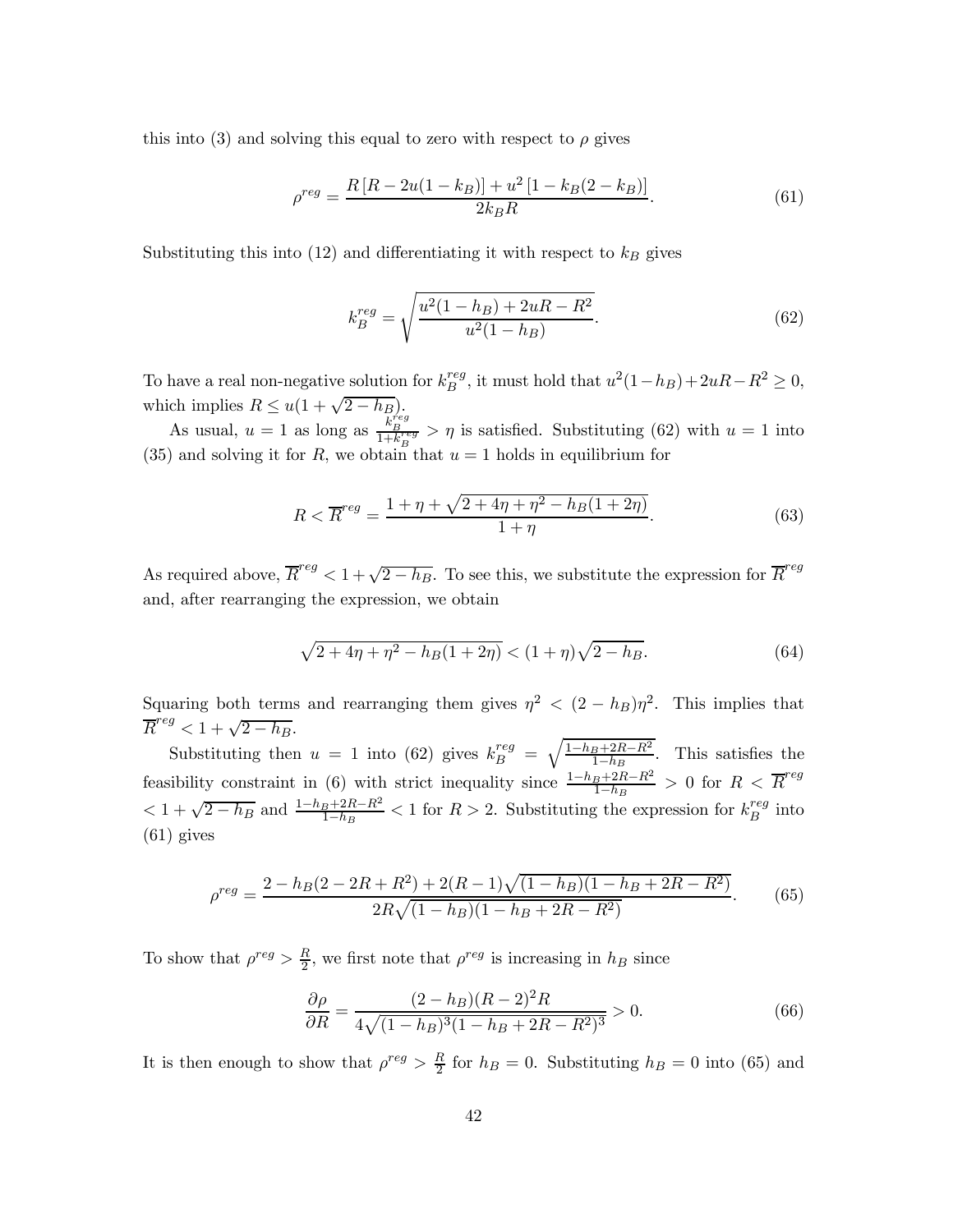rearranging the expression we obtain  $\rho^{reg} = 1 + \frac{1 - \sqrt{1 + 2R - R^2}}{R\sqrt{1 + 2R - R^2}}$ . To show that this is greater than  $\frac{R}{2}$ , we differentiate it with respect to R and obtain

$$
\frac{\partial \rho}{\partial R} = \frac{-1 - 3R + 2R^2 + (1 + 2R - R^2)\sqrt{1 + 2R - R^2}}{R^2(1 + 2R - R^2)\sqrt{1 + 2R - R^2}} > 0
$$
\n(67)

since  $-1 - 3R + 2R^2 > 0$  for any  $R > 2$ . This, together with the fact that  $\rho^{reg} = 1$  for  $R = 2$ , implies  $\rho^{reg} > \frac{R}{2}$  for  $h_B = 0$  and thus for any  $0 < h_B < 1$ . This completes the first part of the proposition.

For  $R \geq \overline{R}$ ,  $u \geq 1$  with the inequality strict for  $R > \overline{R}$ . The expression for u is found by substituting  $k_B^{reg}$  as in (62) into (35) and solving it with respect to u. We obtain

$$
u^{reg} = \frac{2(1+\eta)\left(\sqrt{2+4\eta+\eta^2-h_B(1+2\eta)}-(1+\eta)\right)R}{(1-h_B)(1+2\eta)}.
$$
\n(68)

As usual, it holds that  $u < \frac{R}{2}$  for  $R > \overline{R}$  since  $\frac{2(1+\eta)\left(\sqrt{2+4\eta+\eta^2-h_B(1+2\eta)}-(1+\eta)\right)}{(1-h_B)(1+2\eta)}$  $\frac{1}{(1-h_B)(1+2\eta)}$  < 1 for any  $h_B < 1$ . To see this, it is enough to note that this coefficient is increasing in  $h_B$  and tends to 1 for  $h_B \to 1$ . The equilibrium return to capital,  $\rho^{reg}$ , can now be obtained by substituting the above expression for  $u^{reg}$  into (61). To show that  $\rho^{reg} > \frac{R}{2}$ , note that for  $u > 1$  we must have  $k_B = \frac{\eta}{1+\eta}$  since there is full inclusion of capital and deposits. Substituting into (61) yields

$$
\rho^{reg} = \frac{R\left(R - 2u\left(1 - \frac{\eta}{1 + \eta}\right)\right) + u^2\left(1 - \frac{\eta}{1 + \eta}\left(2 - \frac{\eta}{1 + \eta}\right)\right)}{2\frac{\eta}{1 + \eta}R}
$$
(69)  
=  $\frac{R}{2} + \frac{(R - 2u)}{2\eta} + \frac{u^2\left(1 - \frac{\eta}{1 + \eta}\left(2 - \frac{\eta}{1 + \eta}\right)\right)}{2\frac{\eta}{1 + \eta}R}.$ 

The sum of the first two terms is clearly greater than  $\frac{R}{2}$  since  $u < \frac{R}{2}$ . The last term is strictly positive for any  $\eta$ . Therefore,  $\rho^{reg} > \frac{R}{2}$ , as desired. This completes the second part of the proposition.  $\Box$ 

Proof of Proposition 7: We first show that social welfare is always higher under deposit insurance with capital regulation than under the market solution where deposits are uninsured. For an arbitrary fixed  $R$ , suppose that the regulator chooses the same level of capital at each bank as in the market solution, which we denote by  $k_B^M$ , that is  $k_B^{reg} = k_B^M$ . This will imply that the number of banks will also be the same, i.e.,  $N_B = \frac{K}{k_B^{reg}} = \frac{K}{k_B^{M}}$ , which means that total output, gross of bankruptcy costs, will be the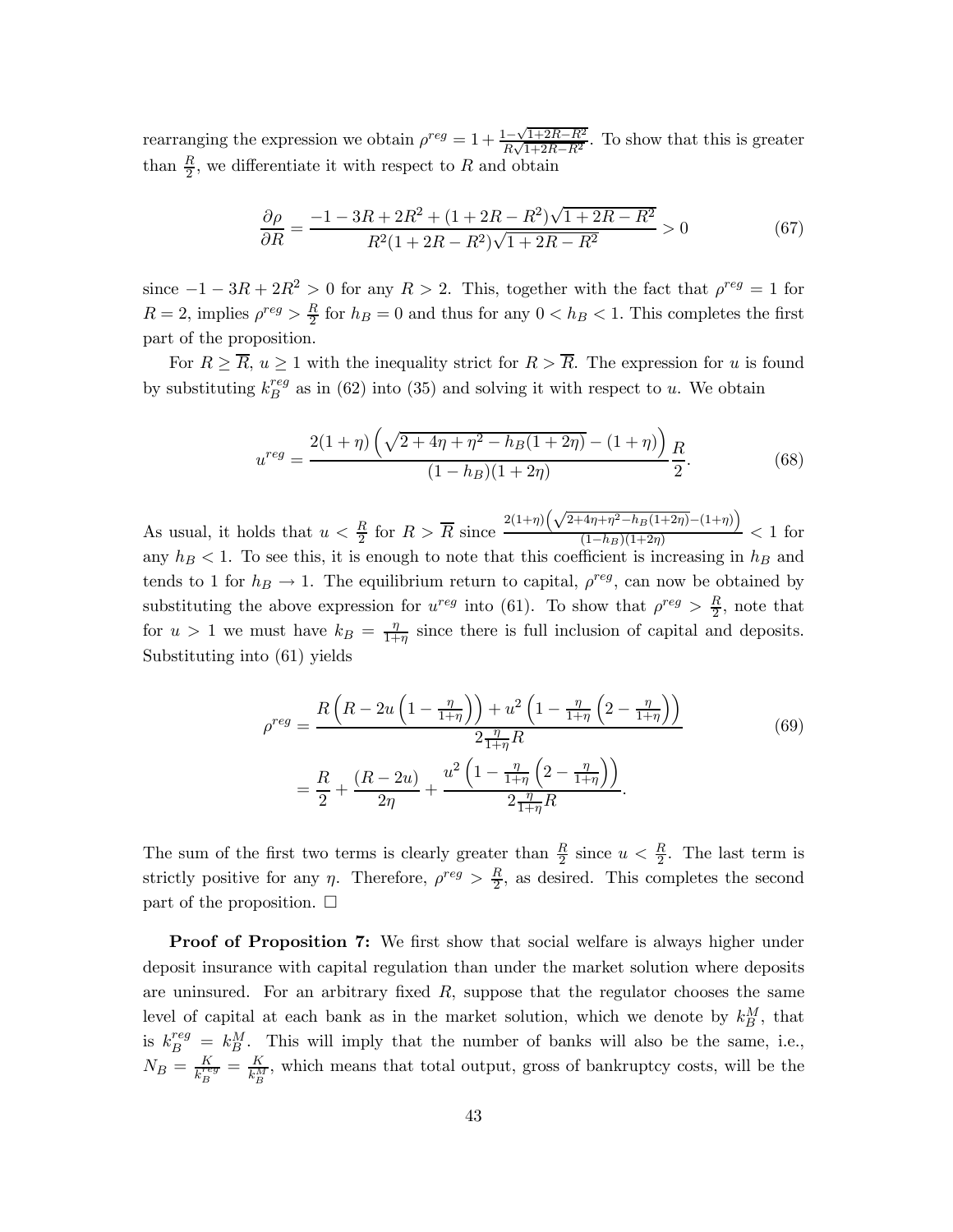same as well, and equal to  $N_B \frac{R}{2} + D - (1 - k_B^M) N_B$ . Banks now maximize

$$
\max_{r_D} E\Pi_B = \int_{\overline{r}_B}^R (r - r_D(1 - k_B^M)) \frac{1}{R} dr - \rho k_B^M,
$$
\n(70)

where  $\bar{r}_B = (1 - k_B^M) r_D$ , and subject to the same constraints as before except that the depositors' participation constraint is given by

$$
EU_D = \int_0^R r_D \frac{1}{R} dr \ge u.
$$
\n(71)

Compare this to the problem the bank maximizes in the market solution:

$$
\max_{k_B, r_D} E\Pi_B = \int_{\overline{r}_B}^R (r - r_D(1 - k_B)) \frac{1}{R} dr - \rho k_B.
$$
 (72)

If  $\{k_B^M, r_D^M\}$  are solutions to (72), then choosing  $\{r_D^M\}$  for the problem given in (70) must give the bank the same value. But in that case, depositors are better off since  $\int_0^R r_D^M \frac{1}{R} dr >$  $\int_0^{\overline{r}_B} \frac{h_B r}{1-k_B}$  $1-k_B$  $\frac{1}{R}dr + \int_{\overline{r}_B}^R r_D^M \frac{1}{R} dr = u^M$ , where  $u^M$  is the equilibrium return depositors make in the market solution. Therefore, the bank can increase its value by lowering  $r_D$  below  $r_D^M$  and transferring some of the surplus to itself. With no change in the total amount of investment, the reduction in  $r_D$  reduces deadweight costs of bankruptcy, thus raising  $SW$ . Raising  $r_D$  beyond  $r_D^M$  cannot be optimal as it would increase the bankruptcy threshold and lead to lower value for the bank. Therefore, by choosing  $k_B^{reg} = k_B^M$ , the regulator can increase social welfare when deposits are insured relative to the market solution when deposits are uninsured.

Finally, the optimal regulatory solution may be different from the market solution  $k_B^M$ , but cannot do worse than the *SW* obtained when choosing  $k_B^M$ . Therefore, deposit insurance coupled with capital regulation improves upon the market solution.

To show that the optimal level of capital under regulation is always (weakly) lower than in the market solution,  $k_B^{reg} \leq k_B^M$ , consider again the maximization problem under regulation, which is to maximize (13) with respect to  $k_B$ , subject to (71) and

$$
r_D = \arg \max_{r_D} E\Pi_B = \int_{\overline{r}_B}^R (r - r_D(1 - k_B)) \frac{1}{R} dr - \rho k_B.
$$
 (73)

Now consider the problem in the market solution, which is to maximize (3) subject to depositors' participation constraint in (4). Start by rewriting the participation constraint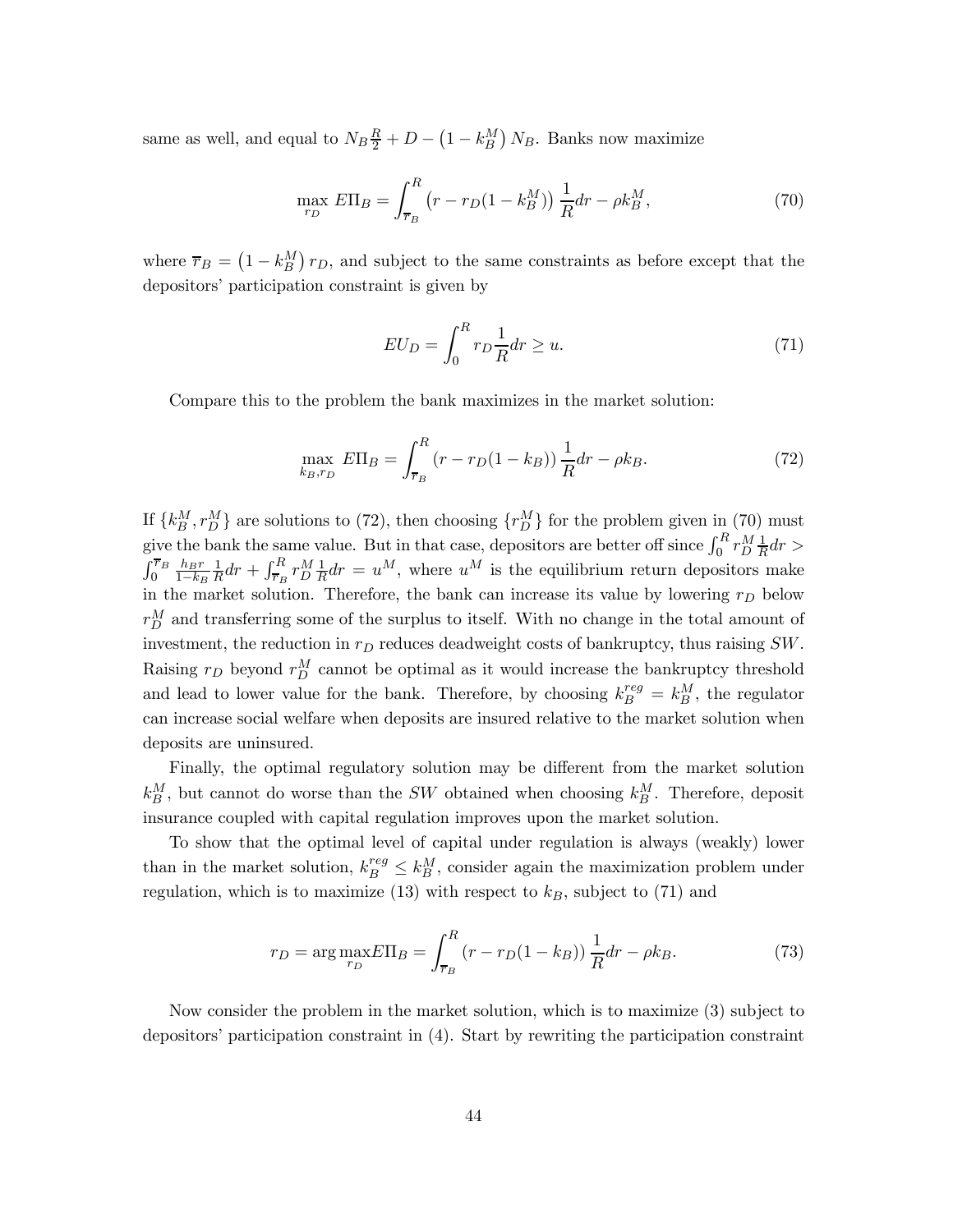for the depositors by multiplying both sides by  $(1 - k_B)$ :

$$
(1 - k_B)EU_D = \int_0^{\overline{r}_B} h_B r \frac{1}{R} dr + \int_{\overline{r}_B}^R r_D (1 - k_B) \frac{1}{R} dr \ge u(1 - k_B). \tag{74}
$$

Setting this with equality, we can solve as follows:

$$
\int_{\overline{r}_B}^R r_D(1 - k_B) \frac{1}{R} dr = u(1 - k_B) - \int_0^{\overline{r}_B} h_B r \frac{1}{R} dr.
$$
 (75)

We can now substitute this into  $(3)$  to get a maximization problem that depends only on  $k_B$ :

$$
\max_{k_B} E\Pi_B = \int_{\overline{r}_B}^R r \frac{1}{R} dr - u(1 - k_B) + \int_0^{\overline{r}_B} h_B r \frac{1}{R} dr - \rho k_B = \int_{\overline{r}_B}^R r \frac{1}{R} dr + \int_0^{\overline{r}_B} h_B r \frac{1}{R} dr - \rho k_B - u(1 - k_B). \tag{76}
$$

We can add and subtract  $\int_0^{\overline{r}_B} r \frac{1}{R} dr$  to obtain

$$
\max_{k_B} E\Pi_B = \frac{1}{2}R - \int_0^{\overline{\tau}_B} (1 - h_B) r \frac{1}{R} dr - \rho k_B - u(1 - k_B). \tag{77}
$$

Note now that we can write  $SW$  as (we ignore the expectation term,  $E$ , for ease of notation)

$$
SW = N_B (\Pi_B + \rho k_B + u(1 - k_B)) + (D - (1 - k_B) N_B)
$$
(78)  
=  $N_B \Pi_B + (D - (1 - k_B) N_B) + N_B (\rho k_B + u(1 - k_B)).$ 

For an interior solution in the market problem the standard first order condition  $\frac{\partial E\Pi_B}{\partial k_B} = 0$ must be satisfied. Call this solution  $k_B^M$ . Now consider the first order condition for the  $SW$  problem, assuming again an interior solution:

$$
\frac{\partial SW}{\partial k_B} = N_B \frac{\partial \Pi_B}{\partial k_B} + \frac{\partial N_B}{\partial k_B} \Pi_B + N_B - (1 - k_B) \frac{\partial N_B}{\partial k_B} + \frac{\partial N_B}{\partial k_B} (\rho k_B + u(1 - k_B)) + N_B (\rho - u)
$$
  

$$
= N_B \left( \frac{\partial \Pi_B}{\partial k_B} + 1 + (\rho - u) \right) + \frac{\partial N_B}{\partial k_B} (\Pi_B + \rho k_B + (u - 1) (1 - k_B)).
$$
 (79)

We know from the Envelope Theorem that, at  $k_B^M$ ,  $\frac{\partial \Pi_B}{\partial k_B} = 0$ . Recall as well that  $N_B = \frac{K}{k_B}$ ,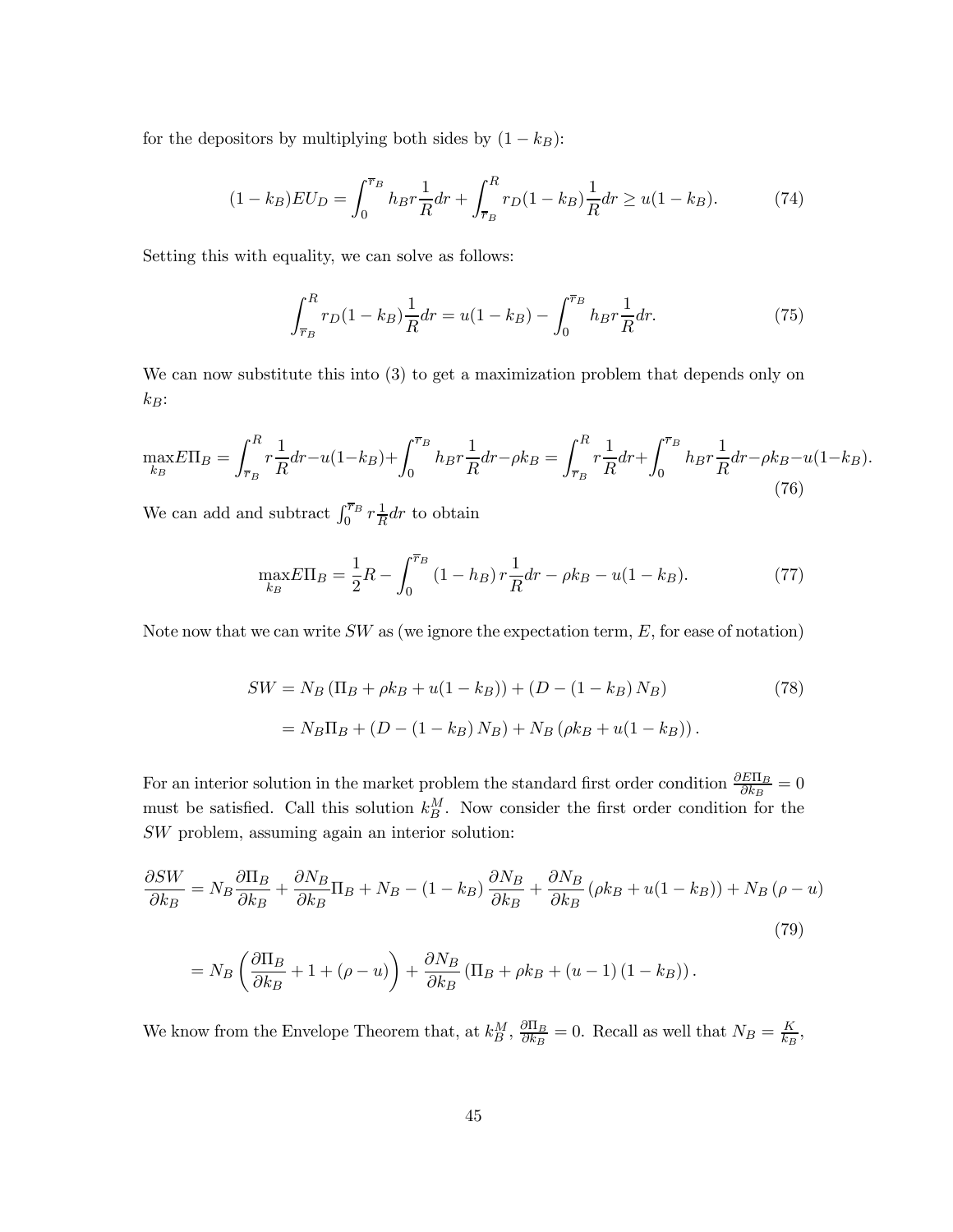and that therefore  $\frac{\partial N_B}{\partial k_B} = \frac{-K}{k_B^2}$ . Substituting, we get:

$$
\frac{\partial SW}{\partial k_B} = \frac{K}{k_B} (1 + (\rho - u)) - \frac{K}{k_B^2} (\Pi_B + \rho k_B + (u - 1) (1 - k_B))
$$
(80)  
= 
$$
-\frac{K}{k_B} \left( \frac{u - 1}{k_B} + \frac{\Pi_B}{k_B} \right) < 0.
$$

This means that, at the market solution for the level of capital (assuming an interior solution), a regulator would prefer to reduce the amount of capital each bank holds. In other words, the incentive to hold capital is lower when maximizing social welfare, and the regulatory solution entails  $k_B^{reg} < k_B^M$ . The strict inequality holds as long as  $u = 1$  in the market solution since, as it can easily be shown,  $\overline{R} > \overline{R}^{reg}$ , that is the critical value of R above which u becomes greater than 1 (and thus  $k_B = \frac{\eta}{1+\eta}$ ) is lower in the regulatory solution than in the market solution.  $\Box$ 

**Proof of Proposition 8:** Substituting  $r_D = u$  into (14) and differentiating it with respect to  $k_B$  gives

$$
\frac{\partial E\Pi_B}{\partial k_B} = \frac{-\left[(1 - k_B)u + P\right]u - (\rho - u)R}{R},\tag{81}
$$

which is negative for any  $\rho \geq u$ . This implies  $k_B = 0$ , as desired.  $\Box$ 

Proof of Proposition 9: We can rewrite the bank's expected profits in (14) as

$$
E\Pi_B = \int_{r_D(1-k_B)}^R (r - r_D(1 - k_B)) \frac{1}{R} dr - E[P] - \rho k_B,
$$
\n(82)

where  $E[P]$  is as in (15) and, from (17), it equals the anticipated cost of providing insurance,  $\int_0^{r_D(1-k_B)} (r_D(1-k_B) - h_B r) \frac{1}{R} dr$ , at the equilibrium deposit rate  $r_D$ . Substituting this latter term in for  $E[P]$  and manipulating slightly yields

$$
E\Pi_B = \int_0^R r \frac{1}{R} dr - \int_0^{r_D (1 - k_B)} (1 - h_B) r \frac{1}{R} dr - r_D (1 - k_B) \frac{1}{R} dr - \rho k_B.
$$
 (83)

Denote now  $r_D^I$  as the equilibrium deposit rate with deposit insurance and  $r_D^M$  as the equilibrium deposit rate for the market solution in the absence of deposit insurance. In order to offer depositors the same return when deposits are insured as what they receive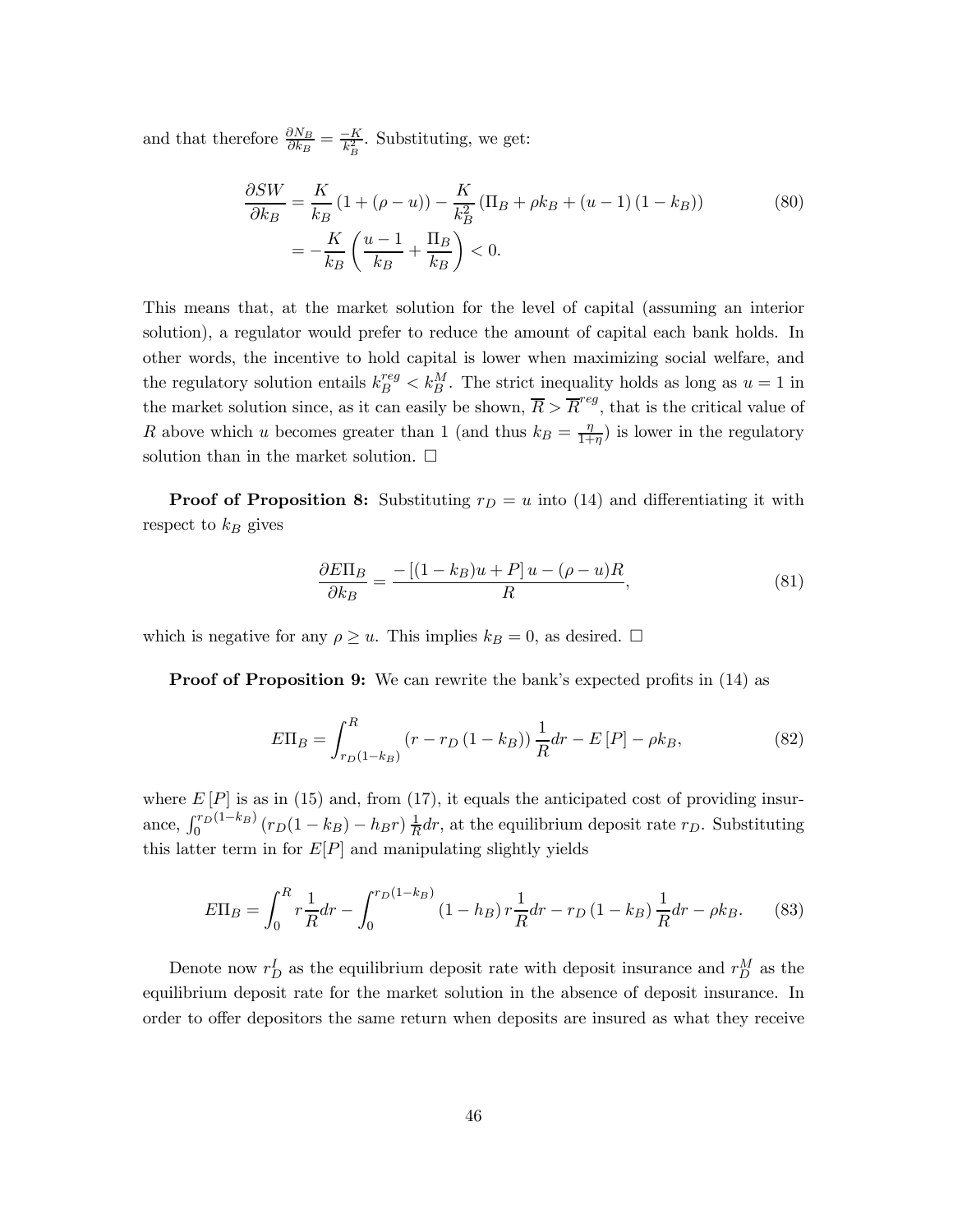when uninsured, for a given level of bank capital  $k_B$ , the bank has to offer only

$$
r_D^I = r_D^M - \int_0^{r_D^M (1 - k_B)} \left( r_D^M - \frac{h_B r}{1 - k_B} \right) \frac{1}{R} dr,\tag{84}
$$

or equivalently

$$
r_D^I(1 - k_B) = r_D^M(1 - k_B) - \int_0^{r_D^M(1 - k_B)} \left( r_D^M(1 - k_B) - h_B r \right) \frac{1}{R} dr.
$$
 (85)

Substituting (85) into (83) gives, after some manipulations:

$$
E\Pi_B = \int_{r_D^L (1 - k_B)}^R (r - r_D^M (1 - k_B)) \frac{1}{R} dr + \int_0^{r_D^L (1 - k_B)} h_B r \frac{1}{R} dr - \int_0^{r_D^L (1 - k_B)} r_D^M (1 - k_B) \frac{1}{R} dr
$$
  
+ 
$$
\int_0^{r_D^M (1 - k_B)} (r_D^M (1 - k_B) - h_B r) \frac{1}{R} dr - \rho k_B
$$
  
= 
$$
\left( \int_{r_D^M (1 - k_B)}^R (r - r_D^M (1 - k_B)) \frac{1}{R} dr - \rho k_B \right) + \int_{r_D^L (1 - k_B)}^{r_D^M (1 - k_B)} r (1 - h_B) \frac{1}{R} dr. \tag{86}
$$

The term in parenthesis is exactly the equilibrium bank profits in the market solution with no deposit insurance, for any level of capital that might be chosen. The second term, which represents the savings from the lower deadweight bankruptcy losses when deposits are insured and can therefore be offered a lower interest rate, is strictly positive.

We can now see that if a regulator chooses the market solution for capital,  $k_B^M$ , the bank could choose a deposit rate that is designed to give depositors the same utility as in the market solution with no deposit insurance and generate higher profits when deposits are insured and it pays an actuarially fair premium. Given that bank profits are higher, depositors are equally well off, and bankruptcy costs are lower, it must be that social welfare per bank has increased.  $\square$ 

**Proof of Proposition 10:** As argued, any equilibrium must involve  $\overline{r}_F \geq \overline{r}_B$ . We show that  $\overline{r}_F > \overline{r}_B$  cannot hold in equilibrium and that equilibrium entails  $k_B = 0$  and  $r_L = r_D.$ 

Suppose there exists a candidate equilibrium, defined as  $X$ , with

$$
k'_B > 0, k'_F > 0, r'_L > r'_D, \rho' \ge \frac{R}{2}, u' \ge 1, \ \overline{r}'_F = r'_L(1 - k'_F) > \overline{r}'_B = \frac{r'_D(1 - k'_B)(1 - k'_F)}{h_F}.
$$
\n(87)

This cannot be an equilibrium because, by transferring the capital of the bank to the firm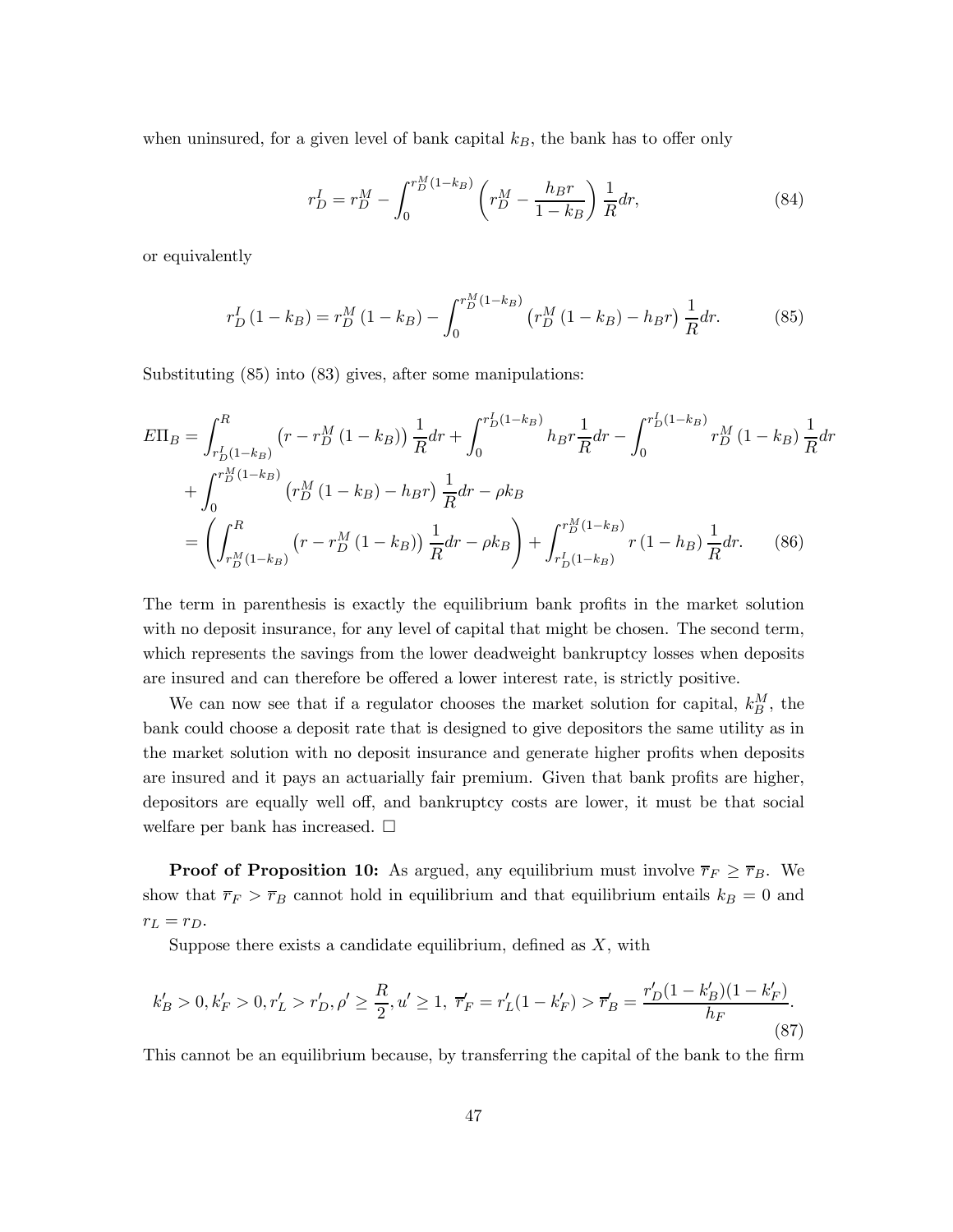and aligning the bankruptcy thresholds of the bank and the firm, it is possible to reduce overall bankruptcy costs. To see this, consider the following deviation, which we denote  $Z$ , where

$$
k_B^* = 0, k_F^* = k_B'(1 - k_F') + k_F', r_D^* = r_L^* = r_D', \overline{r}_F^* = \overline{r}_B^* = r_L^*(1 - k_F^*) < \overline{r}_B'.\tag{88}
$$

It can be seen from Figure 3 that this deviation eliminates the firm bankruptcy costs represented by Region  $D_1 + D_2$ , and the bank bankruptcy costs represented by E2. The shareholders are better off by the amount  $D1 + D2$  and the depositors are better off by the amount  $E2$ . This implies that the deviation  $Z$  represents a Pareto improvement.

When  $k_B' = 0$ , it must be the case that  $r_L' = r_D'$  for bank expected profits to be zero. In this case,  $\overline{r}'_F = \overline{r}'_B$  and this is the equilibrium since no profitable deviation is possible. The choice of the optimal value of  $k_F$  and  $r_L$  are then identical to the choice of  $k_B$  and  $r_D$  in the case when the bank invests directly in the risky asset except the liquidation proceeds are  $h_F h_B r$  instead of  $h_B r$ .  $\Box$ 

Proof of Proposition 11: We start by noting that in order to satisfy the zero profit condition of the firm, the loan rate must be set so that

$$
r_L = \frac{R}{1 + \sqrt{k_F}}.\tag{89}
$$

We now distinguish between two cases depending on whether  $\overline{r}_B = \overline{r}_F = r_L(1 - k_F)$  or  $\overline{r}_B = \frac{r_D(1-k_B)(1-k_F)}{h_F} < \overline{r}_F$ , and we first analyze when either case is feasible.

Suppose first that  $\overline{r}_B = \overline{r}_F$  holds in equilibrium. Then, the bank's maximization problem simplifies to:

$$
\max_{k_B, r_D} E\Pi_B = \int_{\overline{r}_F}^R (r_L - r_D(1 - k_B)) \frac{1}{R} dr - \rho k_B \tag{90}
$$

subject to

$$
EU_D = \int_{\overline{r}_F}^R r_D \frac{1}{R} dr \ge u.
$$
\n(91)

Solving (91) with equality with respect to  $r_D$  after substituting  $r_L$  as in (89) gives

$$
r_D = \frac{Ru}{R - (1 - k_F)r_l} = \frac{u}{\sqrt{k_F}}.\tag{92}
$$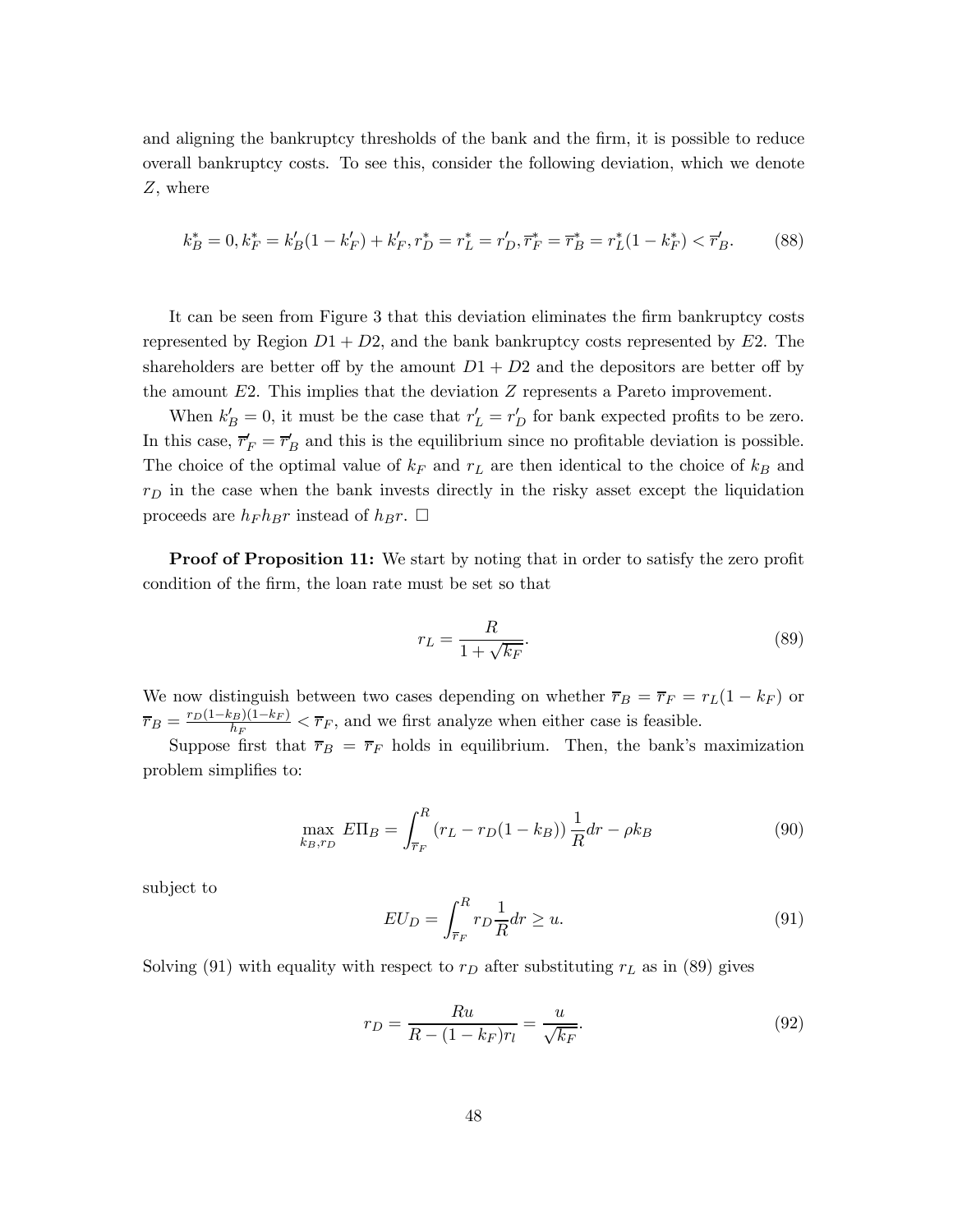We now substitute (89) and (92) into the bank's profit as in (90) and differentiate it with respect to  $k_B$ . We obtain

$$
\frac{\partial E\Pi_B}{\partial k_B} = -\rho + u \le 0
$$

for  $\rho \geq u$ . This implies  $k_B = 0$ , which is consistent with  $\overline{r}_B = \overline{r}_F$ , and also that  $r_L = r_D$ so that the bank makes zero expected profit. This solution is feasible when the bank can offer at least  $u = 1$  to its depositors. To see when this is the case, we substitute  $u = 1$  into  $r_L = r_D$ , where  $r_L$  and  $r_D$  are given in (89) and (92), and solve the equality with respect to R. This gives the minimum level of R, denoted  $\underline{R}_C$ , that allows a bank with no capital to be feasible:

$$
\underline{R}_C = \frac{1 + \sqrt{k_F}}{\sqrt{k_F}}.\tag{93}
$$

Thus, the solution with  $k_B = 0$  is feasible for  $R \geq R_C$  while it is not feasible for  $R < R_C$ . Depositors obtain  $u = 1$  for  $R = \underline{R}_C$  and  $u = u_C > 1$  for  $R > \underline{R}_C$ . The value for  $u_C$ is found by equating  $r_L$  in (89) to  $r_D$  in (92) and solving the equality with respect to u. This gives

$$
u_C = \frac{\sqrt{k_F}}{1 + \sqrt{k_F}} R < R/2. \tag{94}
$$

Now suppose that  $\overline{r}_B = \frac{r_D(1-k_B)(1-k_F)}{h_F}$  so that  $k_B > 0$  must hold. We first find  $k_B$ and  $r_D$  as the solutions to the bank problem in (24)-(26) for given  $\rho_B$  and u, and we then analyze when such a solution is feasible. Solving  $(26)$  with equality with respect to  $k_B$ after setting  $h_B = 0$  gives

$$
k_B = 1 - \frac{h_F(r_D - u)}{(1 - k_F)r_D^2}R.
$$
\n(95)

Substituting this expression for  $k_B$  and  $r_L$  as in (89) into (24) and differentiating it with respect to  $r_D$  gives

$$
r_D = \frac{u(2\rho - u)}{\rho}.\tag{96}
$$

Substituting  $(96)$  into the expression for  $k_B$  above gives

$$
k_B = 1 - \frac{h_F \rho R(\rho - u)}{(1 - k_F)u(2\rho - u)^2}.
$$
\n(97)

This solution is feasible when capital providers and depositors obtain at least  $\rho = \frac{R}{2}$  and  $u = 1$ , respectively, and the bank makes non-negative profits. We therefore substitute  $\rho_B = \frac{R}{2}$  and  $u = 1$ , (96) and (97) into (24), set it equal to zero and solve for R. This gives the minimum value of R, denoted  $\underline{R}_{k_B}$ , that is needed for a bank with  $k_B > 0$  to be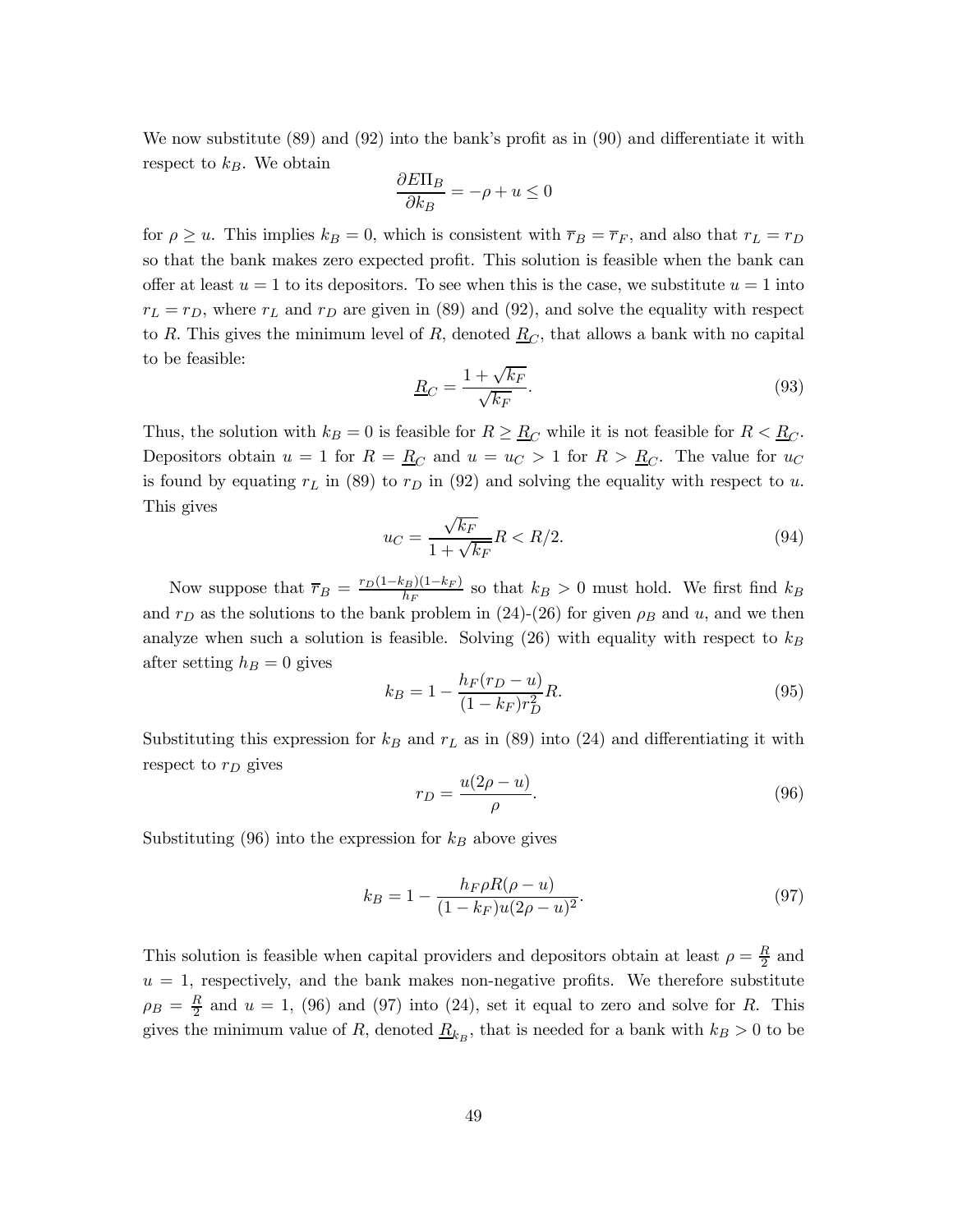feasible:

$$
\underline{R}_{k_B} = \frac{2}{h_F} \sqrt{\left(1 - 2(1 - h_F)\sqrt{k_F} + (1 - h_F)k_F\right)} \left(\begin{array}{c} \sqrt{1 - 2(1 - h_F)\sqrt{k_F} + (1 - h_F)k_F} \\ + (1 - \sqrt{k_F})\sqrt{(1 - h_F)} \end{array}\right). \tag{98}
$$

Thus, the solution with  $k_B > 0$  is feasible for  $R \geq R_{k_B}$ , while it is not feasible for  $R < R_{k_B}$ . Capital providers and depositors obtain, respectively,  $\rho = \frac{R}{2}$  and  $u = 1$  for  $R = \underline{R}_{k_B}$  and  $\rho > \frac{R}{2}$  and  $u \ge 1$  for  $R > \underline{R}_{k_B}$ . The boundaries  $\underline{R}_C$  and  $\underline{R}_{k_B}$  meet for  $h_F$  equal to

$$
\underline{h}_F = \frac{4\sqrt{k_F}}{1 + 4\sqrt{k_F}}.\tag{99}
$$

It follows that  $\underline{R}_C < \underline{R}_{k_B}$  for  $h_F < \underline{h}_F$  and  $\underline{R}_C > \underline{R}_{k_B}$  for  $h_F > \underline{h}_F$ . This implies that there is no intermediation in Region D of Figure 4 as defined by  $R < \min[\underline{R}_C, \underline{R}_{k_B}]$ ; that only the solution with  $k_B = 0$  and  $u = u_C$  given in (94) is feasible in Region A1 of Figure 4 as defined by  $\underline{R}_C < R < \underline{R}_{k_B}$ ; and that only the solution with  $k_B > 0$  is feasible in Region C as defined by  $\underline{R}_{k_B} < R < \underline{R}_C$ . In the latter, depositors obtain  $u > 1$  or  $u = 1$ depending on whether (35) binds at  $u = 1$  or at  $u > 1$ , while capital providers always obtain a return  $\rho_B > \frac{R}{2}$ . This also implies  $k_B \ge \frac{\eta}{1+\eta}$  when  $u = 1$  and  $k_B = \frac{\eta}{1+\eta}$  when  $u > 1$ , while  $r_L > r_D$  must hold for the bank to make non-negative profits with  $k_B > 0$ .

It remains now to establish which solution,  $k_B = 0$  or  $k_B > 0$ , is optimal in the sense that it provides a higher return when both are feasible for  $R > R_{k_B} > R_C$ . Recall first that for any  $R > R_C$ ,  $u_C > 1$ . Any bank with  $k_B > 0$  can therefore compete with the bank with  $k_B = 0$  only if it can offer depositors at least  $u = u_C$ , while at the same time offering at least  $\rho = \frac{R}{2}$  to the capital providers. In other words, the bank with positive capital is constrained by the potential entry of the bank with zero capital. To analyze this contestability argument formally, we substitute the expression for  $u_C$  in (94) and  $\rho_B = \frac{R}{2}$ into (24), set it equal to zero, and solve for  $h_F$ . This gives the minimum value of  $h_F$  that allows a bank with positive capital to offer  $u = u_C$  while still attracting capital providers with  $\rho_B = \frac{R}{2}$  and making non-negative profits:

$$
h_F = \underline{h}_F = \frac{4\sqrt{k_F}}{1 + 4\sqrt{k_F}}.\tag{100}
$$

This critical value of  $h_F$  coincides with the value  $h_F$  in (99) at which the boundaries  $R_C$ and  $\underline{R}_{k_B}$  are equal. Thus, in Region A.2 defined by  $R > \underline{R}_{k_B}$  and  $h_F < \underline{h_F}$  and illustrated in Figure 4, a bank with  $k_B = 0$  offering  $u = u_C$  is optimal as it can offer a higher return to its depositors. By contrast, a bank with  $k_B > 0$  is optimal in Region B of Figure 4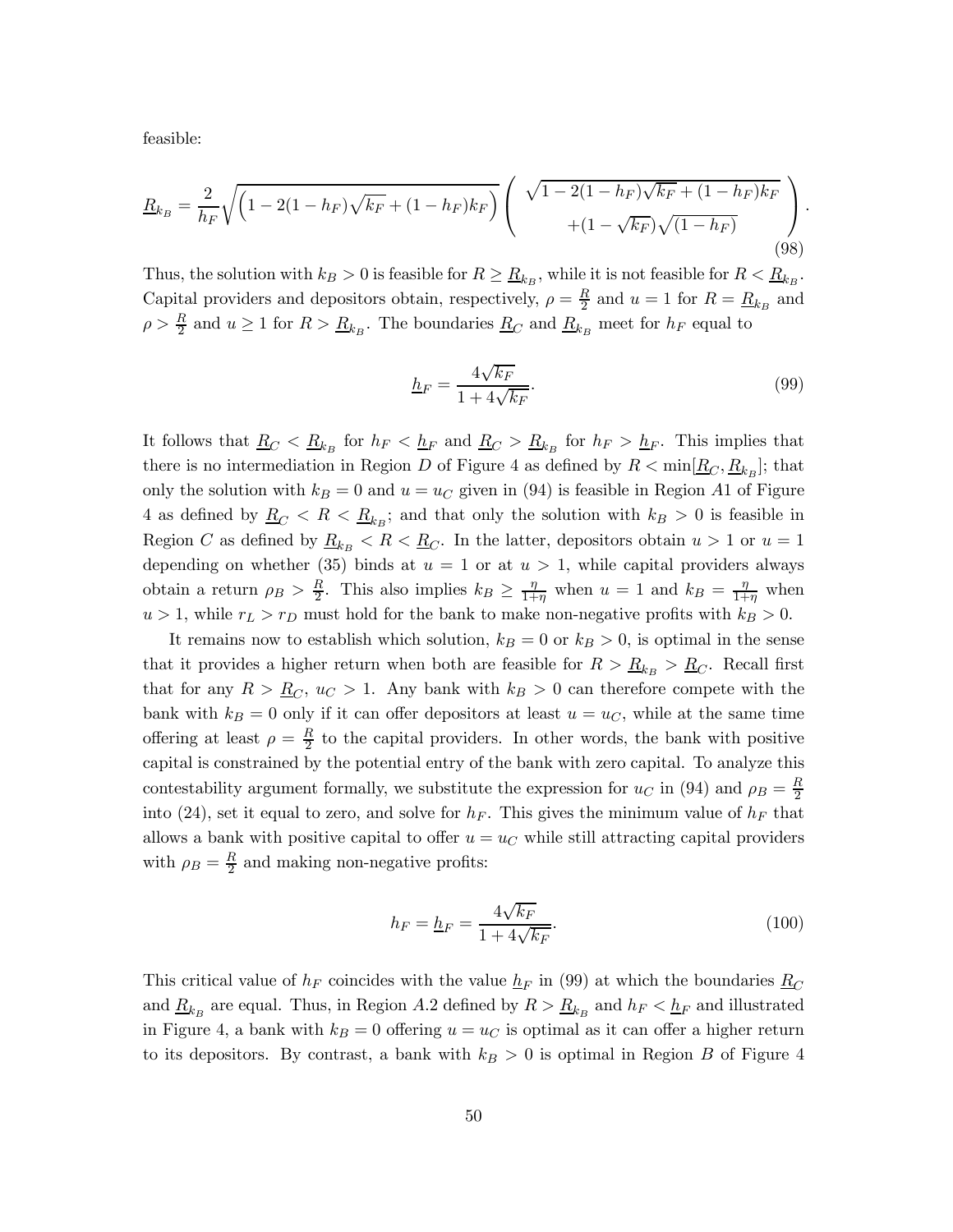as defined by  $R > R_C$  and  $h_F > h_F$ . In this region, the bank will offer  $u \geq u_C$  to the depositors and  $\rho_B(u) \ge \rho_B(u_C)$ , depending on whether it is constrained by the threat of entry of a zero capital bank, where  $\rho_B(u)$  is the expected return to capital suppliers when depositors earn a return of u. This completes the proof of the proposition.  $\Box$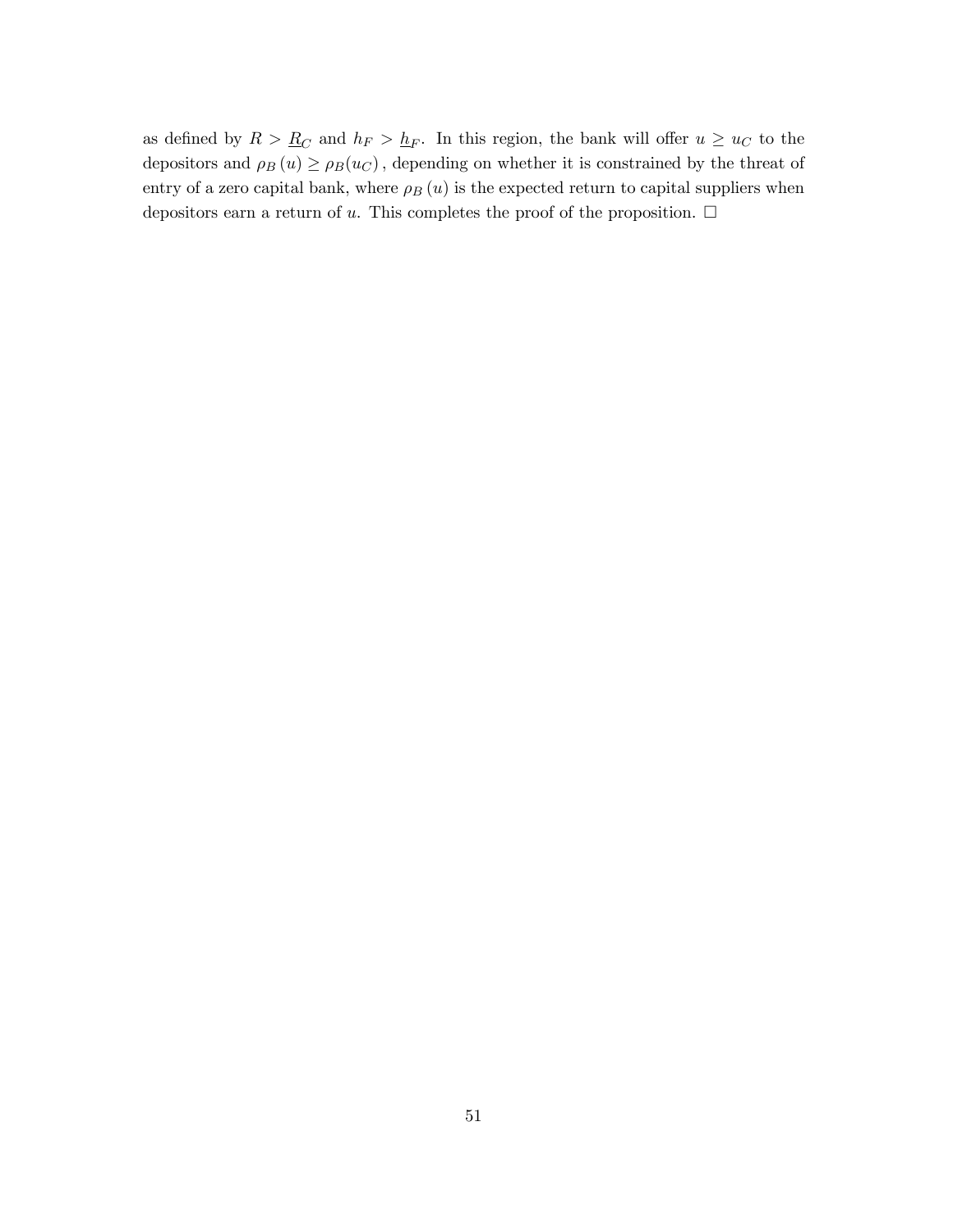

Fig. 1: The relative importance of customer deposit funding for banks. The figure plots (Customer deposits/(Capital and reserves + Borrowing from the central bank + Customer deposits + Bonds) in percent for the years 2000-2009. Source: OECD Statistics (http://stats.oecd.org/Index.aspx?DataSetCode=BPF1#) and Japanese Bankers Association (http://www.zenginkyo.or.jp/en/stats/year2\_01/index.html).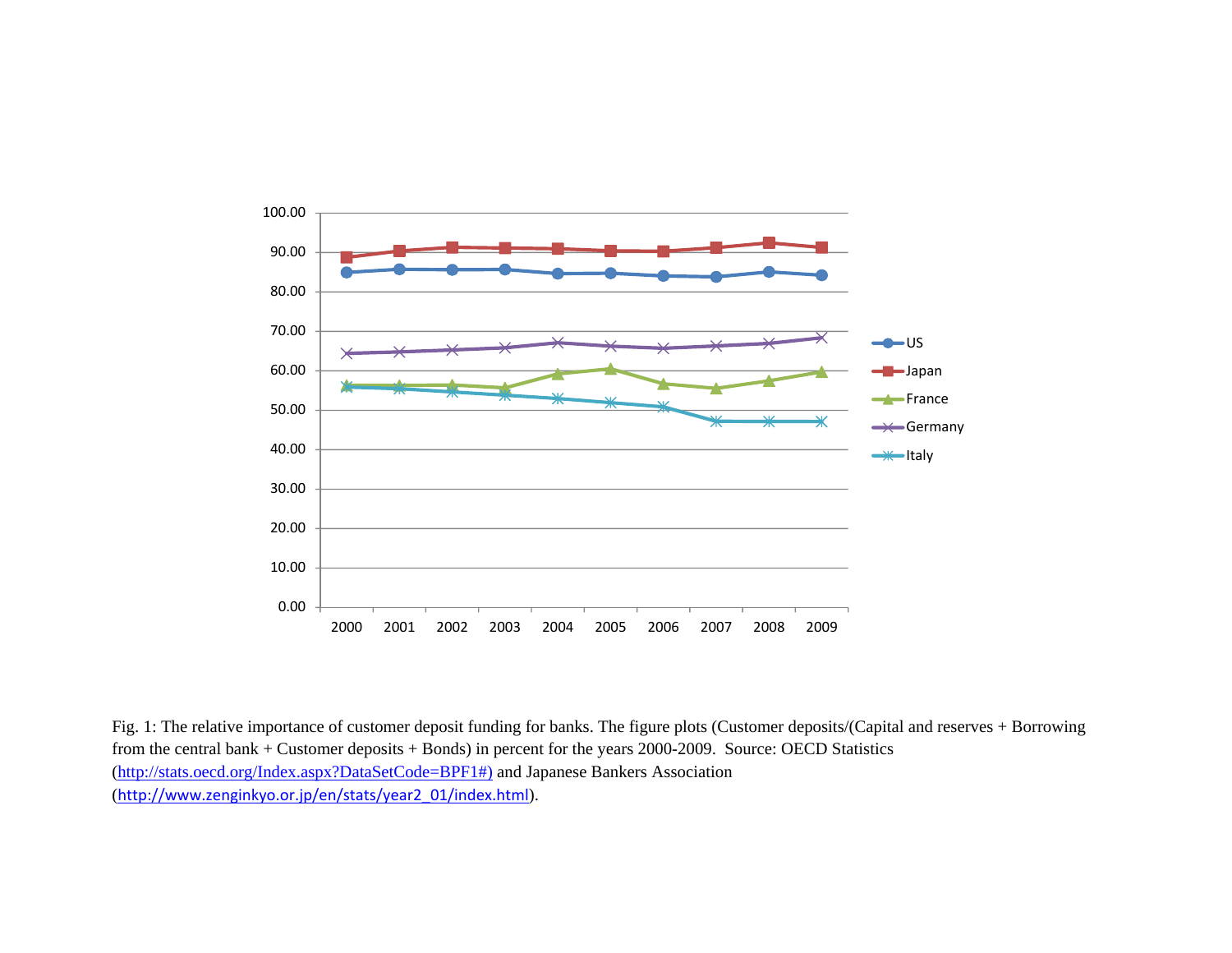

Fig. 2: The importance of deposit funding for banks relative to GDP in percent for the years 2000-2009. Source: World Bank Financial Development and Structure Dataset

(http://econ.worldbank.org/WBSITE/EXTERNAL/EXTDEC/EXTRESEARCH/0,,contentMDK:20696167~pagePK:64214825~piPK:64214943~t heSitePK:469382,00.html) . Cihak et al. (2012) contains a description of the data.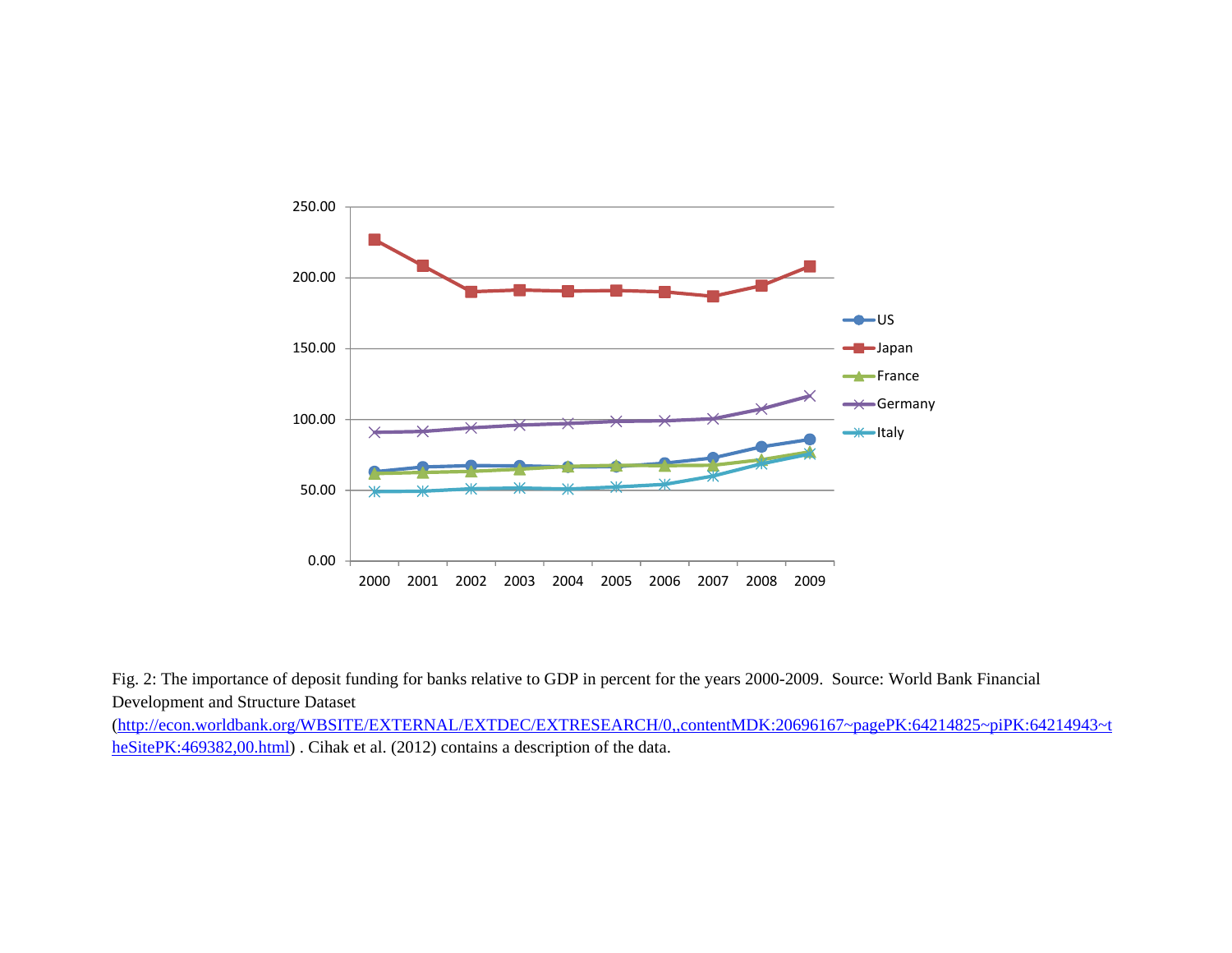

Fig. 3: Output of a single firm and returns to capital providers and depositors as a function of the project return r in the case of public firms. The figure shows how the output of <sup>a</sup> single public firm is split between capital providers, depositors and deadweight losses for different bankruptcy thresholds for the firm and the bank. Consider first that the firm remains solvent for  $r > \bar{r}'_F$  and the bank for  $r > \bar{r}'_B$ , with  $\bar{r}'_F > \bar{r}'_B$ . Region A represents the payoff to firm shareholders for  $r > \bar{r}'_F$ . Region B+C represents the payoff to the bank shareholders for  $r > \bar{r}'_B$  while Region D1 is the deadweight loss from the bankruptcy of the firm for  $\bar{r}'_B < r < \bar{r}'_F$ . Region E1+F is the payoff to bank depositors and Region D2+E2 is the deadweight loss from the bankruptcy of the bank for  $\bar{r}_B^* < r < \bar{r}'_B$ . Consider now that both the firm and the bank go bankrupt for  $r < \bar{r}_F^* = \bar{r}_B^* < \bar{r}'_B < \bar{r}'_B$ . This implies that the deadweight losses in Region D2+E2 are eliminated.